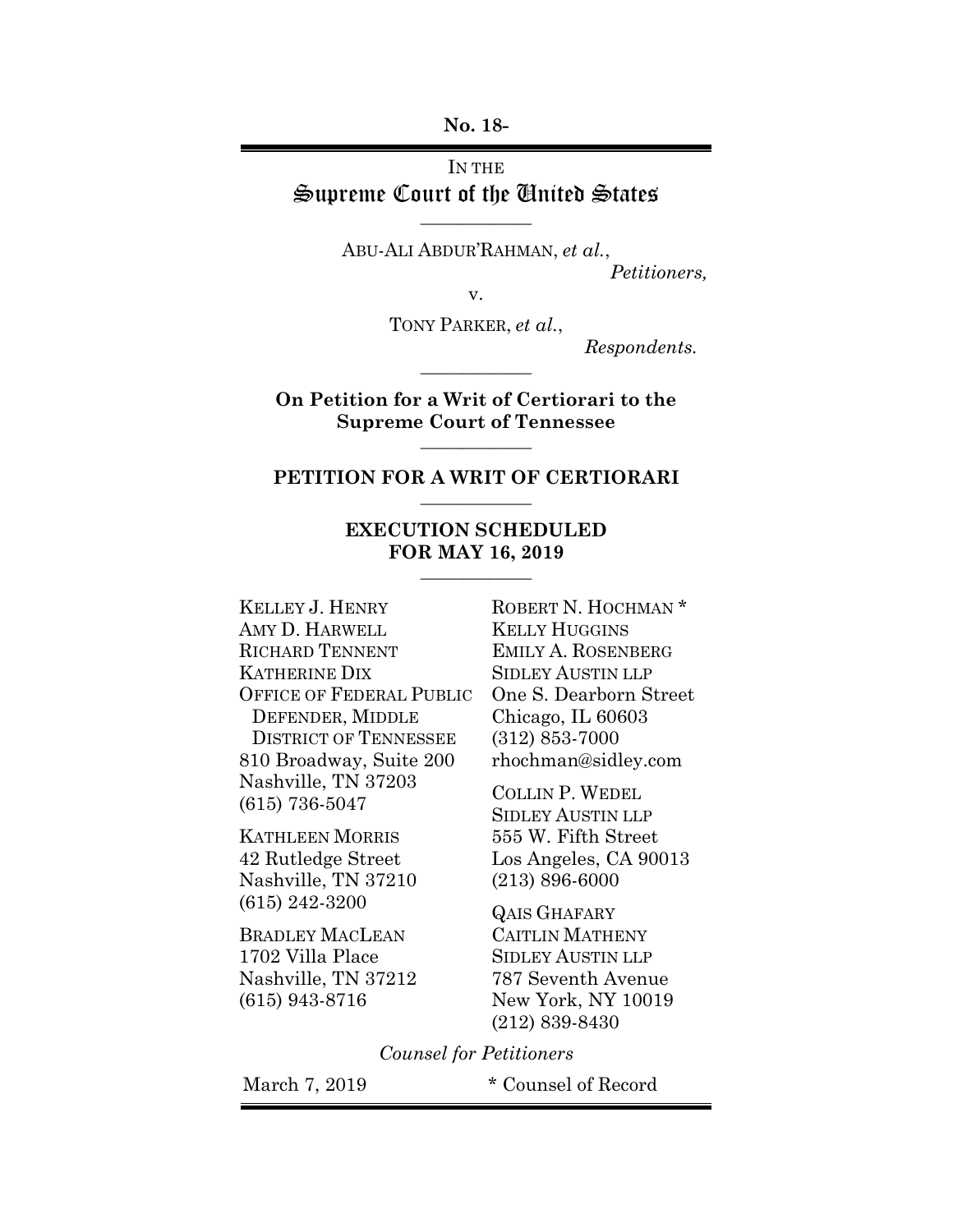### **CAPITAL CASE**

### **QUESTION PRESENTED**

Condemned prisoners facially challenging a state's method of execution must prove both that the state's method will very likely cause severe pain and that there is an available and feasibly implemented alternative that will substantially reduce the prisoners' risk of suffering. The Tennessee Supreme Court rejected petitioners' challenge to Tennessee's three-drug method of execution solely because it concluded that petitioners had failed to demonstrate an available alternative. In reaching that conclusion, the Tennessee Supreme Court credited testimony from state officials that petitioners' proposed drug was not reasonably available. That testimony was based on conversations state procurement officials had with potential suppliers of the alternative drug. Those conversations were shielded from discovery by the Tennessee courts under the state's execution secrecy statute. So the petitioners' claim was deemed to have failed based exclusively on government officials' testimony, the basis of which Tennessee barred petitioners from seeing, exploring, or challenging through cross-examination.

The question presented is:

Does a state deprive condemned prisoners of due process when, to defeat a challenge to the state's method of execution, state officials rely on and the state courts credit testimony regarding privileged communications that the prisoners could not effectively challenge through cross-examination or otherwise because they were barred from reviewing the privileged material and from access to the witnesses covered by the privilege?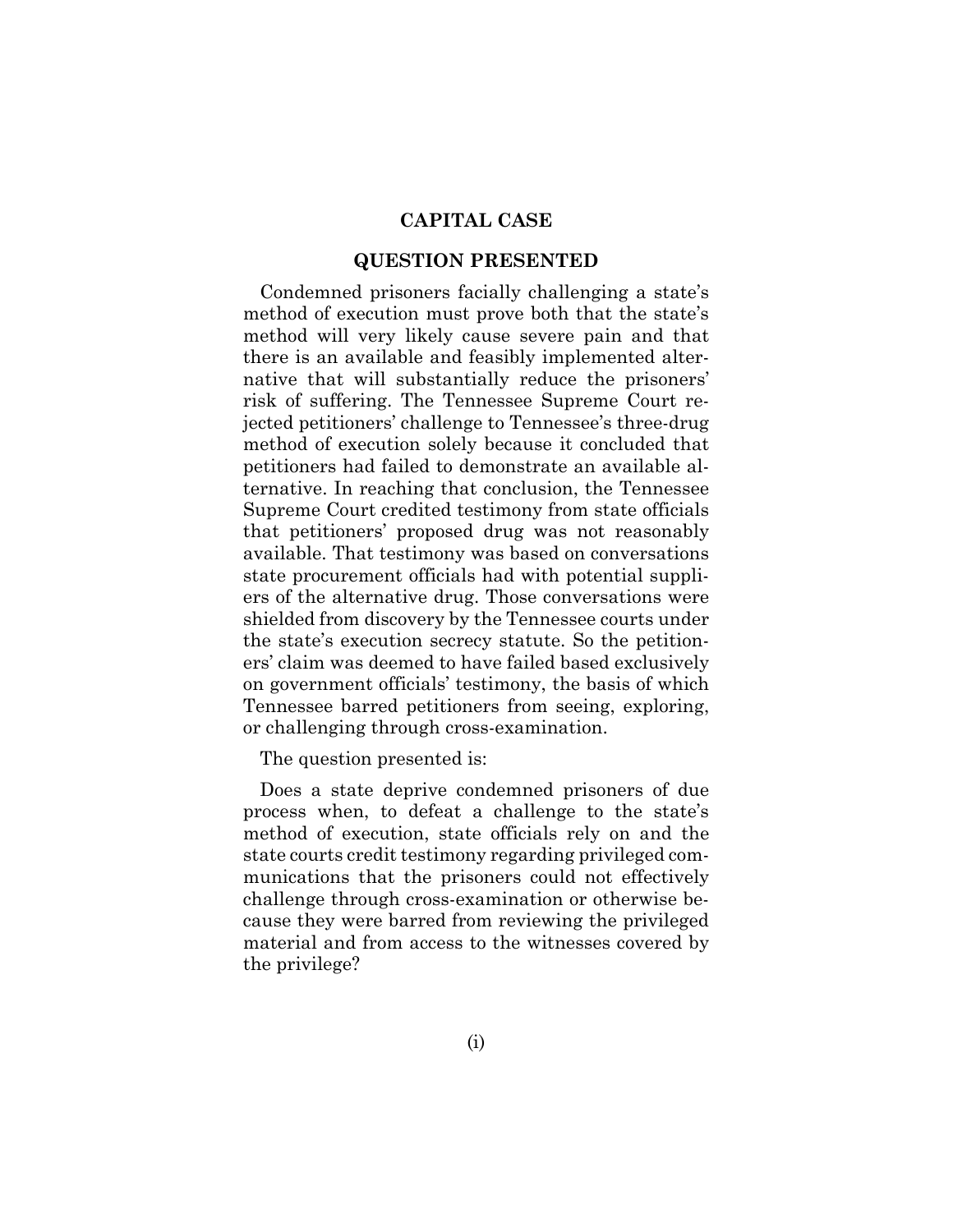### **PARTIES TO THE PROCEEDING**

Petitioners are Abu-Ali Abdur'Rahman, John Michael Bane, Byron Black, Andre Bland, Kevin Burns, Tyrone Chalmers, Lee Hall, Kennath Henderson, Daryl Hines, Henry Hodges, David Ivy, Akil Jahi, Donnie Johnson, David Jordan, David Keen, Donald Middlebrooks, Farris Morris, Pervis Payne, Gerald Lee Powers, William Glenn Rogers, Michael Sample, Oscar Smith, and Charles Wright. All petitioners are inmates incarcerated at the Riverbend Maximum Security Institution.

Respondents are Tony Parker, Tennessee Commissioner of Correction; Tony Mays, Warden of Riverbend Maximum Security Institution; John/Jane Doe Executioners 1–100; John/Jane Doe Medical Examiners 1– 100; John/Jane Doe Pharmacists 1–100; John/Jane Doe Physicians 1–100; and John/Jane Does 1–100, all sued in their official capacities.

There are no corporate parties involved in this case.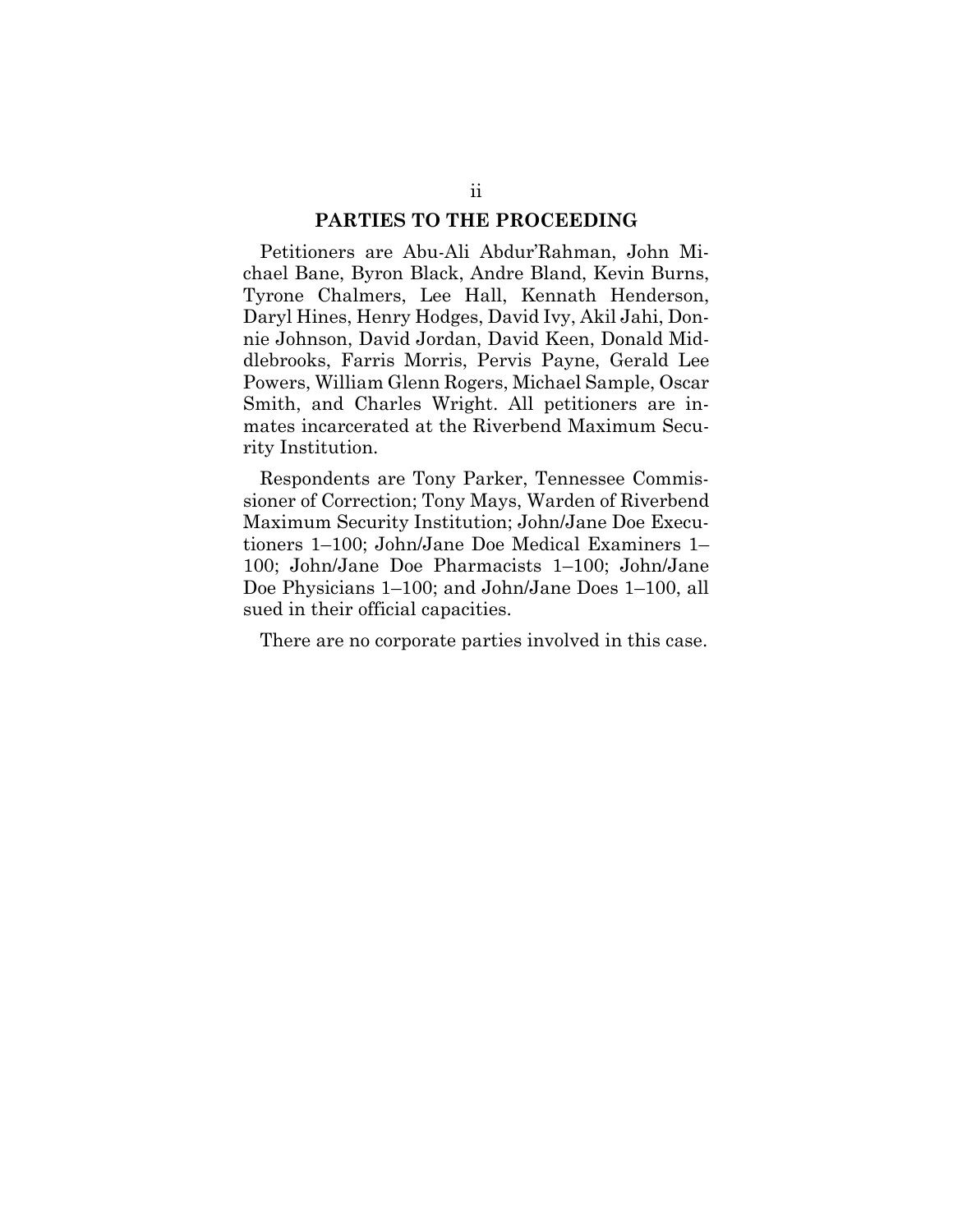## TABLE OF CONTENTS

|                                                                                                                                                                           | Page                    |
|---------------------------------------------------------------------------------------------------------------------------------------------------------------------------|-------------------------|
|                                                                                                                                                                           | $\mathbf{i}$            |
| PARTIES TO THE PROCEEDING                                                                                                                                                 | $\ddot{\text{ii}}$      |
|                                                                                                                                                                           | $\overline{\mathbf{V}}$ |
| PETITION FOR A WRIT OF CERTIORARI                                                                                                                                         | $\mathbf{1}$            |
| <b>OPINIONS AND ORDERS BELOW </b>                                                                                                                                         | $\mathbf{1}$            |
| STATEMENT OF JURISDICTION                                                                                                                                                 | $\mathbf{1}$            |
| CONSTITUTIONAL AND STATUTORY                                                                                                                                              | $\overline{2}$          |
|                                                                                                                                                                           | $\overline{2}$          |
|                                                                                                                                                                           | 5                       |
| REASONS FOR GRANTING THE PETITION                                                                                                                                         | 13                      |
| STATE OFFICIALS' USE OF INFORMA-<br>L.<br>TION SHIELDED FROM INMATES BY<br>STATE SECRECY LAWS TO DEFEAT THE<br>INMATES' METHOD-OF-EXECUTION<br>CLAIM VIOLATES DUE PROCESS | 14                      |
| II. THIS CASE IS A STRONG VEHICLE<br>FOR ADDRESSING THE QUESTIONS                                                                                                         | 30                      |
|                                                                                                                                                                           | 31                      |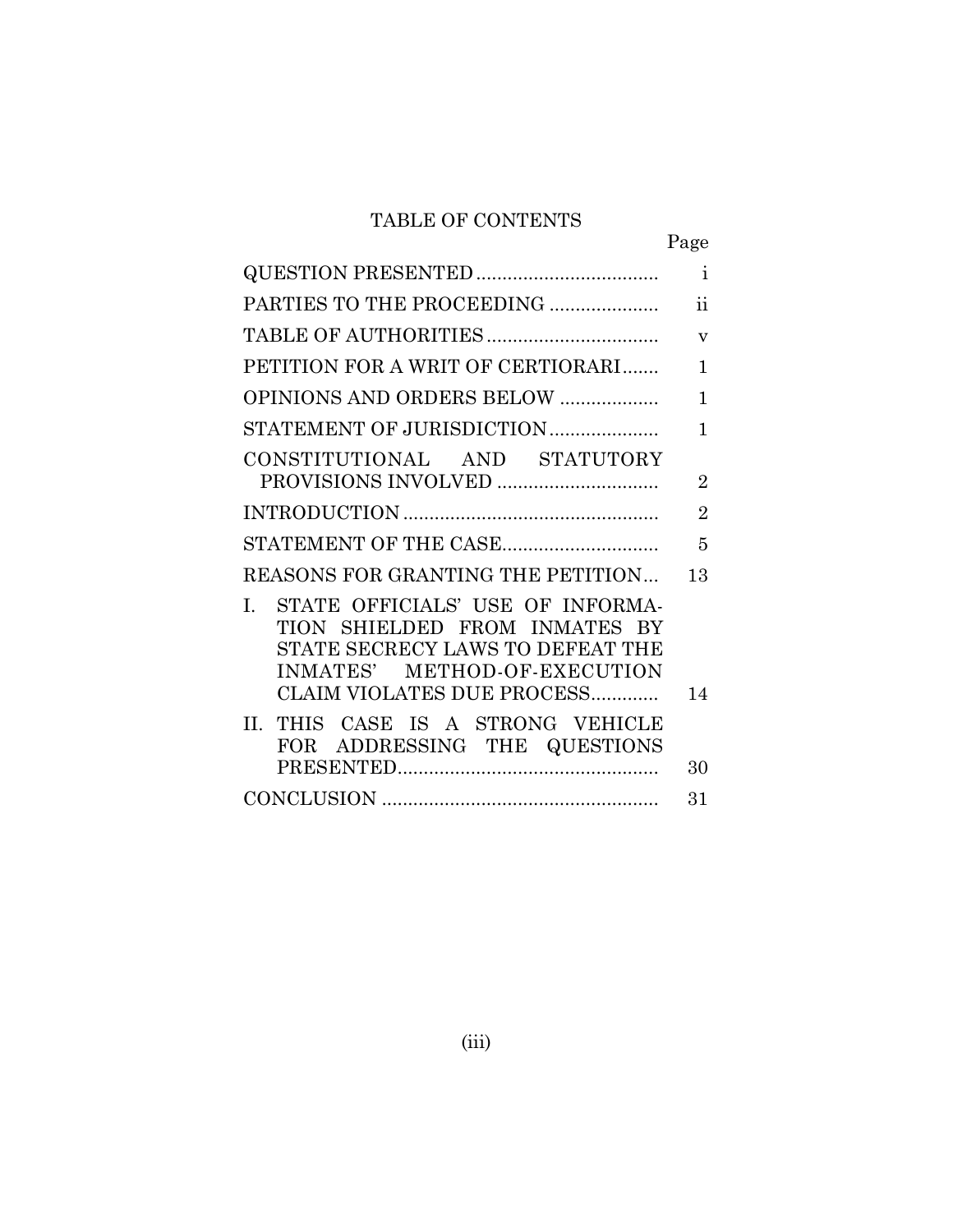# APPENDICES

| APPENDIX A: Abdur'Rahman v. Parker, No.<br>M2018-01385-SC-RDO-CV, 558 S.W.3d 606                                                                                                                                                                                                                                                                                                   | 1a  |
|------------------------------------------------------------------------------------------------------------------------------------------------------------------------------------------------------------------------------------------------------------------------------------------------------------------------------------------------------------------------------------|-----|
| APPENDIX B: Order Dismissing with Prejudice<br>Plaintiffs' Challenge to Tennessee Lethal Injec-<br>tion Protocol, and Memorandum of Findings of<br>Fact and Conclusions of Law, Abdur'Rahman<br>v. Parker, No. 18-183-II(III) (Ch. Ct. Davidson                                                                                                                                    | 34a |
| APPENDIX C: Memorandum and Orders on: (1)<br>Plaintiffs' Motion to Compel; (2) Plaintiffs' No-<br>tice to Extend Summary Judgment Response<br>Time; (3) Altering and Amending 6/12/18 Mem-<br>orandum and Orders; and (4) 6/20/18 Tele-<br>phone Conference, Abdur'Rahman v. Parker,<br>No. 18-183-II(III) (Ch. Ct. Davidson Cty.,                                                 | 85a |
| APPENDIX D: Memorandum and Order Deny-<br>ing Motion for Protective Order Seeking to<br>Quash Parker and Mays Depositions But Issu-<br>ing Limitations on Time and Scope of Deposi-<br>tions; and Additional Orders on Deadlines on<br><b>Expert Disclosures and Defendants' Summary</b><br>Judgment Filing, Abdur'Rahman v. Parker,<br>No. 18-183-II(III) (Ch. Ct. Davidson Cty., | 94a |
| APPENDIX E: Order Granting in Part and<br>Denying in Part Plaintiffs' Motion to Compel,<br>Abdur'Rahman v. Parker, No. 18-183-II(III)<br>(Ch. Ct. Davidson Cty., Tenn., May 7, 2018) 120a                                                                                                                                                                                          |     |
| APPENDIX F: State Court Decisions that En-<br>dorse the Principle of At-Issue Waiver of Privi-                                                                                                                                                                                                                                                                                     |     |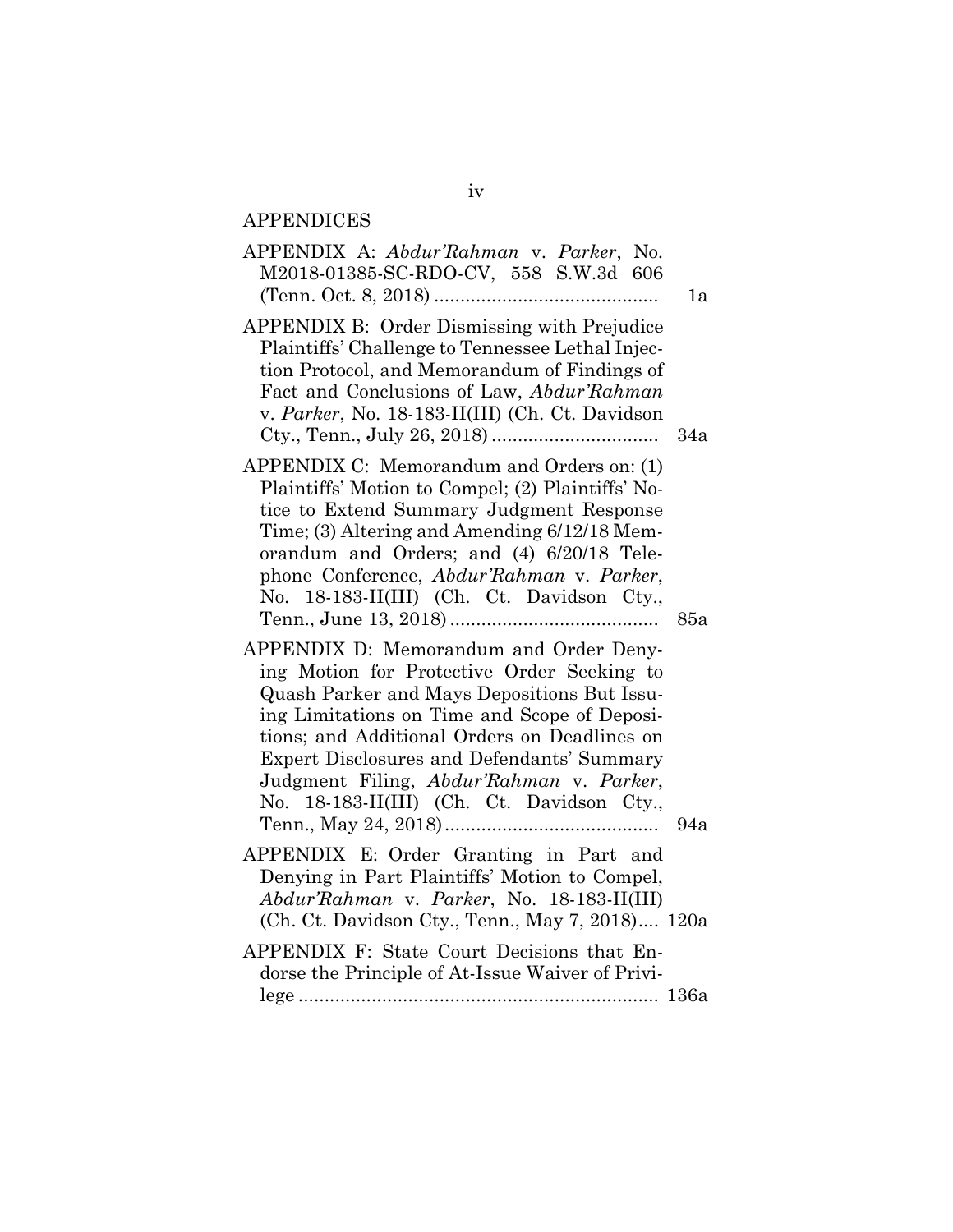# TABLE OF AUTHORITIES

CASES Page

| <i>Ariz. &amp; N.M. Ry. v. Clark, 235 U.S. 669</i>                           |     |
|------------------------------------------------------------------------------|-----|
|                                                                              | 24  |
| Arredondo v. State, 411 P.3d 640 (Alaska Ct.                                 |     |
|                                                                              | 19  |
| Arthur v. Comm'r, Ala. Dep't of Corr., 840                                   |     |
| F.3d 1268 (11th Cir. 2016), cert. denied sub                                 |     |
| nom. Arthur v. Dunn, 137 S. Ct. 725                                          |     |
|                                                                              | 29  |
| Arthur v. Dunn, 137 S. Ct. 725 (2017)                                        | 26  |
| Bainter v. League of Women Voters of Fla.,                                   |     |
|                                                                              | 19  |
| <i>Baze v. Rees, 553 U.S. 35 (2008)</i>                                      | - 5 |
| Bittaker v. Woodford, 331 F.3d 715 (9th Cir.                                 |     |
| $\ldots$ 20, 22                                                              |     |
|                                                                              |     |
|                                                                              |     |
| $(1958) \dots 17, 19$ $Chambers \, v. \, Mississippi, \, 410 \, U.S. \, 284$ |     |
|                                                                              | 16  |
| Chester v. Wetzel, No. 1:08-cv-1261, 2012 WL                                 |     |
| 5439054 (M.D. Pa. Nov. 6, 2012)                                              | 6   |
| Chevron Corp. v. Pennzoil Co., 974 F.2d 1156                                 |     |
|                                                                              | 19  |
| Clark v. United States, 289 U.S. 1 (1933)  17, 23                            |     |
| Cooey v. Strickland, 589 F.3d 210 (6th Cir.                                  |     |
|                                                                              | 6   |
| Cox v. Adm'r U.S. Steel & Carnegie, 17 F.3d                                  |     |
|                                                                              | 19  |
| D.C. v. S.A., 687 N.E.2d 1032 (Ill. 1997)                                    | 20  |
| <i>Davis</i> v. <i>Alaska</i> , 415 U.S. 308                                 |     |
|                                                                              |     |
| In re EchoStar Commc'ns Corp., 448 F.3d                                      |     |
|                                                                              |     |
| Fenceroy v. Gelita USA, Inc., 908 N.W.2d                                     |     |
|                                                                              | 19  |

v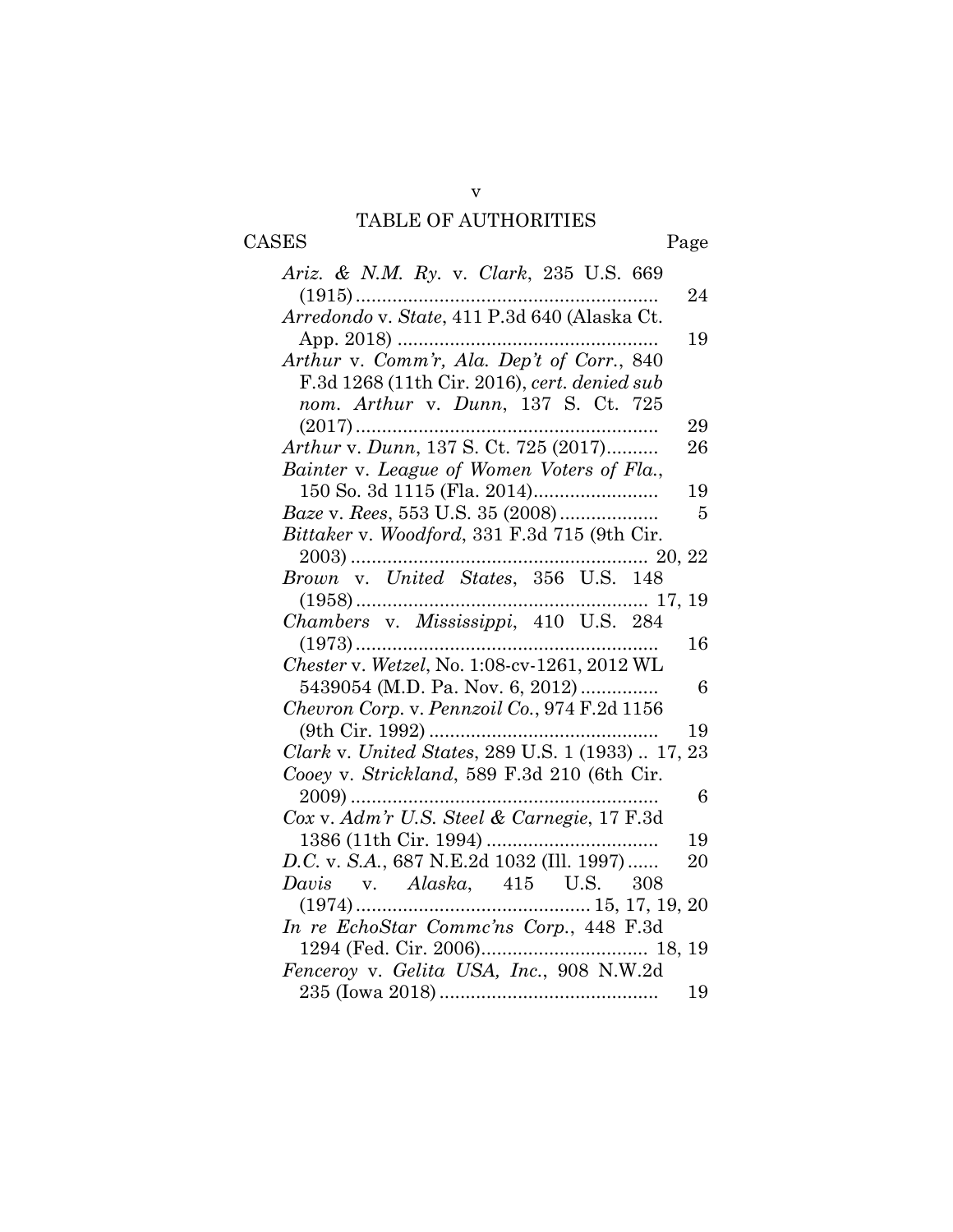vi

| Page                                                                                                 |  |
|------------------------------------------------------------------------------------------------------|--|
| Frontier Ref., Inc. v. Gorman-Rupp Co., Inc.,                                                        |  |
| 136 F.3d 695 (10th Cir. 1998)<br>18                                                                  |  |
| Glossip v. Gross, 135 S. Ct. 2726                                                                    |  |
|                                                                                                      |  |
| Goldberg v. Kelly, 397 U.S. 254 (1970) 16, 22                                                        |  |
| Greene v. McElroy, 360 U.S. 474                                                                      |  |
|                                                                                                      |  |
| Guardian News & Media LLC v. Ryan, No.                                                               |  |
| CV-14-02363-PHX-GMS, 2017 WL                                                                         |  |
| 4180324 (D. Ariz. Sept. 21, 2017), appeal                                                            |  |
| docketed, No. 17-17083 (9th Cir. Oct. 17,                                                            |  |
| $2017)$<br>$25\,$                                                                                    |  |
| Holden v. James, 11 Mass. (9 Tyng) 396                                                               |  |
| 22                                                                                                   |  |
| Howe v. Detroit Free Press, Inc., 487 N.W.2d                                                         |  |
| 19                                                                                                   |  |
| Hunt v. Blackburn, 128 U.S. 464 (1888)  4, 17                                                        |  |
| John Doe Co. v. United States, 350 F.3d 299                                                          |  |
|                                                                                                      |  |
| $(2d {\rm \;Cir.} \; 2003)18,20$ $Jordan \; v. \; Hall, \; Nol \; \; 3:15CV295, \; 2018 {\rm \; WL}$ |  |
| 25                                                                                                   |  |
| In re Keeper of Records, 348 F.3d 16 (1st Cir.                                                       |  |
| 18                                                                                                   |  |
| In re Lombardi, 741 F.3d 888 (8th Cir.                                                               |  |
| -6                                                                                                   |  |
| In re Lott, 424 F.3d 446 (6th Cir. 2005)<br>18                                                       |  |
| In re Marriage of Perry, 293 P.3d 170 (Mont.                                                         |  |
| 19<br>$2013)$                                                                                        |  |
| Mathews v. Eldridge, 424 U.S. 319 (1976)<br>16                                                       |  |
| McGehee v. Tex. Dep't of Criminal Justice,                                                           |  |
| No. MC H-18-1546, 2018 WL 3996956                                                                    |  |
| 24                                                                                                   |  |
| Ex parte Meadowbrook Ins. Grp., Inc., 987                                                            |  |
|                                                                                                      |  |
| 19                                                                                                   |  |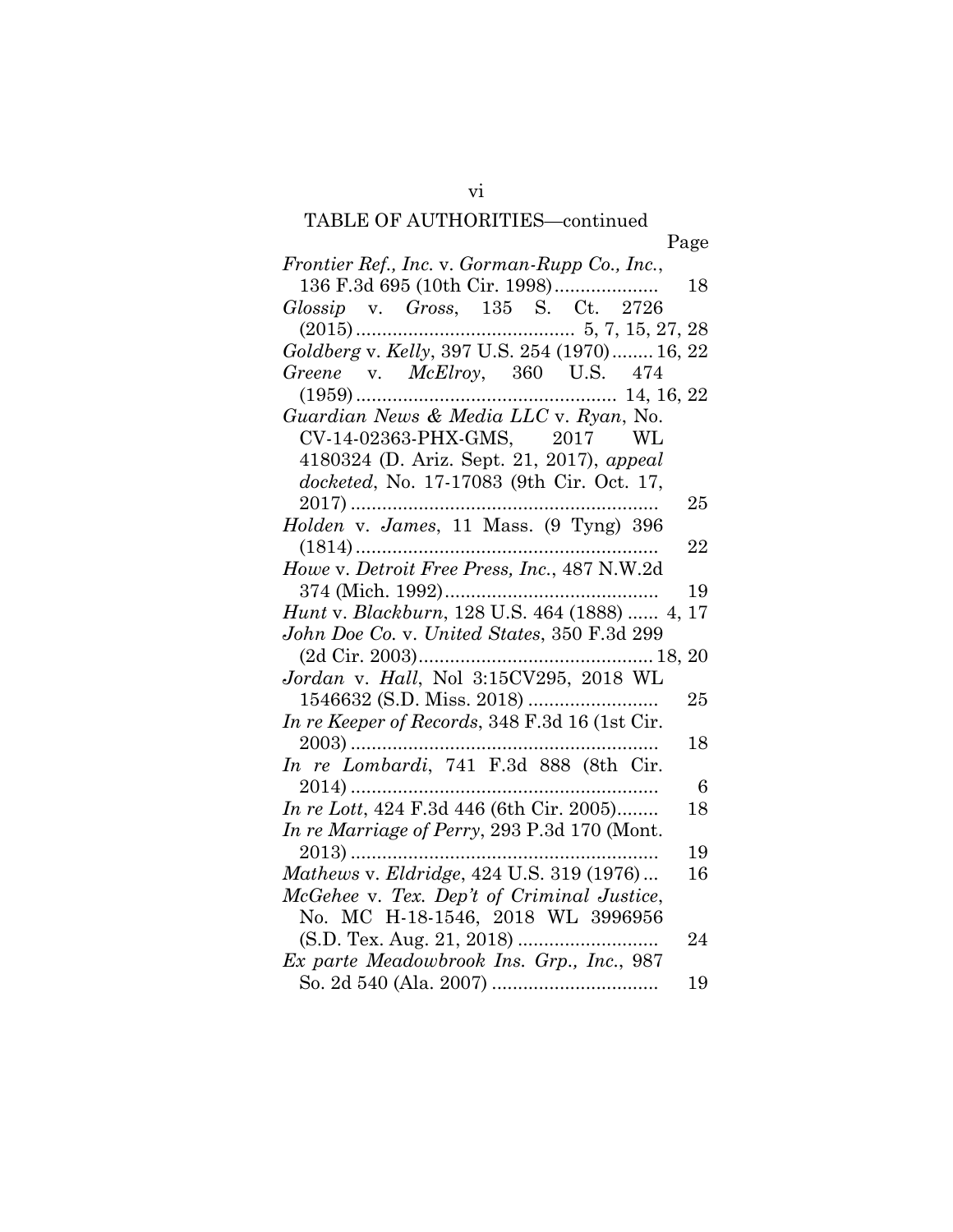|                                                                                                                                                                                                                                                                                                                                                                                                                            | Page |
|----------------------------------------------------------------------------------------------------------------------------------------------------------------------------------------------------------------------------------------------------------------------------------------------------------------------------------------------------------------------------------------------------------------------------|------|
| Mikron Indus. Inc. v. Tomkins Indus., Inc.,                                                                                                                                                                                                                                                                                                                                                                                |      |
| 178 F.3d 1310 (Fed. Cir. 1998)                                                                                                                                                                                                                                                                                                                                                                                             | 23   |
| In re Mo. Dep't of Corr., 839 F.3d 732 (8th                                                                                                                                                                                                                                                                                                                                                                                |      |
|                                                                                                                                                                                                                                                                                                                                                                                                                            | 29   |
| Moss v. State, 925 So. 2d 1185 (La. 2006)                                                                                                                                                                                                                                                                                                                                                                                  | 20   |
| In re Ohio Execution Protocol Litig., 2:11-cv-                                                                                                                                                                                                                                                                                                                                                                             |      |
| 1016-EAS-MRM, 2019 WL 244488 (S.D.                                                                                                                                                                                                                                                                                                                                                                                         |      |
|                                                                                                                                                                                                                                                                                                                                                                                                                            | 27   |
| In re Ohio Execution Protocol Litig., 845 F.3d                                                                                                                                                                                                                                                                                                                                                                             |      |
| 231 (6th Cir. 2016), cert. denied sub nom.                                                                                                                                                                                                                                                                                                                                                                                 |      |
| Fears v. Kasich, 138 S. Ct. 191 (2017) 24, 28                                                                                                                                                                                                                                                                                                                                                                              |      |
| Pavatt v. Jones, 627 F.3d 1336 (10th Cir.                                                                                                                                                                                                                                                                                                                                                                                  |      |
|                                                                                                                                                                                                                                                                                                                                                                                                                            | 6    |
|                                                                                                                                                                                                                                                                                                                                                                                                                            |      |
|                                                                                                                                                                                                                                                                                                                                                                                                                            | 20   |
| Pulawski v. Pulawski, 463 A.2d 151 (R.I.                                                                                                                                                                                                                                                                                                                                                                                   |      |
|                                                                                                                                                                                                                                                                                                                                                                                                                            |      |
|                                                                                                                                                                                                                                                                                                                                                                                                                            | 21   |
| Rhone-Poulenc Rorer Inc. v. Home Indem.                                                                                                                                                                                                                                                                                                                                                                                    |      |
| Co., 32 F.3d 851 (3d Cir. 1994)                                                                                                                                                                                                                                                                                                                                                                                            | 18   |
| Rice v. Sioux City Mem'l Park Cemetery, Inc.,                                                                                                                                                                                                                                                                                                                                                                              |      |
|                                                                                                                                                                                                                                                                                                                                                                                                                            | 29   |
| Seattle Times Co. v. Rhinehart, 467 U.S. 20                                                                                                                                                                                                                                                                                                                                                                                |      |
| $(1984)$                                                                                                                                                                                                                                                                                                                                                                                                                   | 23   |
| SEC v. Lavin, 111 F.3d 921 (D.C. Cir.                                                                                                                                                                                                                                                                                                                                                                                      |      |
| $1997)$                                                                                                                                                                                                                                                                                                                                                                                                                    | 18   |
| State v. Peseti, 165 P.3d 119 (Haw. 2003)                                                                                                                                                                                                                                                                                                                                                                                  | 20   |
| State ex rel. Stovall v. Meneley, 22 P.3d 124                                                                                                                                                                                                                                                                                                                                                                              |      |
|                                                                                                                                                                                                                                                                                                                                                                                                                            | 19   |
| Steiny & Co. v. Cal. Elec. Supply Co., 93 Cal.                                                                                                                                                                                                                                                                                                                                                                             |      |
| Rptr. 2d 920 (Ct. App. 2000) 19, 20                                                                                                                                                                                                                                                                                                                                                                                        |      |
| Sugg v. Field, 532 S.E.2d 843 (N.C. App.                                                                                                                                                                                                                                                                                                                                                                                   |      |
|                                                                                                                                                                                                                                                                                                                                                                                                                            | 20   |
| $\begin{minipage}{0.9\linewidth} \textbf{2000} \textbf{.} \textbf{.} \textbf{.} \textbf{.} \textbf{.} \textbf{.} \textbf{.} \textbf{.} \textbf{.} \textbf{.} \textbf{.} \textbf{.} \textbf{.} \textbf{.} \textbf{.} \textbf{.} \textbf{.} \textbf{.} \textbf{.} \textbf{.} \textbf{.} \textbf{.} \textbf{.} \textbf{.} \textbf{.} \textbf{.} \textbf{.} \textbf{.} \textbf{.} \textbf{.} \textbf{.} \textbf{.} \textbf{.}$ | 16   |
| Towery v. Brewer, 672 F.3d 650 (9th Cir.                                                                                                                                                                                                                                                                                                                                                                                   |      |
|                                                                                                                                                                                                                                                                                                                                                                                                                            | 6    |
|                                                                                                                                                                                                                                                                                                                                                                                                                            |      |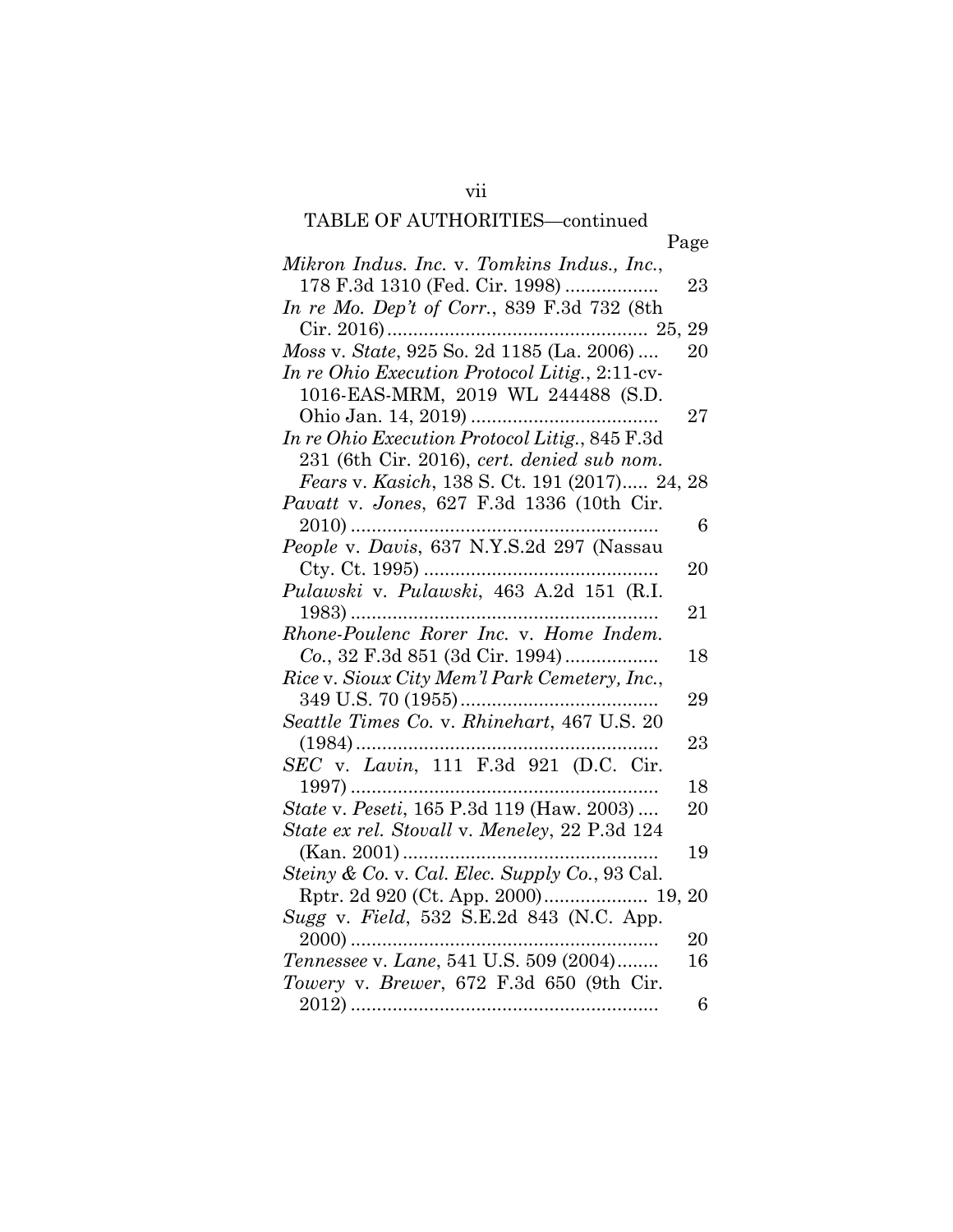|                                                          | Page |
|----------------------------------------------------------|------|
| United States v. Bonner, 302 F.3d 776 (7th               |      |
| $Cir. 2002)$                                             | 18   |
| United States v. Jones, 696 F.2d 1069 (4th               |      |
| Cir. 1982)                                               | 19   |
| United States v. Raddatz, 447 U.S. 667                   |      |
| $(1980)$                                                 | 26   |
| United States v. St. Pierre, 132 F.2d 837 (2d.           |      |
| $Cir. 1942$<br>United States v. Workman, 138 F.3d 1261   | 21   |
|                                                          |      |
|                                                          | 18   |
| Upjohn Co. v. United States, 449 U.S. 383                |      |
| $(1981)$                                                 | 24   |
| Wellons v. Comm'r, Ga. Dep't of Corr., 754               | 6    |
| West v. Schofield, 460 S.W.3d 113 (Tenn.                 |      |
| $2015)$                                                  | 24   |
| West v. Schofield, 519 S.W.3d 550 (Tenn.                 |      |
| 2017), cert. denied sub nom. West v.                     |      |
| <i>Parker</i> , 138 S. Ct. 476 (2017), and <i>cert</i> . |      |
| denied sub nom. Abdur'Rahman v. Parker,                  |      |
|                                                          | 6    |
| Whitaker v. Livingston, 732 F.3d 465 (5th                |      |
|                                                          | 6    |
| Willy v. Admin. Review Bd., 423 F.3d 483                 |      |
| $(5th$ Cir. 2005)                                        | 18   |
| <i>Yick Wo v. Hopkins</i> , 118 U.S. 356 (1886)          | 26   |

## CONSTITUTION AND STATUTES

|                                       | $\mathcal{L}$  |
|---------------------------------------|----------------|
|                                       | $\mathfrak{L}$ |
| Ariz. Rev. Stat. Ann. § 13-757 (2009) | 28             |
|                                       | 28             |
|                                       | 28             |
|                                       | 28             |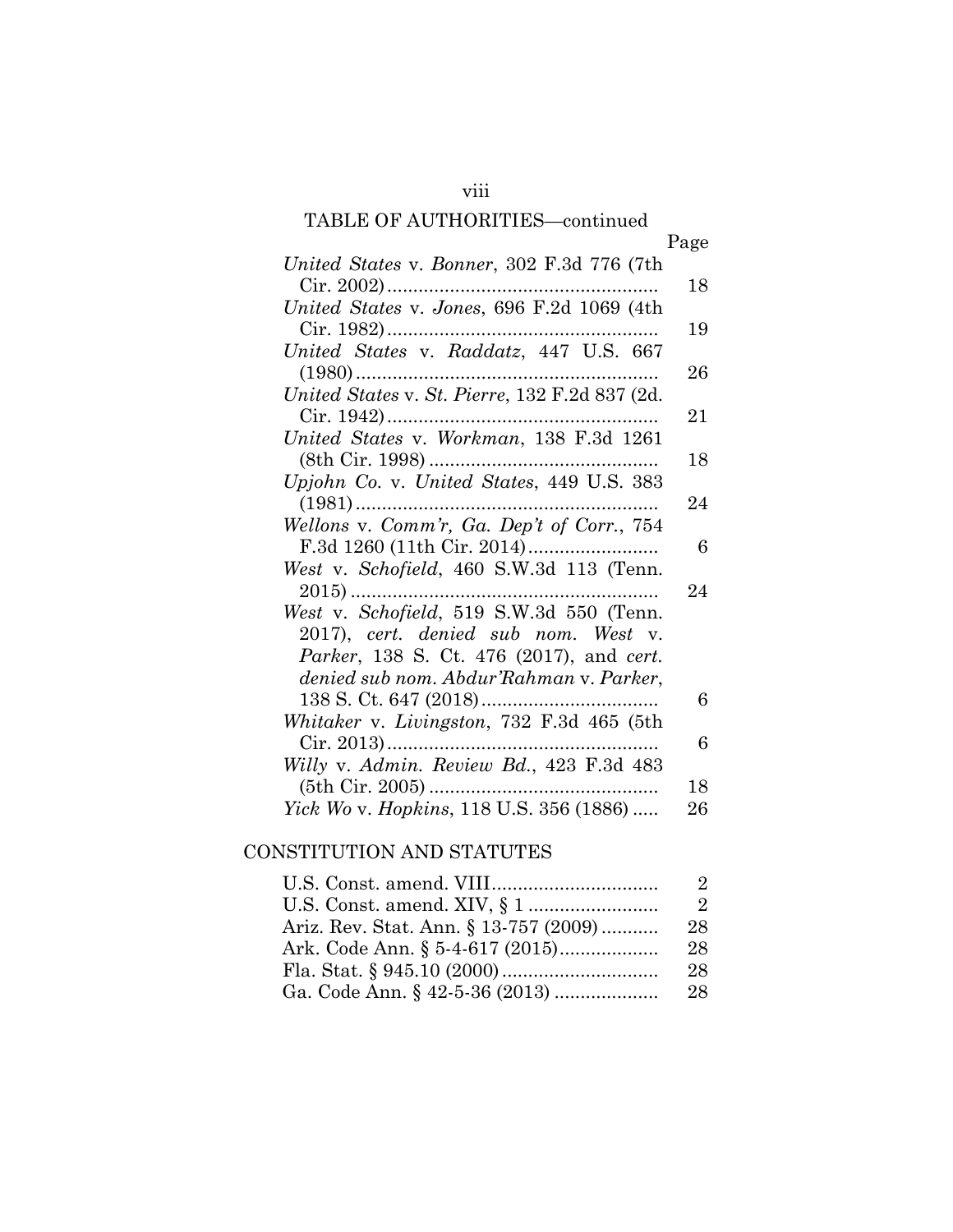| IADLE OF AUTHORITIES—continued            |        |
|-------------------------------------------|--------|
|                                           | Page   |
| Idaho Admin. Code r. 06.01.01.135 (2011)  | 28     |
|                                           | 28     |
|                                           | 28     |
| Miss. Code Ann. § 99-19-51 (2016)         | 28     |
|                                           | 28     |
| Neb. Rev. Stat. § 83-967 (2009)           | 28     |
|                                           | 28     |
| Ohio Rev. Code Ann. § 2949.221 (2015)     | 28     |
|                                           | 28     |
| 61 Pa. Cons. Stat. § 4305(c) (2009)       | 28     |
| S.C. Code Ann. § 24-3-580 (2010)          | 28     |
| S.D. Codified Laws § 23A-27A-31.2 (2013)  | $28\,$ |
| Tenn. Code Ann. § 10-7-504 (2013)         | 28     |
| Tenn. Code Ann. § 10-7-504(h)(1) 2, 7, 21 |        |
| Tex. Code Crim. Proc. Ann. art. 43-14     |        |
|                                           | 28     |
| Va. Code. Ann. § 53.1-234 (2016)          | 28     |
| Wyo. Stat. Ann. § 7-13-916 (2015)         | 28     |

# OTHER AUTHORITIES

| Laura A. Bischoff, <i>Ohio Gov. Mike DeWine</i> |    |
|-------------------------------------------------|----|
| Stops Executions, Wants New Protocol,           |    |
| Dayton Daily News (Feb. 19, 2019), https://     |    |
|                                                 | 28 |
| Brady Dennis & Lena H. Sun, <i>Execution</i>    |    |
| <i>Chamber Becomes a Laboratory</i> , Wash.     |    |
|                                                 |    |
| Frank Green, Pathologist Says Ricky             |    |
| Gray's Autopsy Suggests Problems with           |    |
| <i>Virginia's Execution Procedure</i> , Rich.   |    |
| Times-Dispatch (July 7, 2017), https://         |    |
|                                                 |    |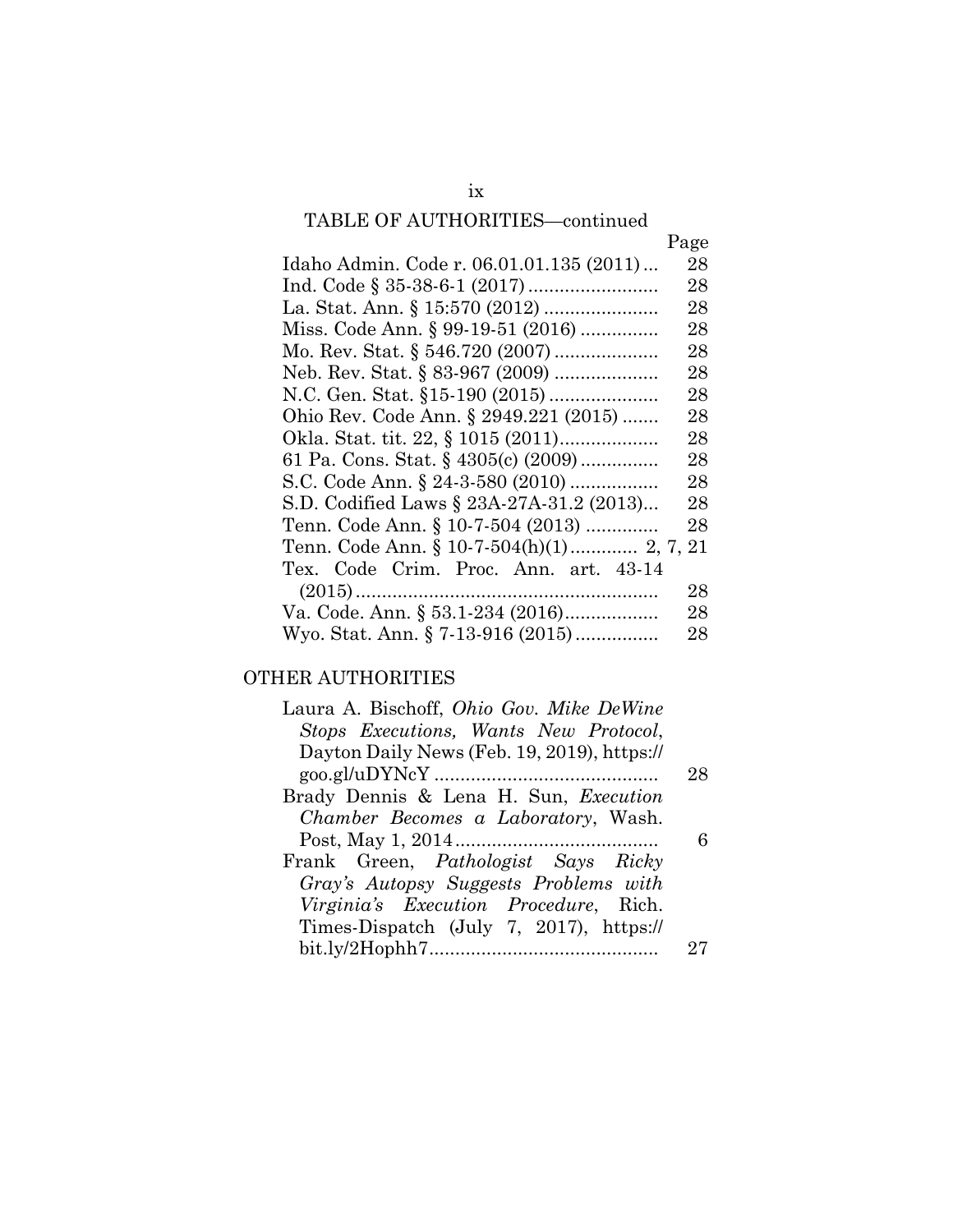| Ed Pilkington & Jacob Rosenberg, Fourth             |    |
|-----------------------------------------------------|----|
| and Final Arkansas Inmate Kenneth                   |    |
| <i>Williams Executed</i> , Guardian (Apr. 28,       |    |
|                                                     | 27 |
| Press Release, Hospira, Inc., Hospira State-        |    |
| ment Regarding Pentothal <sup>TM</sup> (Sodium      |    |
| Thiopental) Market Exit (Jan. 21, 2011),            |    |
|                                                     | 6  |
| Virginia E. Sloan et al., Am. Bar Ass'n,            |    |
| Death Penalty Due Process Review Project:           |    |
| Report to the House of Delegates (2015)  24, 25     |    |
| Andrew Welsh-Huggins, Gary Otte's Reac-             |    |
| tion to Death Drugs Wasn't Enough to Stop           |    |
| <i>Execution, Judge Says, Cleveland.com</i>         |    |
| (Sept. 20, 2017), https://bit.ly/2sBdYgW            | 27 |
| Alan M. Wolf, <i>Hospira Halts Rocky Mount</i>      |    |
| <i>Production of Death Penalty Drug, News &amp;</i> |    |
|                                                     | 6  |
|                                                     |    |

x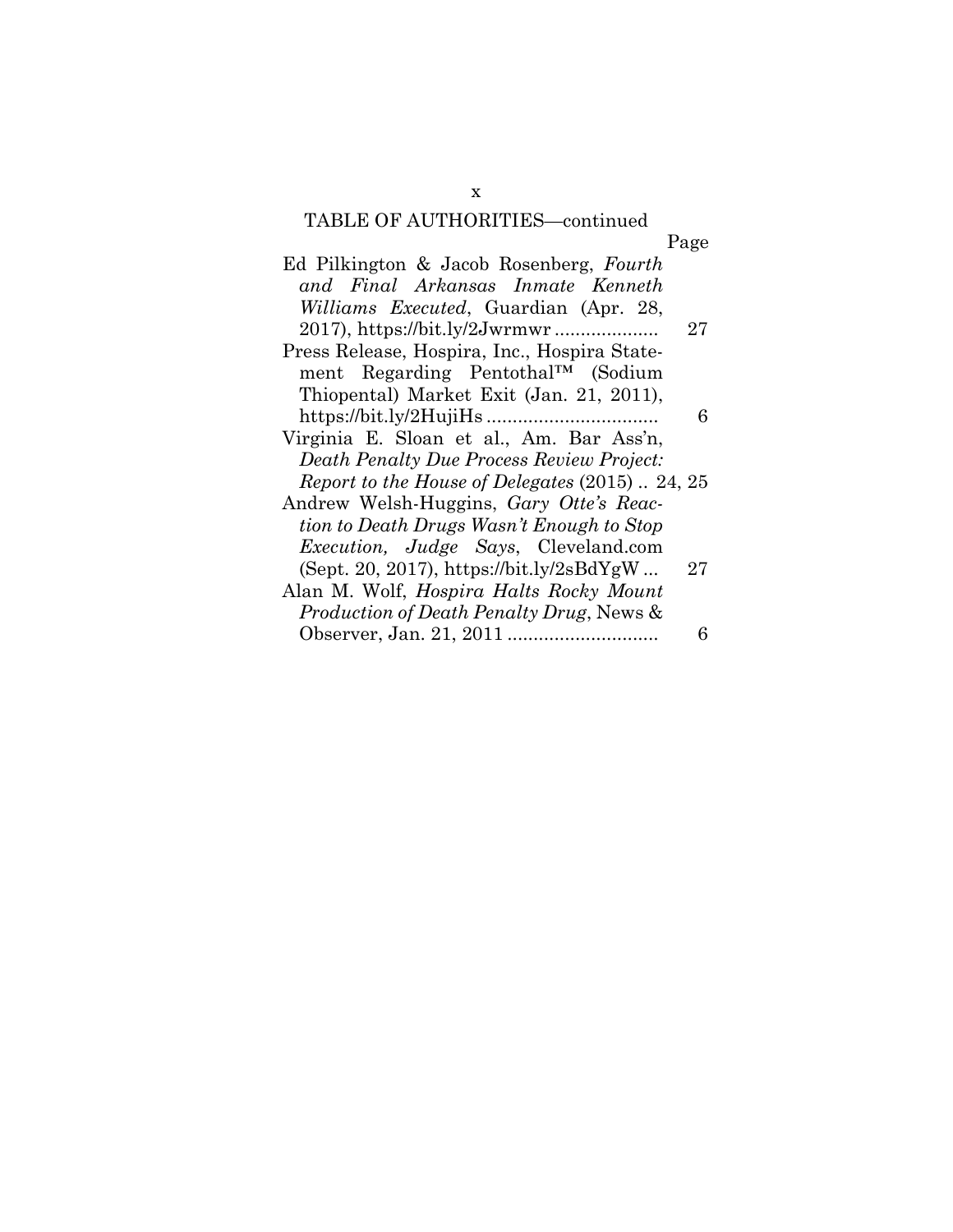### **PETITION FOR A WRIT OF CERTIORARI**

Abu-Ali Abdur'Rahman, John Michael Bane, Byron Black, Andre Bland, Kevin Burns, Tyrone Chalmers, Lee Hall, Kennath Henderson, Daryl Hines, Henry Hodges, David Ivy, Akil Jahi, Donnie Johnson, David Jordan, David Keen, Donald Middlebrooks, Farris Morris, Pervis Payne, Gerald Lee Powers, William Glenn Rogers, Michael Sample, Oscar Smith, and Charles Wright respectfully petition for a writ of certiorari to review the judgment of the Supreme Court of Tennessee in this case.

### **OPINIONS AND ORDERS BELOW**

 The opinion of the Tennessee Supreme Court (Pet. App. 1a–33a) is reported at 558 S.W.3d 606 (Tenn. 2018). The order of the Tennessee Chancery Court for 83the Twentieth Judicial District, Davidson County (Pet. App. 34a–84a) denying petitioners' claims is not published. The May 7, 2018, May 24, 2018, and June 13, 2018, orders of the Tennessee Chancery Court for the Twentieth Judicial District, Davidson County (Pet. App. 120a–135a, 94a–119a, and 85a–93a), denying petitioners the right to conduct discovery into alternative methods of execution, are not published.

### **STATEMENT OF JURISDICTION**

The judgment of the Tennessee Supreme Court was entered on October 8, 2018. Pet. App. 1a. On January 9, 2019, Justice Sotomayor extended the time within which to file a petition for a writ of certiorari to and including March 7, 2019. The jurisdiction of this Court is invoked under 28 U.S.C. § 1257(a).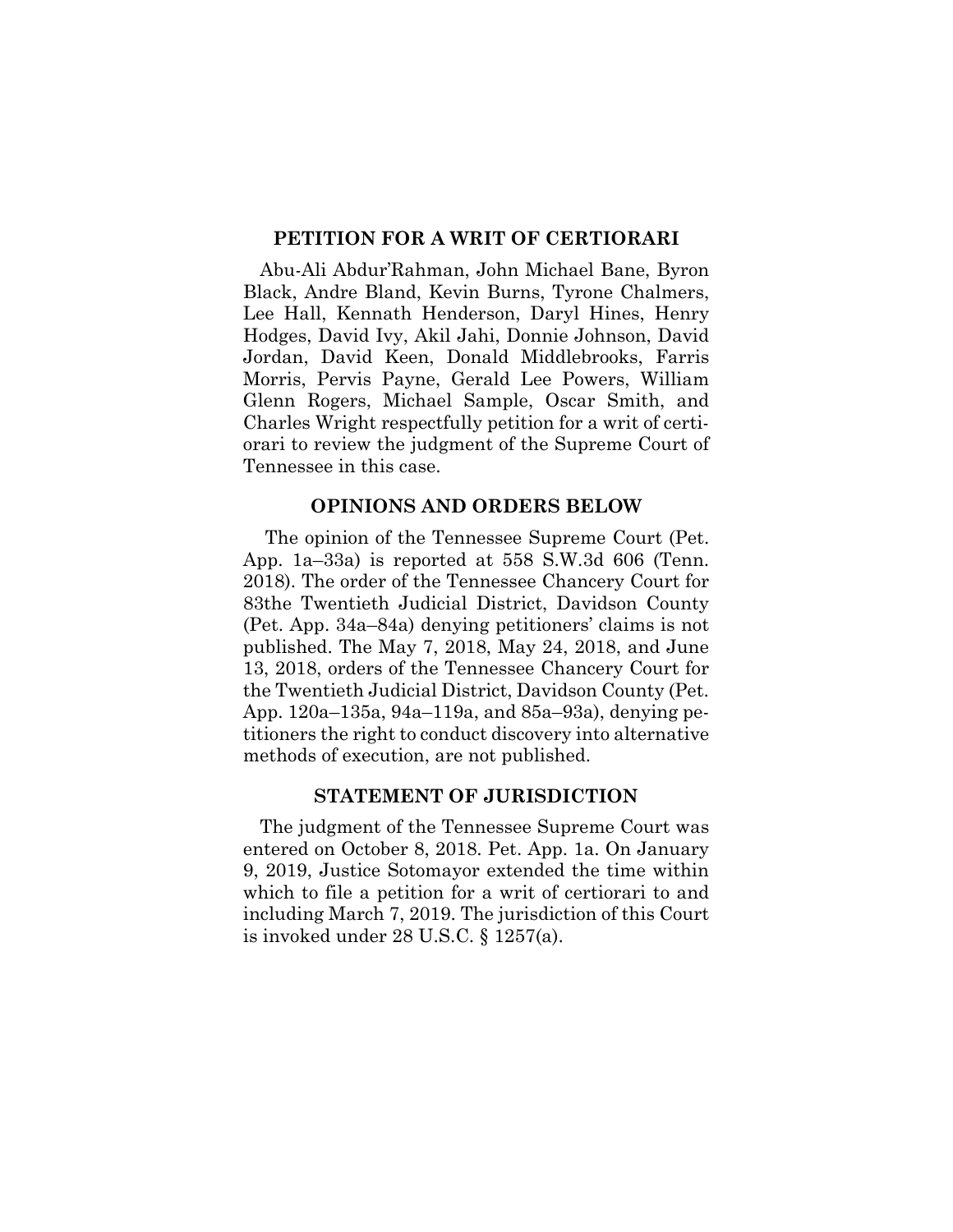## **CONSTITUTIONAL AND STATUTORY PROVISIONS INVOLVED**

The Eighth Amendment to the U.S. Constitution provides that "[e]xcessive bail shall not be required, nor excessive fines imposed, nor cruel and unusual punishments inflicted." U.S. Const. amend. VIII.

The Due Process Clause of the Fourteenth Amendment to the U.S. Constitution provides, in relevant part, that "[n]o State shall . . . deprive any person of life, liberty, or property, without due process of law; nor deny to any person within its jurisdiction the equal protection of the laws." U.S. Const. amend. XIV, § 1.

Tennessee Code Annotated § 10-7-504(h)(1) provides:

Notwithstanding any other law to the contrary, those parts of the record identifying an individual or entity as a person or entity who or that has been or may in the future be directly involved in the process of executing a sentence of death shall be treated as confidential and shall not be open to public inspection. For the purposes of this section "person or entity" includes, but is not limited to, . . . a person or entity involved in the procurement or provision of chemicals, equipment, supplies and other items for use in carrying out a sentence of death.

Tenn. Code Ann. § 10-7-504(h)(1).

### **INTRODUCTION**

Tennessee intends to execute petitioners in a manner that will very likely cause severe pain. The State's lethal-injection protocol hinges on the ability of one drug, midazolam, to block the torturous sensations of entombment and burning caused by two other drugs.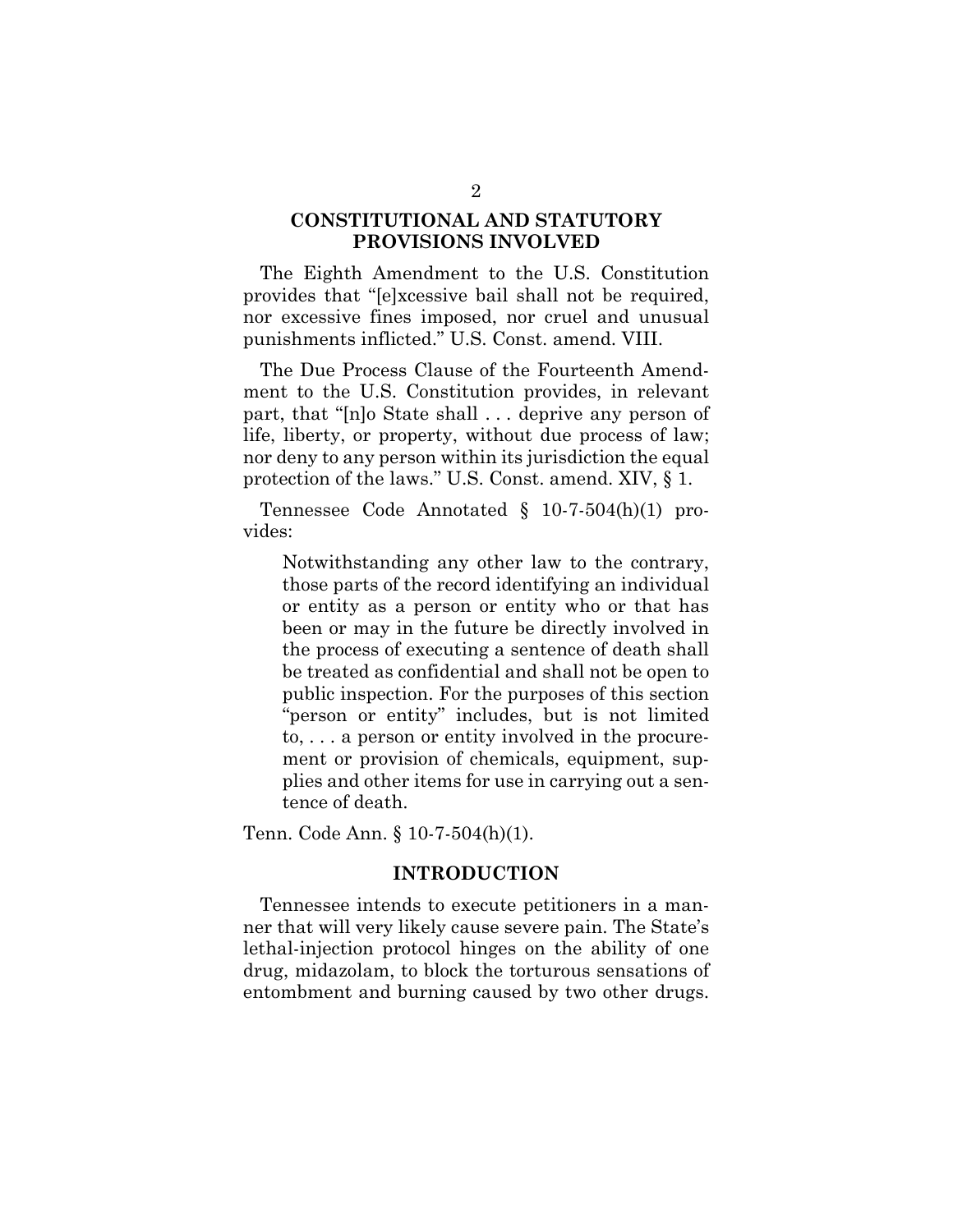Petitioners presented substantial evidence that midazolam is unfit for that task. But the Tennessee Supreme Court has approved use of a midazolam threedrug protocol because it concluded that petitioners "offered no direct proof as to availability" of their proposed alternative—a single-drug protocol using pentobarbital, which poses significantly less risk of suffering. Pet. App. 21a.

Tennessee law ensured that petitioners' claim would fail. Tennessee's execution secrecy statute barred discovery into the state's communications with 10 concededly willing suppliers. It also barred petitioners from exploring the details of the suppliers' offers by deposing those suppliers or even the state officials with whom they interacted. At the same time, other state officials testified that they believed pentobarbital was not reasonably available because of information passed onto them by the very persons whom petitioners were prevented from deposing. The Tennessee courts credited the state officials' untested and legally untestable assertion of a failed but supposedly "goodfaith effort" to acquire pentobarbital, and declared that petitioners had produced nothing "more than mere speculation . . . [and] hypothetical availability" regarding pentobarbital. Pet. App. 20a–21a.

This Kafkaesque ruling strikes at the core of due process. A state official's assertion on a dispositive issue was simply accepted while state law barred petitioners from testing it. With no fair process to challenge Tennessee's lethal injection protocol, the result is the evisceration of the right to demonstrate that the protocol will inflict cruel and unusual punishment. This Court's review is urgently needed to vindicate basic principles of due process and this Court's Eighth Amendment standards for guarding against executions that produce needless suffering.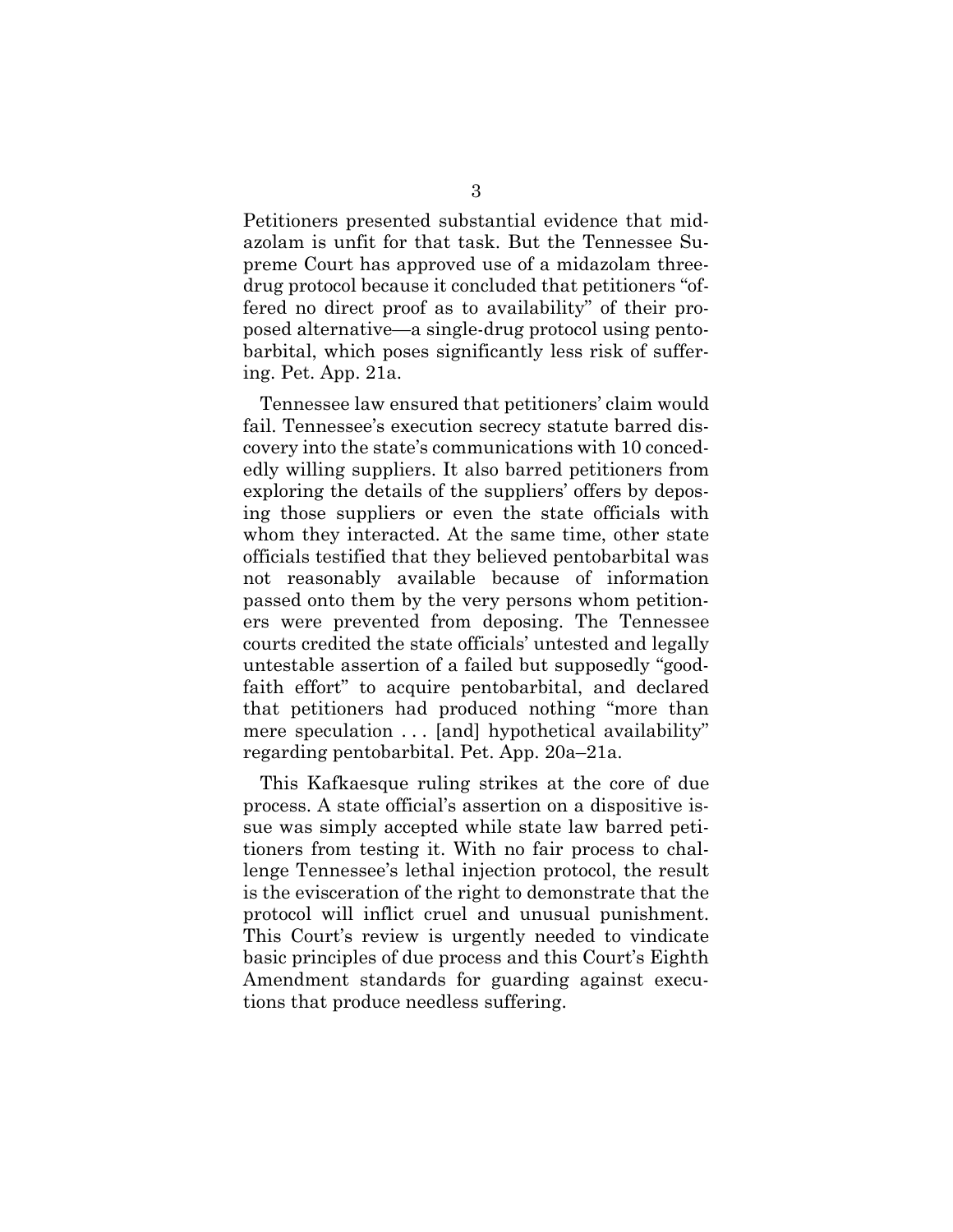The issue merits this Court's review also because it frequently recurs and only this Court can resolve it. See *infra* at pp. 27–30. Secrecy laws like Tennessee's have grown in popularity among states that carry out the death penalty. During litigation, it is and will continue to be all too tempting for state officials to cut off challenges to their assertions that alternative drugs are not available. This Court should ensure that fundamental principles of due process are uniformly applied nationwide to challenges to methods of execution.

To be clear, this petition does *not* challenge the constitutionality of state secrecy laws in general. The question presented here is narrower than that. Petitioners seek only to ensure that those laws are not deployed in ways that defeat petitioners' due process rights to bring their Eighth Amendment challenges. It has been hornbook law, dating back more than a century, that a litigant waives a privilege when it seeks to establish facts based on privileged material. *E.g.*, *Hunt*  v. *Blackburn,* 128 U.S. 464, 470 (1888). This petition asks this Court to conclude that that elementary principle of fairness, known as the sword-shield rule, recognized nationwide and applicable in all kinds of disputes, is one of constitutional dimension when state officials seek to use information they maintain as privileged to defeat a claim that they are about to cause needless human suffering in violation of the Constitution. To reject it, as the Tennessee Supreme Court has in capital litigation only, is to deny petitioners due process. Public confidence in the litigation process and capital punishment demands that more than just the say-so of state officials stands behind the decision to use a method of execution with problems as severe and widely reported as the protocol Tennessee has chosen.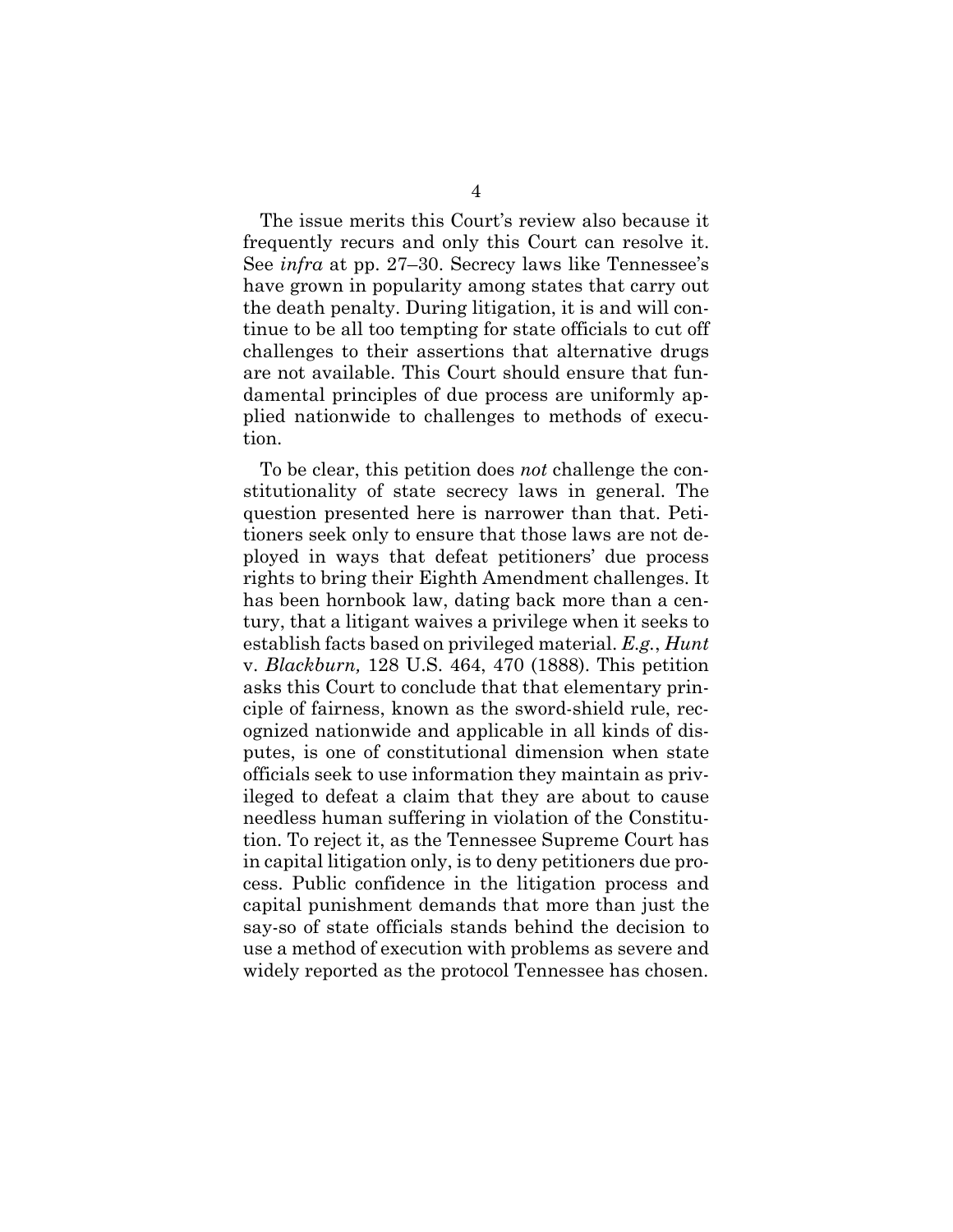### **STATEMENT OF THE CASE**

1. Tennessee's current execution protocol calls for intravenous administration of three drugs. The first drug, midazolam hydrochloride, is a sedative that the State hopes will render the condemned prisoner unconscious, unaware, and insensate to pain. The second drug is a paralytic that restricts movement and breathing. The third drug, potassium chloride, causes the heart to stop beating.

As this Court has observed, there is no dispute that, if the first drug does not work as intended, the prisoner experiences a torturous death from the second and third drugs. *E.g.*, *Glossip* v. *Gross*, 135 S. Ct. 2726, 2739–41 (2015). The paralytic effect of the second drug produces a veneer of tranquility that masks the extreme pain, air hunger, and crushing, suffocating sensation the prisoner feels as he loses his ability to exhale carbon dioxide, which acidifies in the lungs. Separately, the third drug causes excruciating burning as it travels through the prisoner's veins and ultimately stops his heart.

Thus, an execution that satisfies the Eighth Amendment's prohibition against cruel and unusual punishment depends upon the effectiveness of the first drug. *E.g.*, *Baze* v. *Rees*, 553 U.S. 35, 44 (2008) (plurality opinion). For decades, states had relied upon barbiturates for that purpose, as there is no medical dispute that barbiturates, if effectively administered, will reliably produce prolonged and "deep, comalike unconsciousness." *Id.*

Starting in 2010, states began to encounter difficulties obtaining barbiturates for executions because the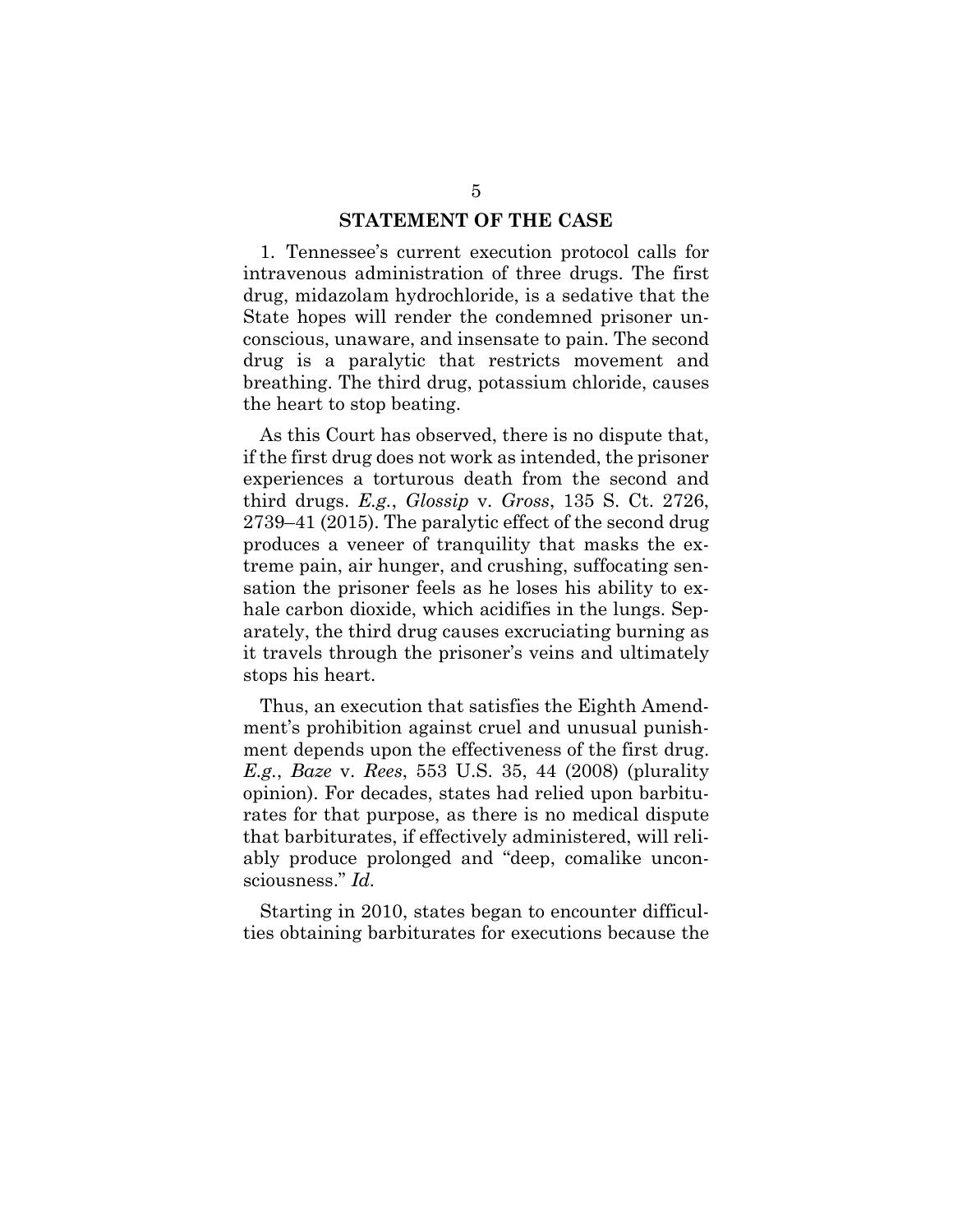sole domestic manufacturer faced regulatory and supply issues and subsequently exited the market altogether.1

In 2013, Tennessee adopted a lethal injection protocol consisting of a one-drug overdose of pentobarbital. *West* v. *Schofield*, 519 S.W.3d 550, 552 (Tenn. 2017), *cert. denied sub nom. West* v. *Parker*, 138 S. Ct. 476 (2017), and *cert. denied sub nom. Abdur'Rahman* v. *Parker*, 138 S. Ct. 647 (2018). Other states had shifted to a one-drug protocol. See *Towery* v. *Brewer*, 672 F.3d 650, 657 (9th Cir. 2012) (per curiam) (Arizona); *Pavatt* v. *Jones*, 627 F.3d 1336, 1337 n.1 (10th Cir. 2010) (Washington); *Cooey* v. *Strickland*, 589 F.3d 210, 215 (6th Cir. 2009) (Ohio). As domestic supplies of manufactured pentobarbital grew scarcer, Tennessee amended its protocol in 2014 to specify that it would obtain its pentobarbital from compounding pharmacies, as other states had done.2 *West*, 519 S.W.3d at 552–53.

l

<sup>1</sup> *See* Alan M. Wolf, *Hospira Halts Rocky Mount Production of Death Penalty Drug*, News & Observer, Jan. 21, 2011; Press Release, Hospira, Inc., Hospira Statement Regarding Pentothal™ (Sodium Thiopental) Market Exit (Jan. 21, 2011), https://bit.ly/ 2HujiHs. Several states abandoned the three-drug approach in favor of a one-drug method using an overdose of a single barbiturate—essentially the method the petitioners in *Baze* had proposed.

<sup>2</sup> *See, e.g.*, *Wellons* v. *Comm'r, Ga. Dep't of Corr.*, 754 F.3d 1260, 1262 (11th Cir. 2014) (per curiam) (suggesting that Georgia is using compounded pentobarbital); *In re Lombardi*, 741 F.3d 888, 891 (8th Cir. 2014) (en banc) (Missouri using compounded pentobarbital); *Whitaker* v. *Livingston*, 732 F.3d 465, 468 (5th Cir. 2013) (per curiam) (Texas using compounded pentobarbital); *Chester* v. *Wetzel*, No. 1:08-cv-1261, 2012 WL 5439054, at \*7 (M.D. Pa. Nov. 6, 2012) (Pennsylvania using compounded pentobarbital); Brady Dennis & Lena H. Sun, *Execution Chamber Becomes a Laboratory*, Wash. Post, May 1, 2014, at A1.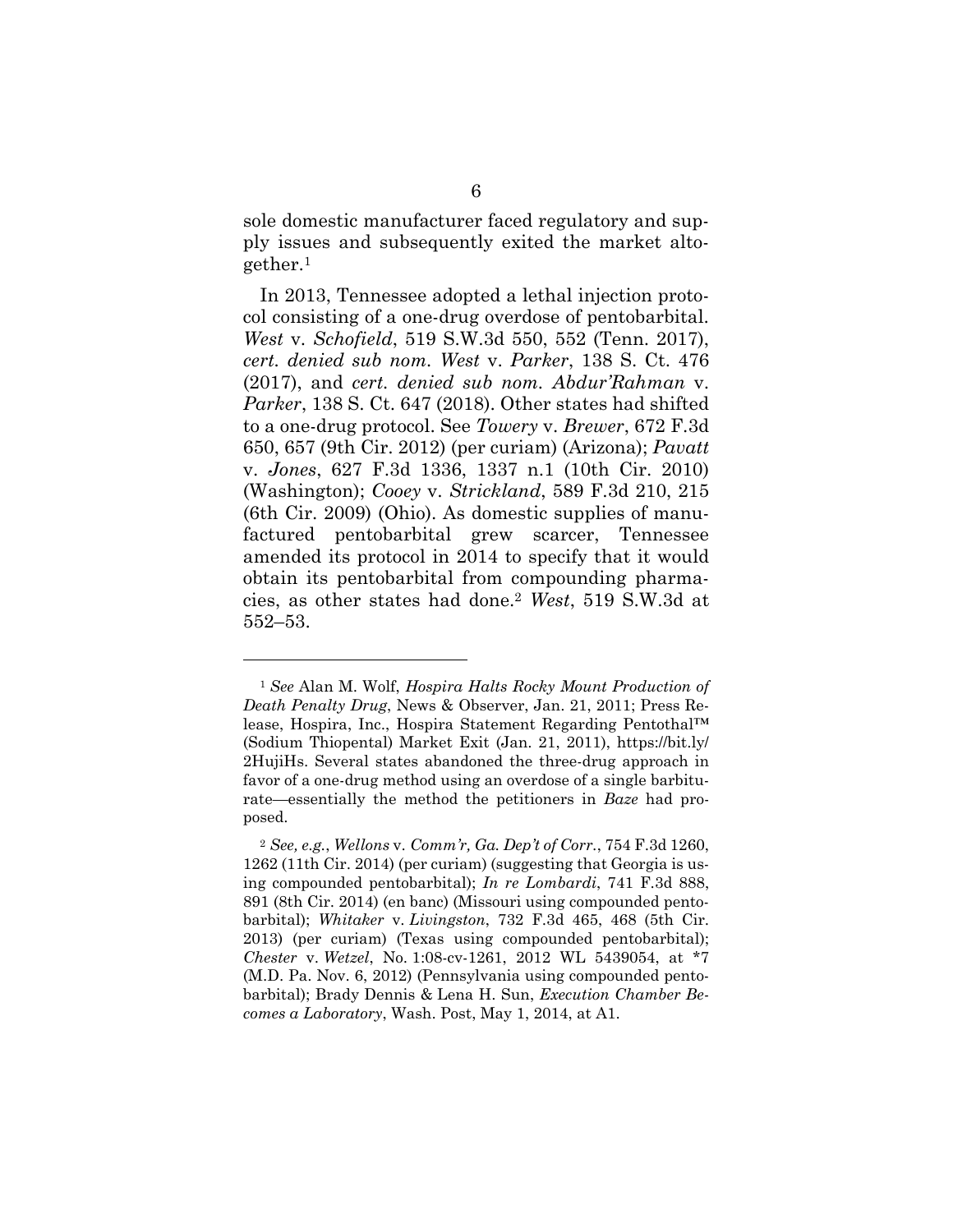2. On January 8, 2018, Tennessee adopted its midazolam-based, three-drug protocol as an alternative to its pentobarbital protocol. On February 20, 2018, petitioners filed the declaratory judgment action from which this petition arises.

Petitioners' suit challenged the facial validity of Tennessee's midazolam-based protocol. In the years since this Court in *Glossip* approved the use of a three-drug protocol that includes midazolam, scientific evidence and experience have shown that midazolam is inadequate to render a prisoner insensate to the pain of the second and third drugs. Midazolam belongs to a family of drugs known as benzodiazepines, which includes well-known anti-anxiety medications like Valium and Xanax. As this Court has acknowledged, unlike barbiturates, "midazolam is not recommended or approved for use as the sole anesthetic during painful surgery." *Glossip*, 135 S. Ct. at 2742. Accordingly, petitioners alleged that the midazolam-based protocol posed a substantial risk of serious harm, and that pentobarbital which was still one of Tennessee's approved methods of execution—was a feasible and readily implemented alternative that would significantly reduce the risk.

Petitioners sought discovery that would establish pentobarbital' s availability to the State. Those efforts led to motion practice and to three court orders relevant here.

2a. On May 7, 2018 (Pet. App. 120a), the trial court granted in part and denied in part petitioners' motion to compel interrogatory responses and document production. As pertinent here, based on a purported "survey of other jurisdictions and approval of those as consistent with the public policy of Tennessee," the court held that Tennessee's execution secrecy statute, Tenn. Code Ann.  $\S 10-7-504(h)(1)$ , protected against identify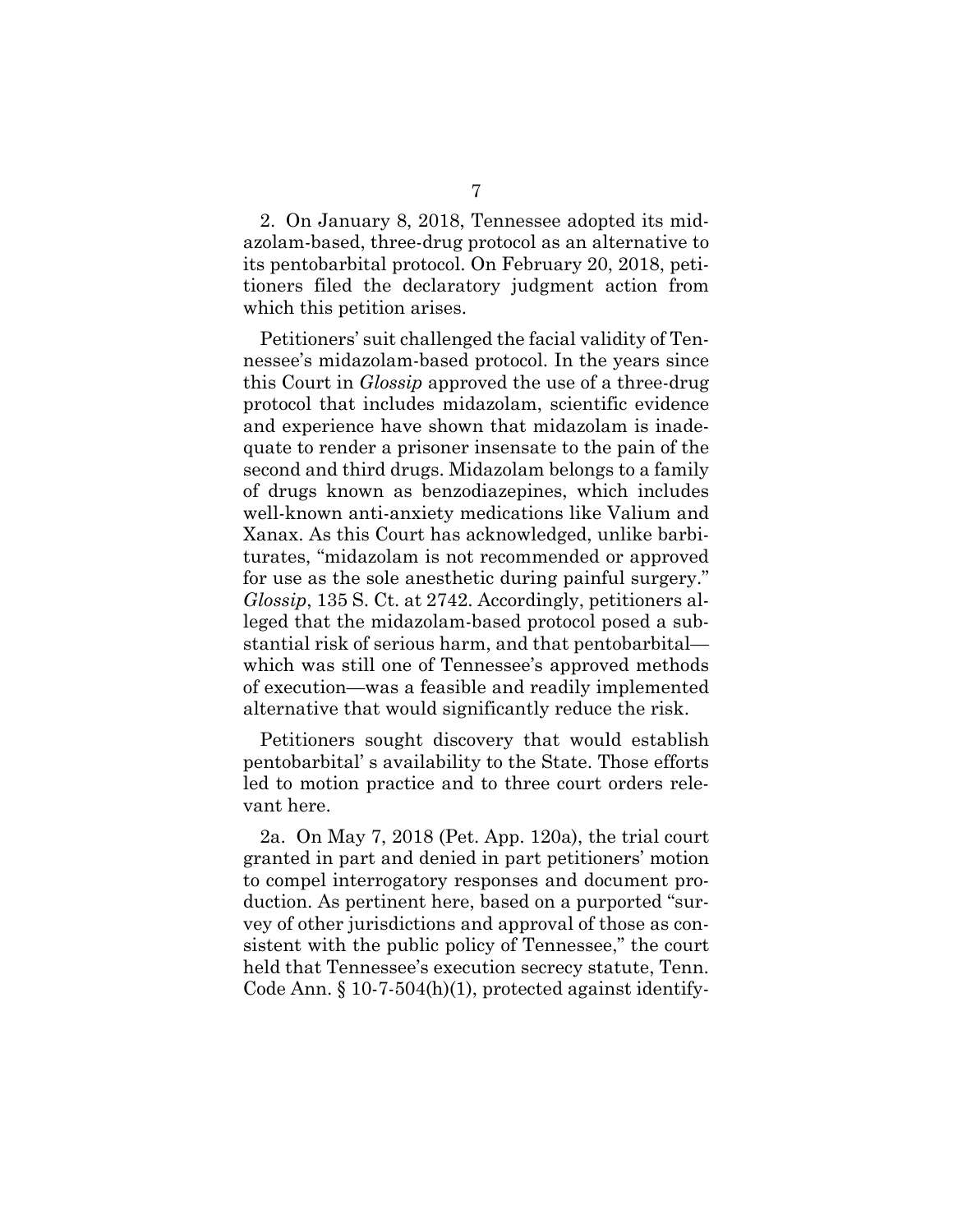ing in discovery execution drug suppliers, drug manufacturers, and the State employees who procure the drugs. Pet. App. 127a. That ruling meant that petitioners could not obtain discovery from anyone with firsthand knowledge of pentobarbital's availability, for neither the suppliers nor those who dealt with them could be disclosed.

Despite those restrictions, respondents produced a limited subset of redacted documents that showed that Tennessee had contacts with multiple willing potential suppliers of pentobarbital. In particular, these documents included a 17-page PowerPoint summary of Tennessee's searches for pentobarbital. XL 1617–183; X at Ex. 105, p. 1468; XIV at Ex. 126, p. 1969. Those records showed that, over the spring and summer of 2017, a Tennessee official (referred to as the "Drug Procurer") contacted approximately 100 potential sources of pentobarbital. (Petitioners were barred from discovery about precisely how many were contacted and about the nature of those contacts.) He found roughly 10 pharmacies that were willing and able to sell pentobarbital, but that did not have "sufficient quantities of the needed form of Pentobarbital and no source to obtain sufficient quantities." X at Ex. 105, p. 1477. Additionally, there were roughly 70 suppliers who were willing, but did not have any supply on hand. XXXVII 1338–39; X at Ex. 105, p. 1477. Only 20 percent of those contacted stated that they would be unwilling to provide pentobarbital for use in an execution. X at Ex. 105, p. 1477.

l

<sup>3</sup> Citations to documents with roman numerals refer to volumes in the record in the manner that the parties and court below cited them.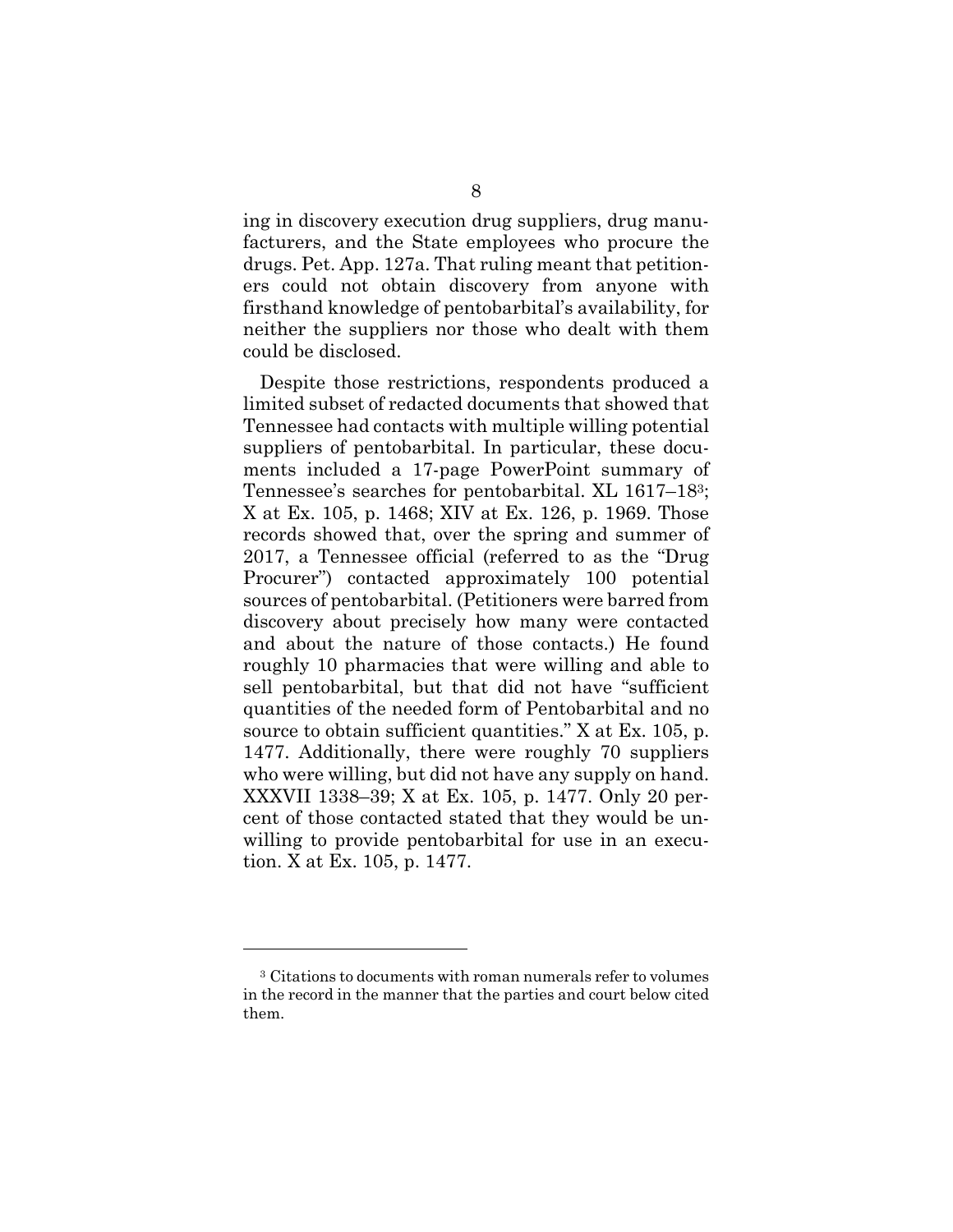Of particular note, on April 6, 2017, the Drug Procurer sent a request for "at least 100 grams" of pentobarbital (which would be sufficient for 10 to 20 executions). XI at Ex. 105, p. 1497. At 11:00 a.m., that same day, a supplier responded that it had some pentobarbital for sale, but not "the quantity you need." *Id.* at 1496. No records reflect how or whether state officials responded.

The records also show that, on some other date (concealed by redactions), another supplier offered to sell Tennessee pentobarbital for \$24,000 for 10 grams (*i.e.*, at least enough for one execution), with an additional fee of \$35,000 to compound 10 grams. XI at Ex. 105, p. 1503. A "time till avail" was listed, but the date/time was redacted. *Id.* Nothing produced to petitioners indicates how or whether state officials responded to this offer either.

2b. On May 24, 2018 (Pet. App. 94a), the trial court issued an order limiting the scope of depositions of respondents Parker and Mays. Petitioners had sought to ask about respondents' efforts to obtain pentobarbital. But, "incorporat[ing] . . . its reasoning and authorities from the May 7, 2018" order, the trial court restricted availability-related questions to "information solely within their possession," Pet. App. 112a–113a, and disallowed any questions about (1) other potentially available alternatives; (2) identifying information about the chemicals necessary to carry out lethal injection executions; (3) identifying information of the State employees who procured those substances; (4) identities and identifying information of the manufacturer, supplier, compounder, prescriber of the drugs, medical supplier, or medical equipment for the execution; and (5) any other topic listed as prohibited in its May 7, 2018 order, Pet. App. 115a–116a.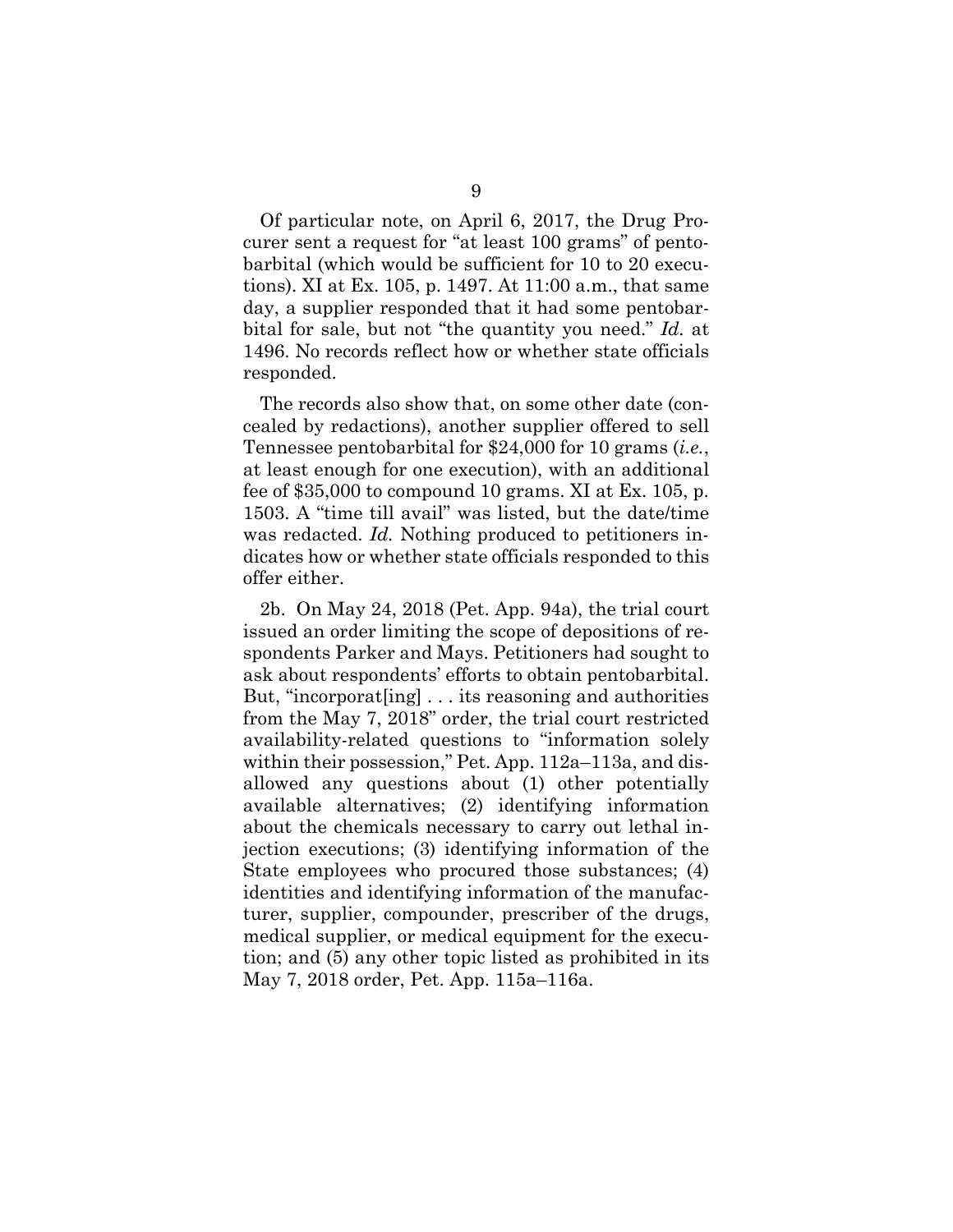These restrictions robbed petitioners of any ability to obtain evidence about the availability of pentobarbital or the nature of the State's contacts with suppliers from either Parker or Mays. Neither Parker nor Mays had prepared the PowerPoint, and neither had firsthand knowledge of the facts reflected in it. Nevertheless, each witness that petitioners were allowed to depose asserted that Tennessee could not obtain pentobarbital from any of the suppliers in the PowerPoint. *E.g.*, XL 1610–19; XXXVII 1338–39.

2c. On June 13, 2018, despite petitioners' agreement to abide by an appropriately strict protective order, the trial court denied petitioners' motion to compel the deposition of the Drug Procurer who prepared the PowerPoint and was responsible for outreach to drug suppliers. That individual is the only Tennessee state official with firsthand knowledge of offers to sell pentobarbital that Tennessee has received. See XL 1608–09.

3. Trial of petitioners' claim was scheduled for July 9, 2018. On July 5, 2018, just four days before trial, Tennessee revised its protocol, eliminating the pentobarbital option and making the three-drug midazolam protocol Tennessee's sole method of lethal injection.

At trial, petitioners presented testimony from four experts: Craig Stevens, Ph.D., a neuropharmacologist; Dr. David Greenblatt, a clinical pharmacologist with particular expertise concerning midazolam; Dr. Mark Edgar, a pathologist; and Dr. David Lubarsky, an anesthesiologist. Petitioners also introduced testimony from twelve attorneys who had witnessed their respective clients' executions in other states. Petitioners' evidence showed, among other things, that midazolam does not have the pharmacologic ability to block pain from the second and third drugs and, as a result, the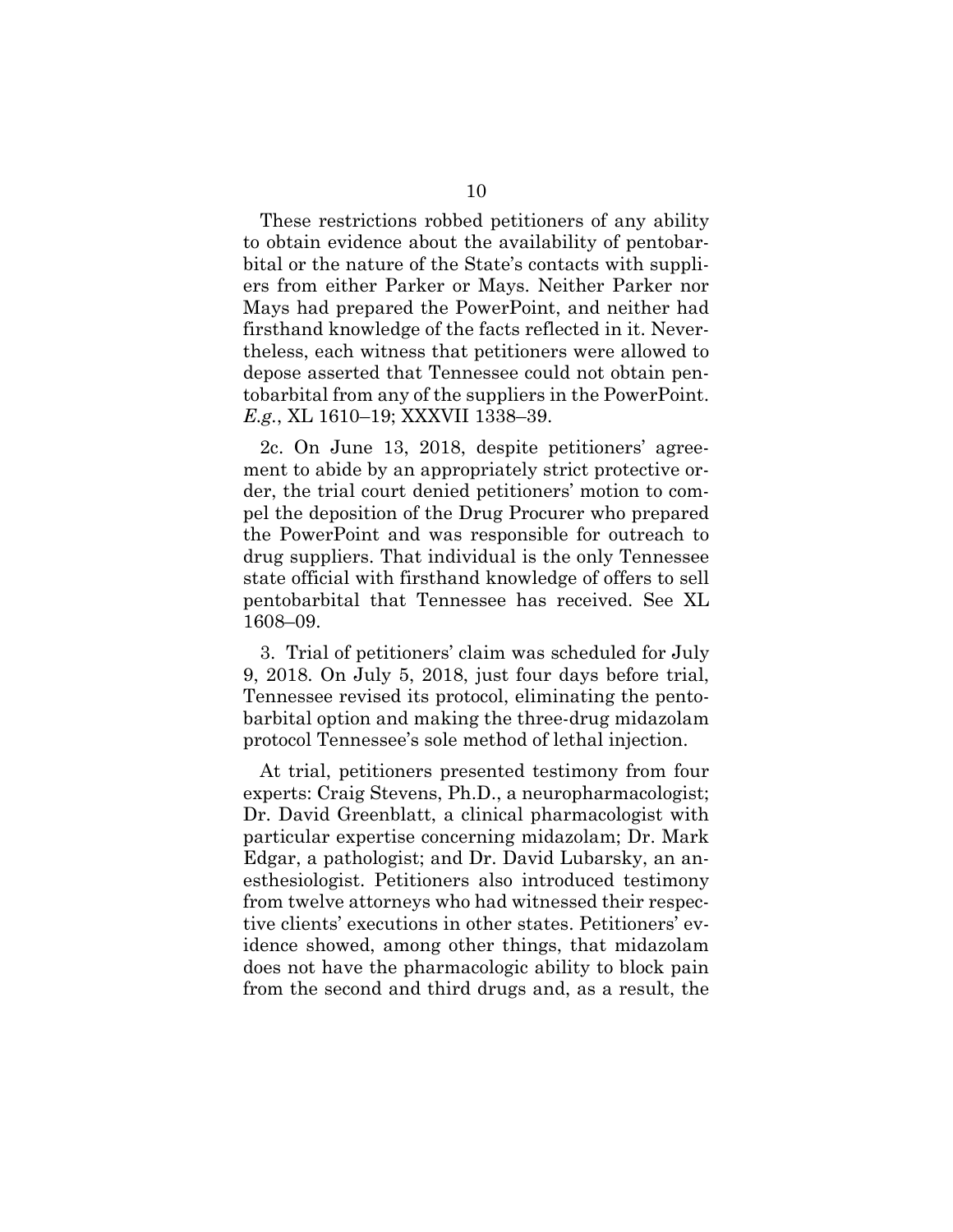paralytic and potassium chloride would cause the inmate to suffer severe pain. In an attempt to prove that pentobarbital remained reasonably available, petitioners also introduced the evidence from the PowerPoint suggesting that suppliers had offered to sell pentobarbital to Tennessee.

To rebut petitioners' evidence of the availability of pentobarbital, respondents relied entirely on testimony from corrections officials who were *not* involved in procuring drugs. Those witnesses, citing the same redacted PowerPoint and relaying information passed onto them from others whom petitioners were not allowed to identify or depose, asserted that the state could not get the drug anymore. See, *e.g.*, XXXVII 1313–14 (Parker testifying that "any knowledge [he] had [was] based upon conversations . . . with other individuals").

4. On July 26, 2018, the trial court rejected petitioners' claim. The trial court found that petitioners had failed to prove that an available alternative method to Tennessee's three-drug protocol exists. The court credited the testimony of respondents' witnesses that pentobarbital is unavailable. And, despite finding that petitioners' experts established that "midazolam does not elicit strong analgesic effects and the inmate being executed may be able to feel pain from the administration of the second and third drugs," the trial court also concluded that petitioners failed to prove that the three-drug protocol creates a demonstrated risk of severe pain. Pet. App. 56a.

5. Petitioners' expedited appeal went directly to the Tennessee Supreme Court. See Order, *Abdur'Rahman*  v. *Parker*, No. M2018-01385-SC-RDO-CV (Tenn. Aug. 13, 2018) (citing Tenn. Code Ann. § 16-3-201(d)(3)). Briefing was extensive. As relevant here, petitioners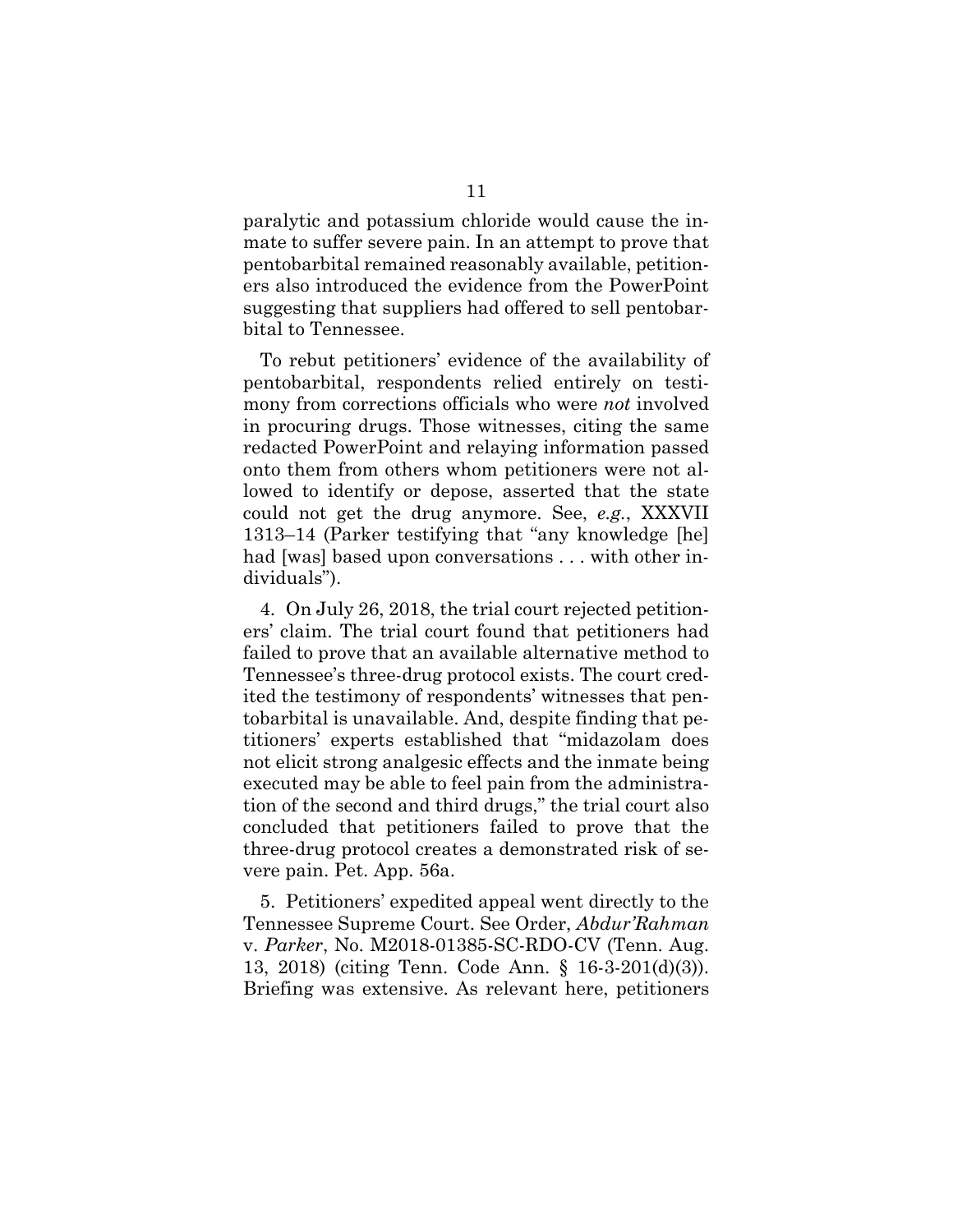asserted that respondents' "choice to hide the testimony of the one witness who knew what was going on" with respect to the availability of pentobarbital violated fundamental fairness and due process. Brief of Plaintiffs-Appellants at 214, *Abdur'Rahman* v. *Parker*, No. M2018-01385-SC-RDO-CV (Tenn. Sept. 6, 2018). Petitioners catalogued how each ruling that prohibited discovery into the State's interactions with its suppliers compounded petitioners' "extreme[] prejudice[] [from] [their] inability to depose the Drug Procurer and obtain information about documents and information in his control." *Id.* at 317; see also *id.* at 308– 22. At bottom, petitioners argued, the trial court's rulings "crafted a complicated maze of questions Plaintiffs could not ask and information they could not obtain," id. at 322, which "insulated [the State] from a challenge that [its protocol] violates the . . . constitutional prohibitions against cruel and unusual punishments," *id.* at 320, "effectively deprived Plaintiffs of the ability to obtain evidence to bolster their claims," *id.* at 321, and constituted a "grave injustice," *id.*

The Tennessee Supreme Court affirmed. That court expressly chose not to "address the Plaintiffs' claim that the three-drug protocol creates a demonstrated risk of severe pain." Pet. App. 22a; see also Pet. App. 27a ("[T]he Petitioners' claims and evidence of intolerable pain and torture were not the basis of the trial court's decision and thus not reviewed on appeal."). Instead, it resolved the appeal exclusively on the ground that petitioners failed to carry their burden to prove that pentobarbital is reasonably available.

The Tennessee Supreme Court simply credited the testimony of respondents' witnesses who asserted that pentobarbital was not available. According to the court, it "defies common sense" to suggest that a State official might not "make a good-faith effort to locate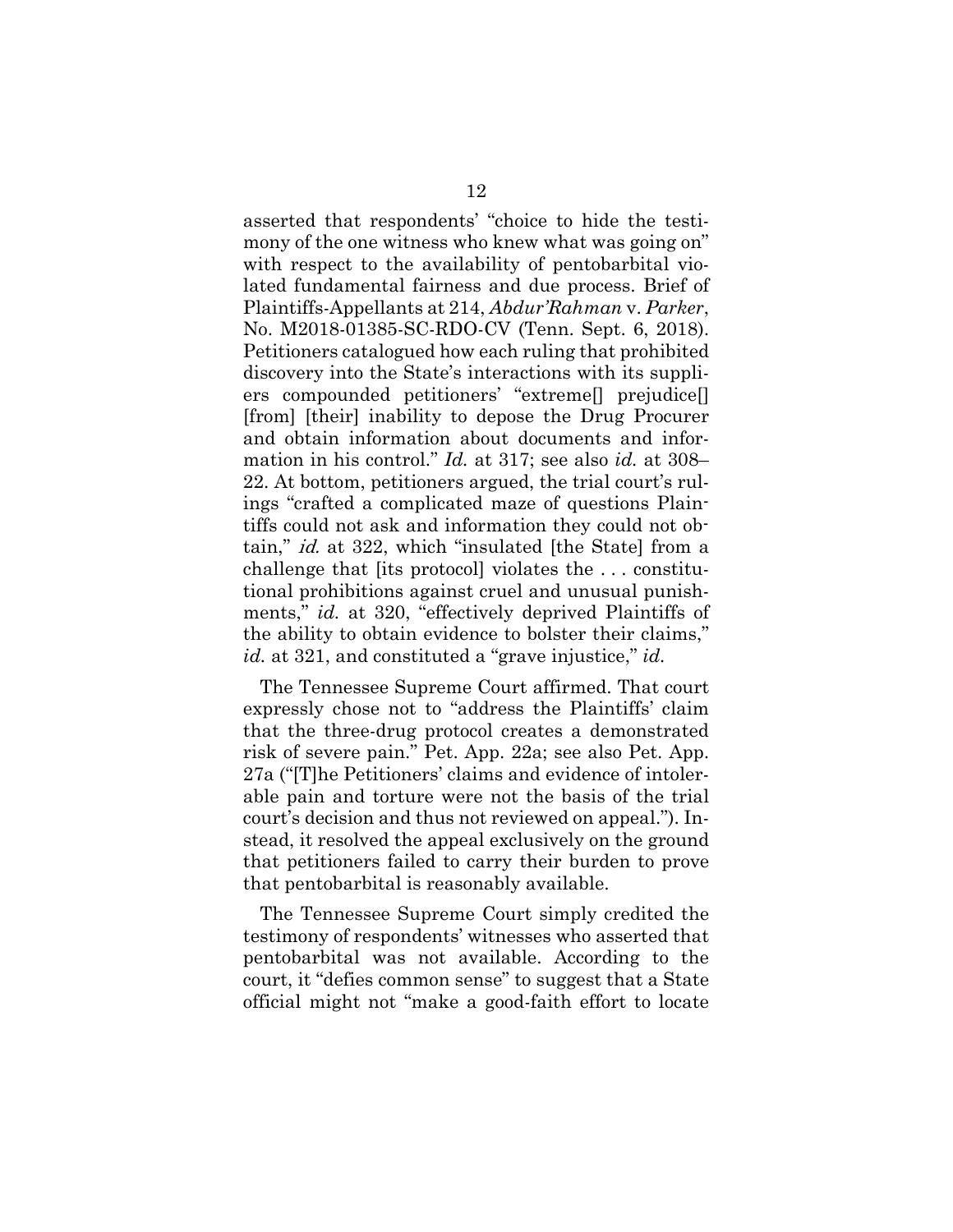pentobarbital." Pet. App. 21a. The court also expressed the view that the State "would utilize pentobarbital if the drug could be secured." *Id.* at n.21. The Tennessee Supreme Court concluded that petitioners "offered no *direct proof* as to availability," and held that petitioners had offered nothing "more than mere speculation" that pentobarbital is reasonably available. *Id.* at 20a– 21a (emphasis added). The court's opinion never questioned the propriety of any of the trial court's discovery orders that prevented petitioners from obtaining the evidence the court now concluded petitioners needed to prove their claim.

Justice Lee dissented. "In Tennessee," she explained, "executions are cloaked in secrecy, which makes it difficult—if not impossible—for the Petitioners to establish an available alternative to the State's method of execution." Pet. App. 27a. In this case, the dissent went on, those policies of secrecy ultimately "prohibited identification of the Department's agents who were involved in procuring execution drugs, such as pentobarbital, and of its potential suppliers." *Id.*  Those problems, in addition to the rushed schedule and the State's "evasiveness," *id.* at 28a, about what drugs it had or would use, led the dissent to conclude that the petitioners had been "denied due process in the form of a fundamentally fair process," *id.* at 30a.

### **REASONS FOR GRANTING THE PETITION**

This Court should accept review to ensure that courts conduct litigation regarding methods of execution in accordance with the same basic requirements of due process as all other litigation. In this case, Tennessee was allowed to assert a dispositive fact based on information that state law permitted it to withhold from petitioners. This clear violation of the swordshield rule is a fundamentally unfair way to determine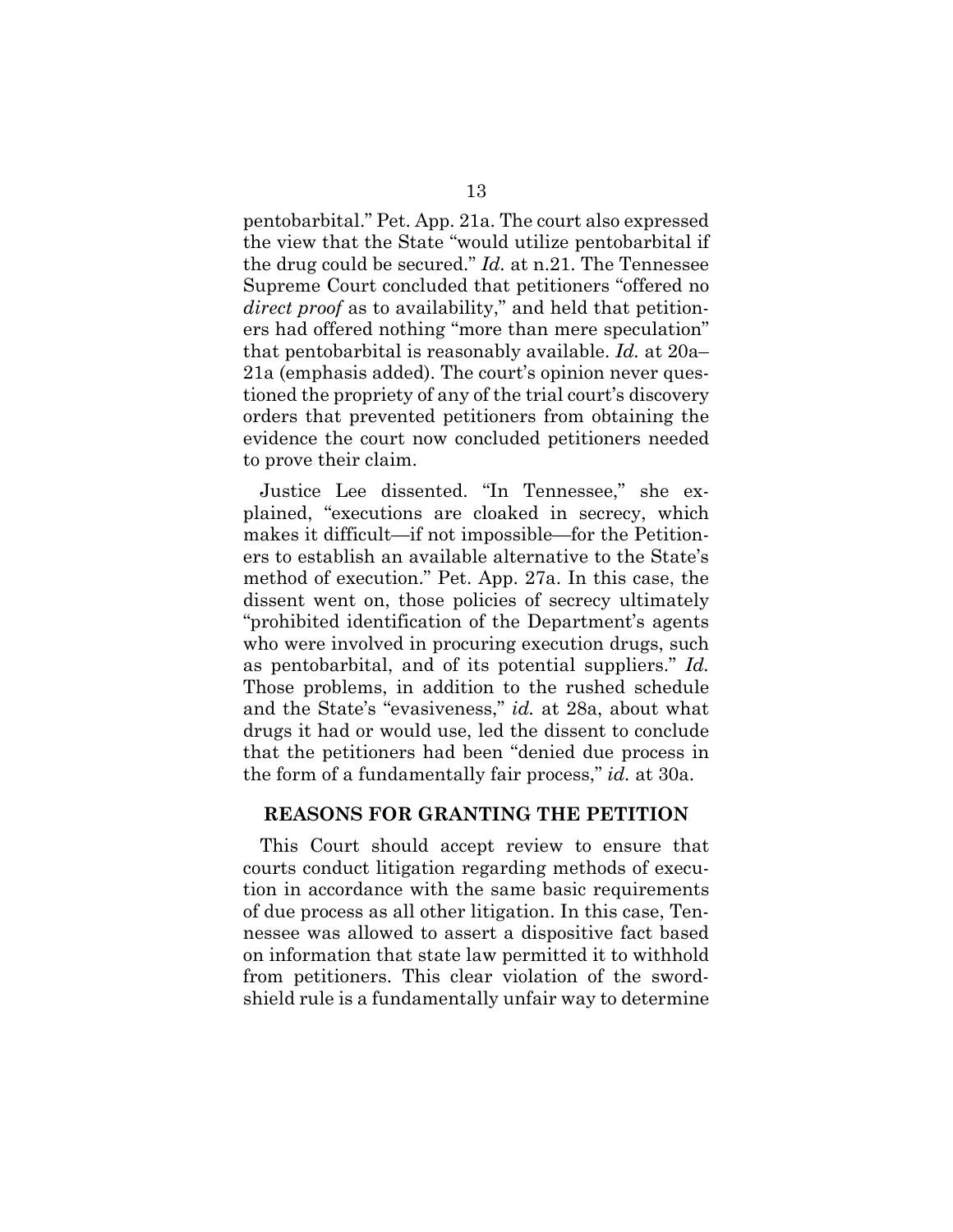key facts in litigation, invites highly unreliable results, and violates due process. This Court should take this opportunity to protect the rights of inmates to bring the Eighth Amendment challenges that this Court has ruled the constitution permits.

The issue merits this Court's review now. It is squarely presented by the Tennessee Supreme Court's decision. It frequently recurs in litigation regarding methods of execution because execution secrecy laws like Tennessee's have become popular in states that carry out executions. Only this Court can set national standards of due process for the vindication of the important Eighth Amendment right at stake here.

Petitioners face executions that will prove to be excruciating. Yet, despite this Court's recognition that "no safeguard for testing the value of human statements is comparable to that furnished by cross-examination," *Greene* v. *McElroy*, 360 U.S. 474, 496–97 (1959), the only evidence supporting the conclusion that petitioners' more humane alternative is not reasonably available are the bare assertions of Tennessee officials—assertions based on information passed onto them by others, and never explored or tested through the adversarial process. The State of Tennessee has, as a matter of law, prevented such testing. Petitioners merit a fair hearing before they are forced to endure such suffering.

## **I. STATE OFFICIALS' USE OF INFORMATION SHIELDED FROM INMATES BY STATE SE-CRECY LAWS TO DEFEAT THE INMATES' METHOD-OF-EXECUTION CLAIM VIOLATES DUE PROCESS.**

 This Court requires a prisoner who asserts that a method of execution is, on its face, cruel and unusual, to prove that the method entails a "substantial risk of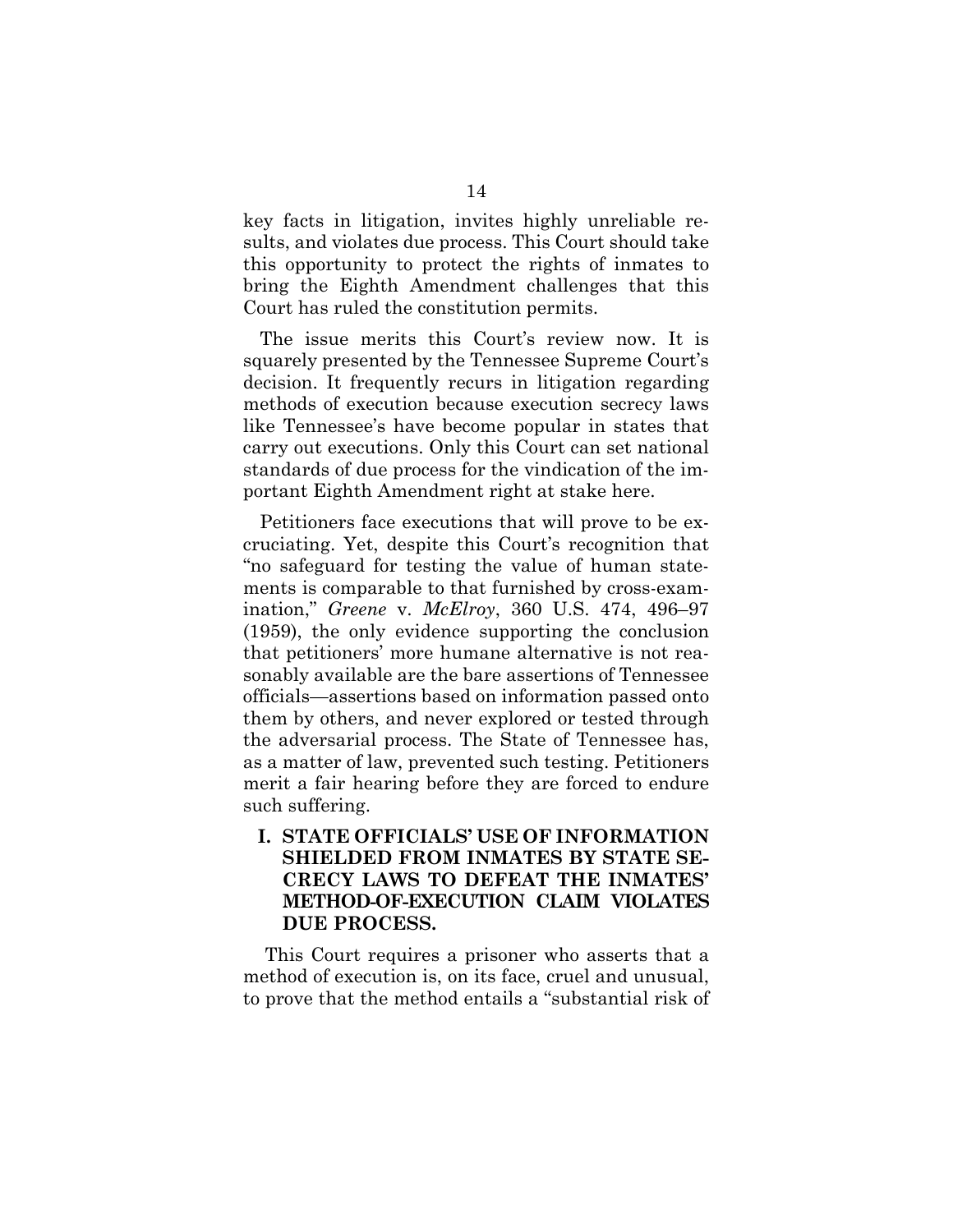serious harm" *Glossip*, 135 S. Ct. at 2737 (quoting *Baze*, 553 U.S. at 50), and also that there is "an alternative that is 'feasible, readily implemented, and in fact significantly reduce[s] a substantial risk of severe pain.'" *Id.* (alterations in original) (quoting *Baze*, 553 U.S. at 52). While this Court has in the past approved findings that a three-drug protocol that includes midazolam does not pose a substantial risk of serious harm, see *id.* at 2740, the Tennessee Supreme Court's ruling in this case sets that question aside. It did not confront the substantial new evidence that has emerged since this Court considered the question. *Infra* at pp. 27-30. In addition, the Tennessee Supreme Court ruling does not doubt that pentobarbital would significantly reduce the risk of suffering. Its ruling is based *only* on its conclusion that pentobarbital is unavailable. Pet. App. 22a.

Further, that conclusion rests entirely on the testimony of Tennessee officials whose view that pentobarbital is not reasonably available was derived from information protected by Tennessee's secrecy laws. The Tennessee courts credited that unchallenged and unchallengeable testimony, Pet. App. 21a–22a, and then criticized petitioners for failing to produce evidence that would rebut that testimony, *id.* In short, the Tennessee Supreme Court allowed state officials to establish a dispositive fact with information it kept secret from petitioners.

This Court has already made clear that in *criminal*  cases, where the Confrontation Clause provides a constitutional right to cross-examine witnesses against the accused, the state may not present affirmative testimony on a material issue and then assert a privilege that inhibits the defendant's ability to probe the accuracy of that testimony. *Davis* v. *Alaska*, 415 U.S. 308, 318 (1974) (holding, in criminal case, that permitting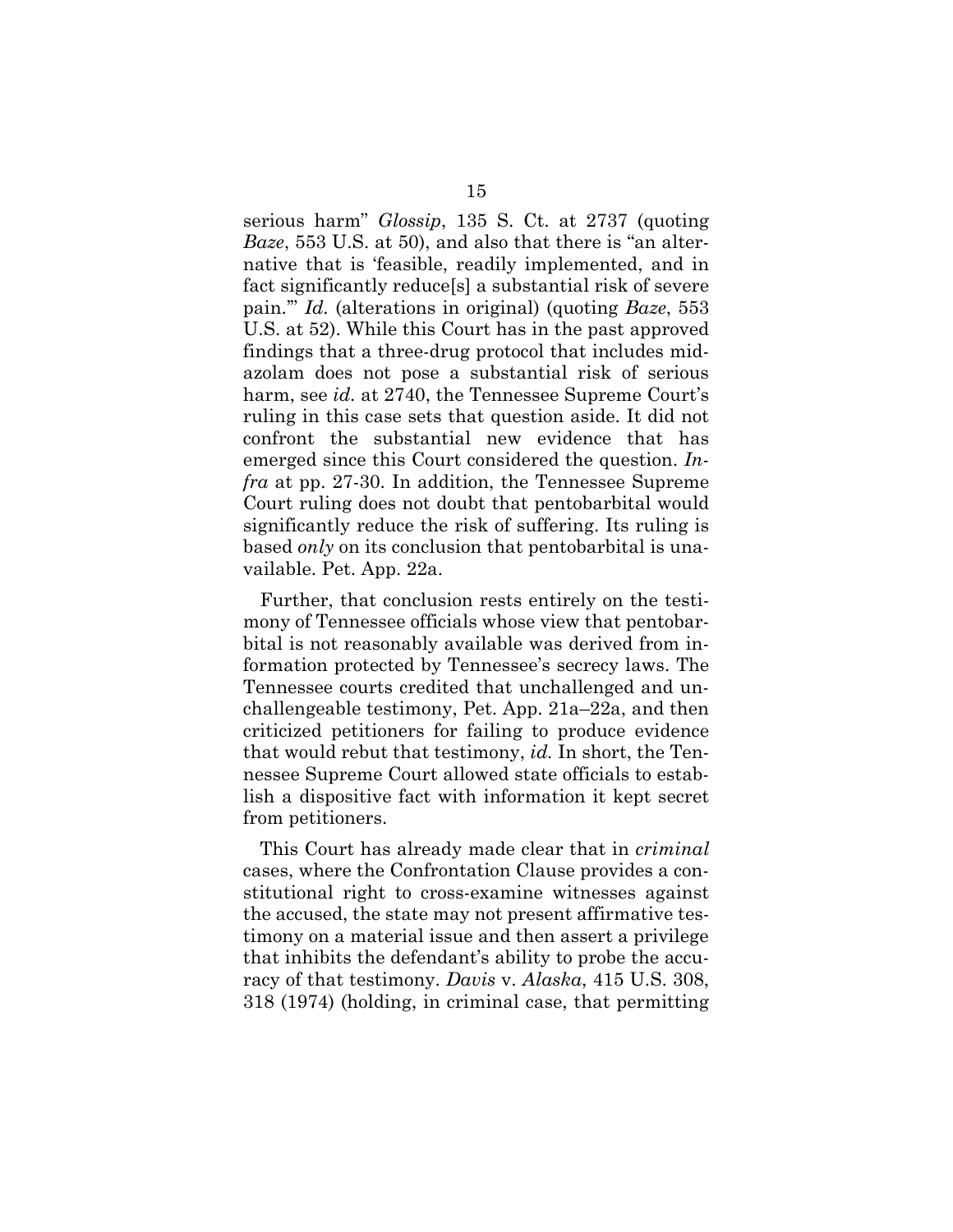a witness's invocation of privilege to "den[y] the right of effective cross-examination . . . 'would be constitutional error of the first magnitude and no amount of showing of want of prejudice would cure it'"). This case presents the civil litigation version of the same fundamental value.

The Due Process Clause protects the same right to challenge evidence offered by the state in civil cases that the Confrontation Clause protects in criminal cases, particularly in civil cases "where governmental action [threatens to] seriously injure[] an individual, and the reasonableness of the action depends on fact findings." *Greene*, 360 U.S. at 496; see also *Tennessee*  v. *Lane*, 541 U.S. 509, 522–23 (2004) (observing that Confrontation Clause and Due Process Clause secure overlapping rights to a "meaningful opportunity to be heard" in criminal and civil contexts); *Chambers* v. *Mississippi*, 410 U.S. 284, 295 (1973) (finding that the "essential and fundamental requirement" of cross-examination comes from the Due Process Clause). The heart of due process is an opportunity to be heard "at a meaningful time and in a meaningful manner," which requires "an effective opportunity to . . . confront<sup>[]</sup> any adverse witnesses," and to "present<sup>[]</sup> . . . arguments and evidence." *Goldberg* v. *Kelly*, 397 U.S. 254, 267–68 (1970); see also *Mathews* v. *Eldridge*, 424 U.S. 319, 348–49 (1976). Because of the "vital" "importance of cross-examination," "[t]his Court has been zealous to protect these rights," *Greene*, 360 U.S. at 497, and has required that "the evidence used to prove the Government's case must be disclosed to the individual so that he has an opportunity to show that it is untrue," *id.* at 496, "[N]o statement (unless by special exception) should be used as testimony until it has been probed and sublimated by" cross-examination. *Id.* at 497.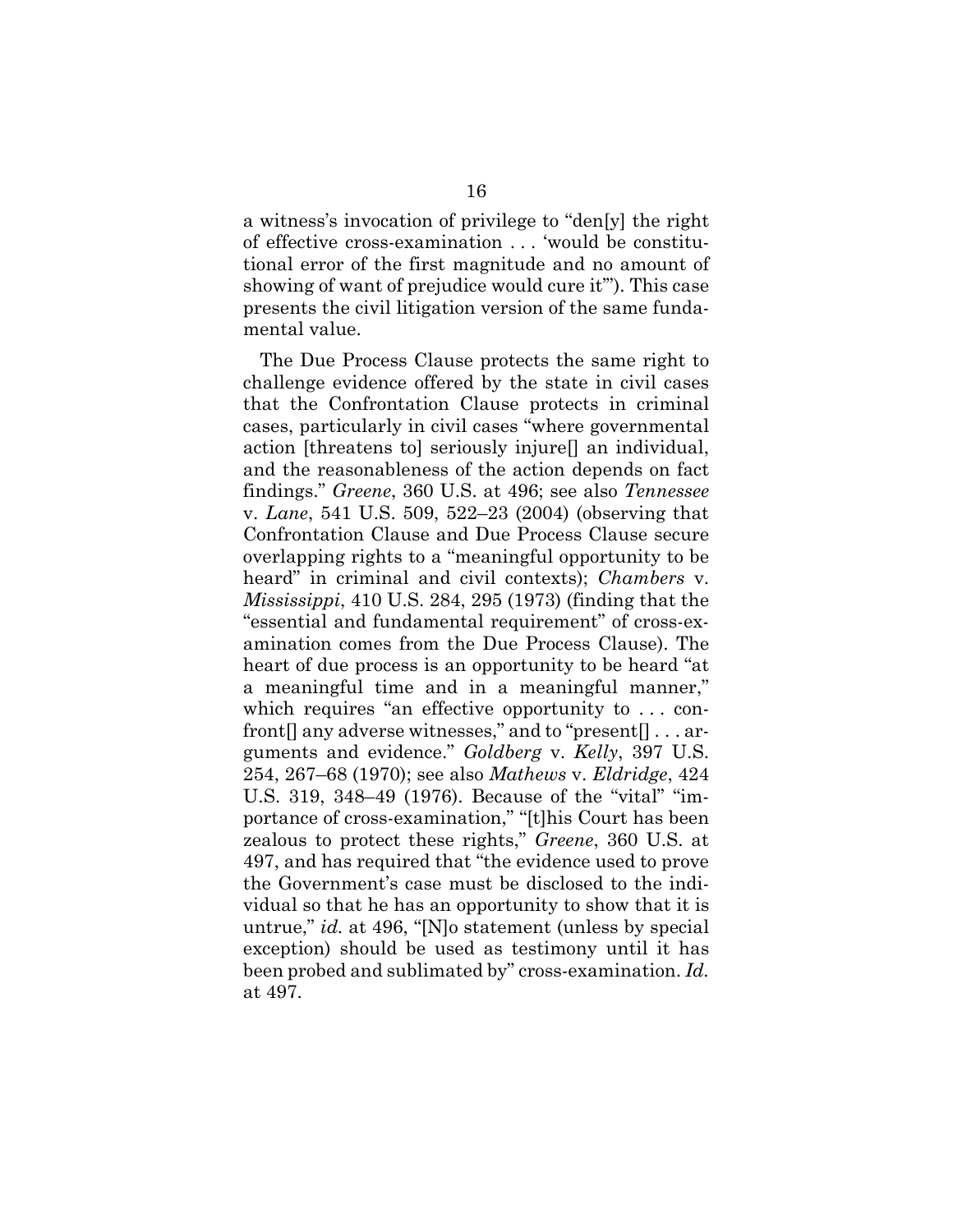Petitioners, who were deprived of any "effective opportunity to  $\dots$  confront  $[]$ " or contest the state officials' assertions, were thereby deprived of their right to be heard in a "meaningful manner" on an essential element of their claim. This Court should accept review to right this fundamental wrong.

1. Petitioners' claim to having been deprived of due process is well rooted in the law. The rule that the holder of a privilege must choose between concealing the information protected by the privilege *or* using it to establish a fact, but not both, is one of long standing. See *Hunt,* 128 U.S. at 470 ("When Mrs. Blackburn entered upon a line of defense which involved what transpired between herself and [her attorney], and respecting which she testified, she waived her right" to invoke privilege over those communications); see also *Davis*, 415 U.S. at 320 (holding, in criminal case, that, while "[t]he State could have protected Green from exposure of his juvenile adjudication in these circumstances by refraining from using him to make out its case," "[t]he State's policy interest in protecting the confidentiality of a juvenile offender's record cannot require yielding of so vital a constitutional right as the effective crossexamination for bias of an adverse witness"); *Brown* v. *United States*, 356 U.S. 148, 156 (1958) (holding that party witness in a criminal case "could not take the stand to testify in her own behalf and also claim the right to be free from cross-examination on matters raised by her own testimony on direct examination"); *Clark* v. *United States*, 289 U.S. 1, 15 (1933) ("The privilege takes flight if the relation is abused.").

The rule, often referred to as the sword-shield rule, has won extraordinarily broad acceptance. Virtually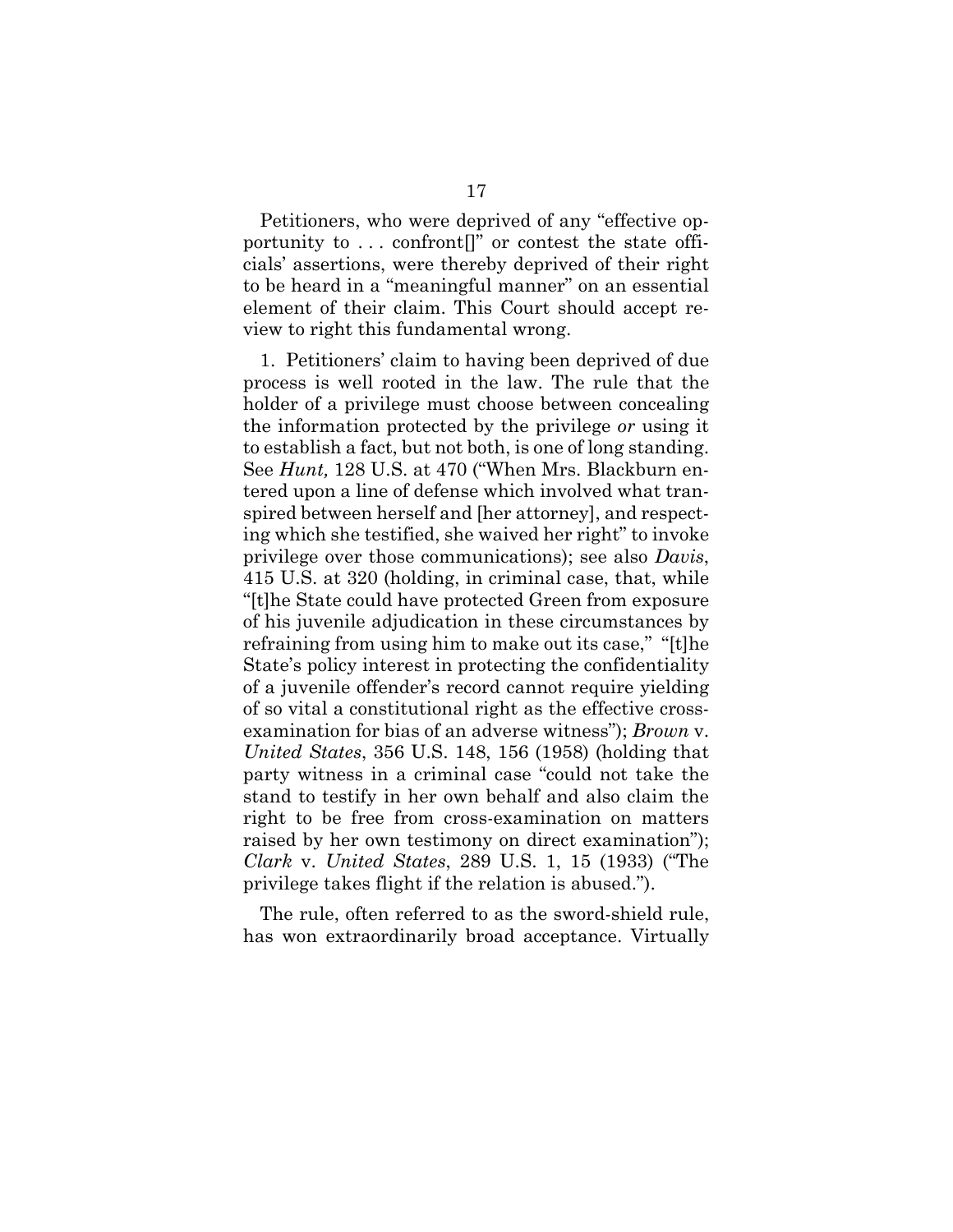every federal<sup>4</sup> and, as Appendix  $F$  to this petition demonstrates, state court has adopted a similar doctrine. It applies in all contexts and in every kind of

l

<sup>4</sup> *See In re EchoStar Commc'ns Corp.*, 448 F.3d 1294, 1299 (Fed. Cir. 2006) ("Once a party announces that it will rely on advice of counsel, for example, in response to an assertion of willful infringement, the attorney-client privilege is waived."); *In re Lott*, 424 F.3d 446, 454 (6th Cir. 2005) ("[L]itigants cannot hide behind the privilege if they are relying upon privileged communications to make their case."); *Willy* v. *Admin. Review Bd.*, 423 F.3d 483, 497 (5th Cir. 2005) ("[W]hen a party entitled to claim the attorney-client privilege uses confidential information against his adversary (the sword), he implicitly waives its use protectively (the shield) under that privilege."); *John Doe Co.* v. *United States*, 350 F.3d 299, 302 (2d Cir. 2003) ("[I]t would be unfair for a party asserting contentions to an adjudicating authority to then rely on its privileges to deprive its adversary of access to material . . . ."); *In re Keeper of Records*, 348 F.3d 16, 24 (1st Cir. 2003) ("'[T]he party asserting the privilege placed protected information in issue for personal benefit through some affirmative act, . . . to allow the privilege to protect against disclosure of that information' would have been unfair to the opposing party."); *United States* v. *Bonner*, 302 F.3d 776, 784 (7th Cir. 2002) ("[T]he law does not provide a sword by which the defendant may selectively testify as to the merits of his prosecution, yet shield himself from comment on his failure to explain incriminating evidence properly admitted prior to his testimony.") (alterations in original); *United States* v. *Workman*, 138 F.3d 1261, 1263–64 (8th Cir. 1998) ("Workman cannot selectively assert the privilege to block the introduction of information harmful to his case after introducing other aspects . . . for his own benefit. . . . The attorney client privilege cannot be used as both a shield and a sword . . . ."); *Frontier Ref., Inc.* v. *Gorman-Rupp Co.*, 136 F.3d 695, 704 (10th Cir. 1998) ("[A] litigant cannot use the work product doctrine as both a sword and shield by selectively using the privileged documents to prove a point but then invoking the privilege to prevent an opponent from challenging the assertion."); *SEC* v. *Lavin*, 111 F.3d 921, 933 (D.C. Cir. 1997) ("[A]ny disclosure by a holder of a privilege inconsistent with maintaining the confidential nature of marital communications waives the privilege"); *Rhone-Poulenc*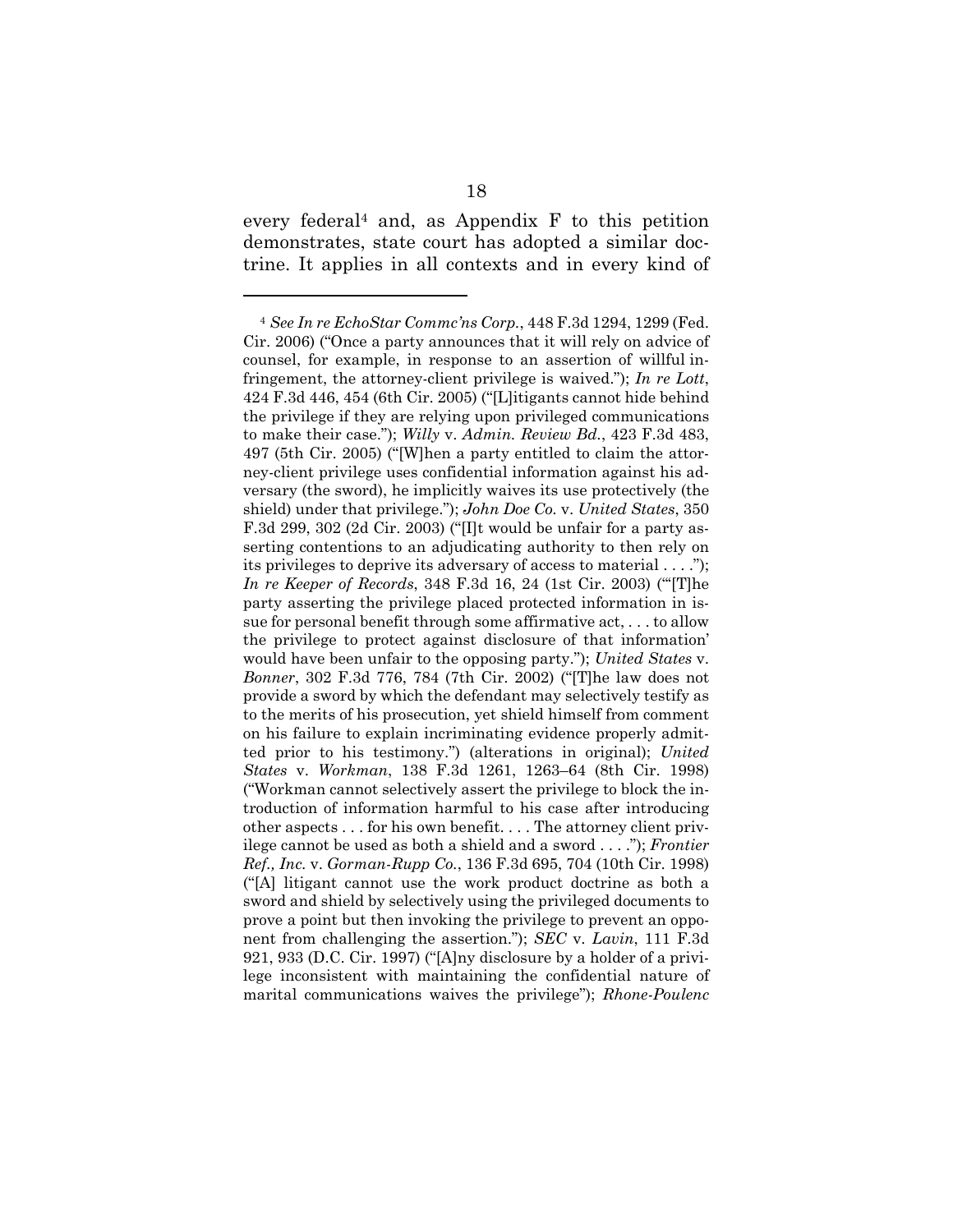case, from patent infringement claims and criminal prosecutions to workplace discrimination litigation and divorce proceedings. *In re EchoStar Commc'ns Corp.*, 448 F.3d 1294, 1299 (Fed. Cir. 2006) (patent infringement); *Fenceroy* v. *Gelita USA, Inc.*, 908 N.W.2d 235, 241 (Iowa 2018) (workplace discrimination); *In re Marriage of Perry*, 293 P.3d 170, 179 (Mont. 2013) (divorce); *Ex parte Meadowbrook Ins. Grp., Inc.*, 987 So. 2d 540, 551 (Ala. 2007) (insurance coverage litigation); *Steiny & Co., Inc.* v. *Cal. Elec. Supply Co.*, 93 Cal. Rptr. 2d 920, 925 (Ct. App. 2000) (breach of express warranties of merchantability and fitness for intended use); *State ex rel. Stovall* v. *Meneley*, 22 P.3d 124, 142 (Kan. 2001) (ouster action for county sheriff); *Howe* v. *Detroit Free Press, Inc.*, 487 N.W.2d 374, 384 (Mich. 1992) (probation-report privilege in defamation case).

It has also been applied to assertions of a variety of different kinds of privileges. See *Davis*, 415 U.S. at 320 (juvenile-offense record privilege); *Brown*, 356 U.S. at 156 (privilege against self-incrimination); *Arredondo*  v. *State*, 411 P.3d 640, 647 (Alaska Ct. App. 2018) (marital communications); *Bainter* v. *League of Women Voters of Fla.*, 150 So. 3d 1115, 1130 (Fla. 2014) (finding waiver of First Amendment associational

l

*Rorer Inc.* v. *Home Indem. Co.*, 32 F.3d 851, 863 (3d Cir. 1994) ("In an action for patent infringement . . . where that party asserts as an essential element of its defense that it relied upon the advice of counsel, the party waives the privilege regarding communications pertaining to that advice."); *Cox* v. *Adm'r U.S. Steel & Carnegie*, 17 F.3d 1386, 1417 (11th Cir. 1994) ("[A] defendant may not use the privilege to prejudice his opponent's case or to disclose some selected communications for self-serving purposes."); *Chevron Corp.* v. *Pennzoil Co.*, 974 F.2d 1156, 1162–63 (9th Cir. 1992) ("Pennzoil [could] not invoke the attorney-client privilege to deny Chevron access to the very information that Chevron must refute . . . ."); *United States* v. *Jones*, 696 F.2d 1069, 1072 (4th Cir. 1982) (per curiam) ("Selective disclosure for tactical purposes waives the privilege.").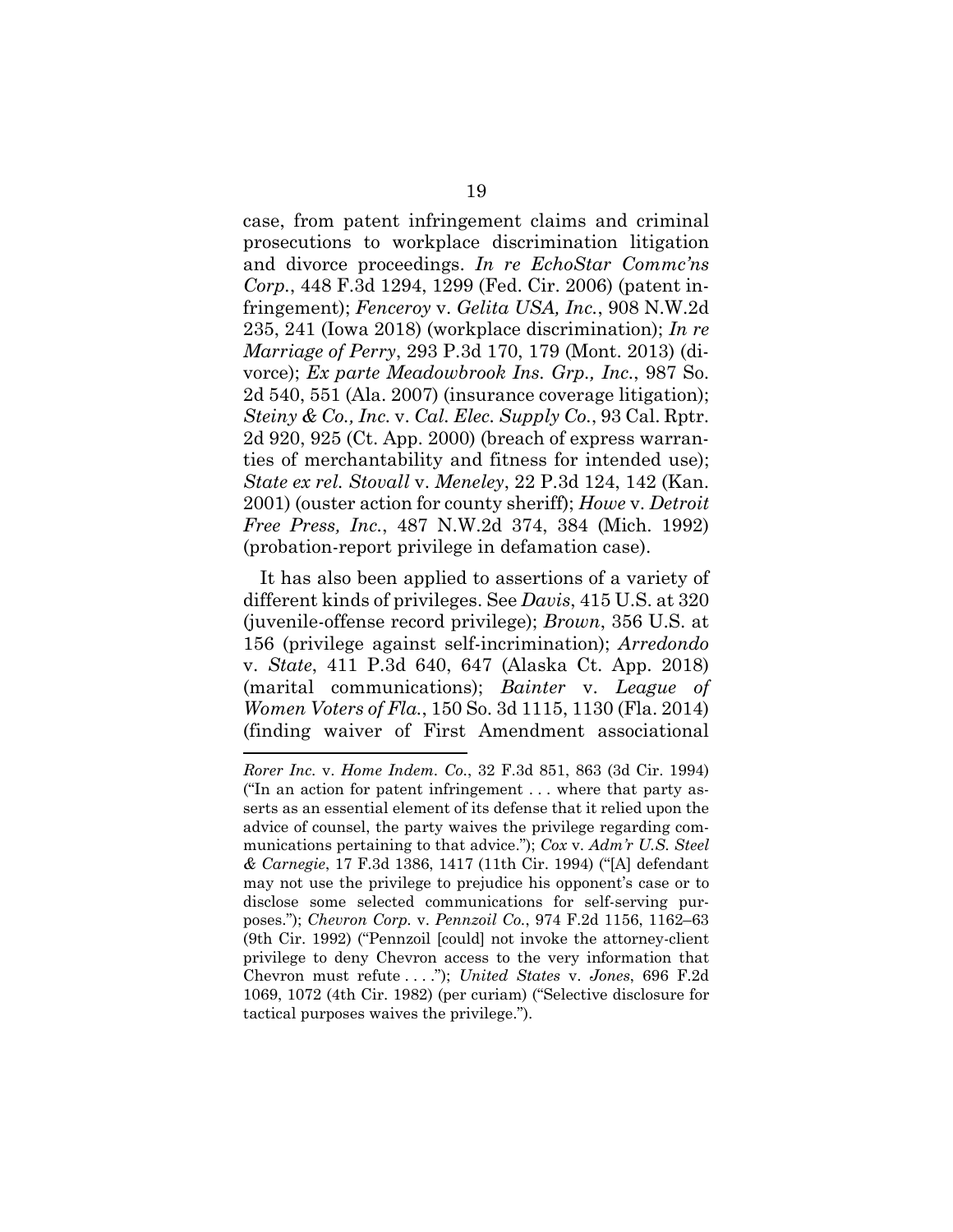privilege because "a party may not insist upon the protection of the privilege for damaging communications while disclosing other selected communications because they are self-serving" (quoting *Hoyas* v. *State*, 456 So. 2d 1225, 1229 (Fla. Dist. Ct. App. 1984))); *Moss*  v. *State*, 925 So. 2d 1185, 1193 (La. 2006) (providerpatient privilege); *State* v. *Peseti*, 65 P.3d 119, 127–28 (Haw. 2003) (victim-counselor privilege); *Steiny*, 93 Cal. Rptr. 2d at 925 (trade secret privilege); *D.C.* v. *S.A.*, 687 N.E.2d 1032, 1040–41 (Ill. 1997) (mental health record privilege); *People* v. *Davis*, 637 N.Y.S.2d 297, 301 (Nassau Cty. Ct. 1995) (physician-patient privilege).

Such widespread acceptance testifies to the rule's connection to fundamental fairness and due process. See *Davis*, 415 U.S. at 318. Indeed, courts have expressly recognized that the fairness principles that drive the rule flow from basic due process values. *E.g.*, *Bittaker* v. *Woodford*, 331 F.3d 715, 719 (9th Cir. 2003) (en banc) ("In the intervening years [since *Blackburn*], courts and commentators have come to identify this simple rule as the fairness principle."); *John Doe Co.*  v. *United States*, 350 F.3d 299, 302 (2d Cir. 2003) ("Forfeiture of this nature is justified by considerations of fairness to the adversary. In some circumstances, courts have ruled that it would be unfair for a party asserting contentions to an adjudicating authority to then rely on its privileges to deprive its adversary of access to material that might disprove or undermine the party's contentions."); *Steiny*, 93 Cal. Rptr. 2d at 925 ("When a party asserting a claim invokes privilege to withhold crucial evidence . . . the proponent of the claim must give up the privilege in order to pursue the claim. Where privileged information goes to the heart of the claim, fundamental fairness requires that it be disclosed for the litigation to proceed."); *Sugg* v. *Field*,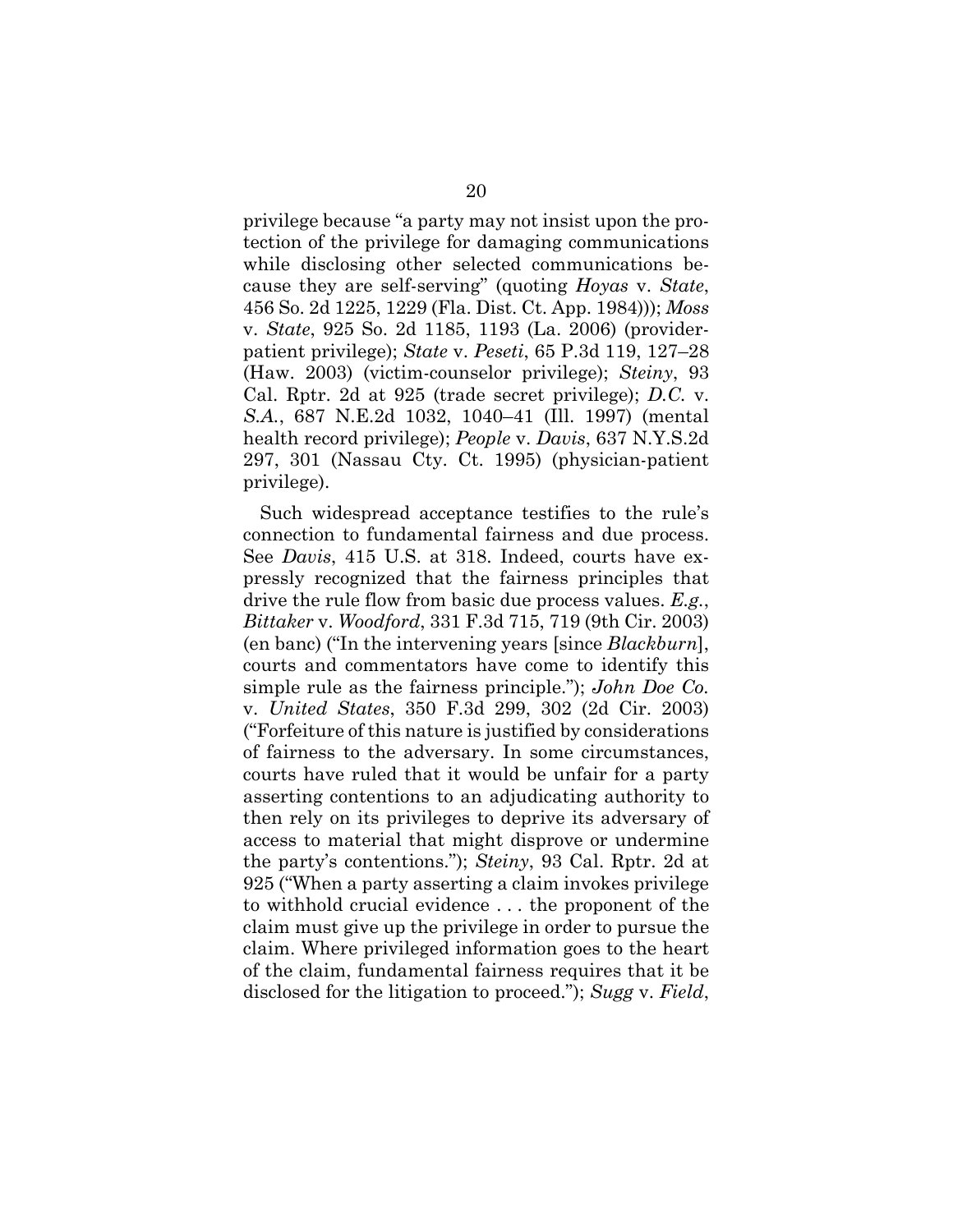532 S.E.2d 843, 845–46 (N.C. App. 2000) ("This test involves weighing a party's privilege against self-incrimination against the other party's rights to due process and a fair trial." (citing *Cantwell* v. *Cantwell*, 427 S.E.2d 129, 130 (N.C. Ct. App. 1993))); *Pulawski* v. *Pulawski*, 463 A.2d 151, 157 (R.I. 1983) ("When the court deals with private litigants, the privilege against selfincrimination must be weighed against the right of the other party to due process and a fair trial. The shield of the privilege must not be converted into a sword." (citing *Brown* v. *United States*, 356 U.S. 148 (1958))). As Judge Learned Hand explained, "the privilege is to suppress the truth, but that does not mean that it is a privilege to garble it; . . . it should not furnish one side with what may be false evidence and deprive the other of the means of detecting the imposition." *United States* v. *St. Pierre*, 132 F.2d 837, 840 (2d. Cir. 1942).

2. Tennessee invoked its execution secrecy statute, Tenn. Code Ann.  $\S 10-7-504(h)(1)$ , to prevent petitioners from learning anything about the conversations between state officials and potential suppliers of pentobarbital. That was Tennessee's right. But a straightforward application of the sword-shield rule, one that complied with basic requirements of due process, should have precluded any state officials from offering testimony about whether the state reasonably could obtain pentobarbital from such suppliers. Such testimony necessarily deploys the state officials' right to *shield* their conversations with those suppliers as a *sword* to establish as a fact what those conversations purportedly revealed.

Respondents had a choice. They could maintain the privilege but give up the ability to offer testimony regarding the supposed unavailability of pentobarbital derived from the protected conversations, or they could assert that pentobarbital is unavailable and "waive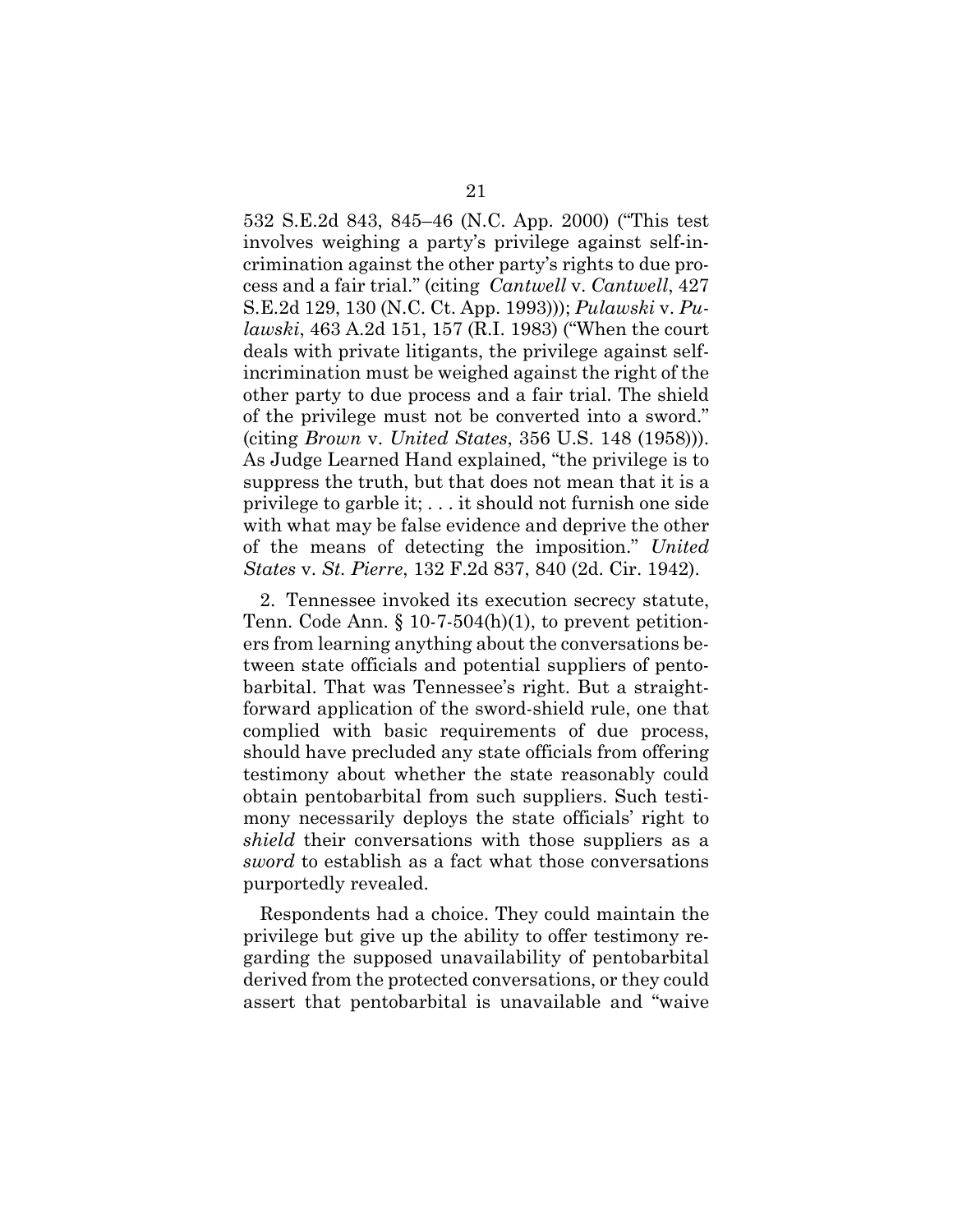[the] privilege to the extent necessary to give [its] opponent a fair opportunity." *Bittaker*, 331 F.3d at 720. Instead, the Tennessee courts allowed the testimony, maintained the privilege, and treated the testimony as dispositive in the absence of "direct proof" to the contrary. Pet. App. 21a. The effect is an irrebuttable presumption of correctness in the testimony of state officials on a dispositive issue in contested litigation.

Depriving petitioners of the ability to put on casecritical evidence and then dismissing their claims for that very evidentiary shortfall is a quintessential violation of their core due process rights to be heard "at a meaningful time and in a meaningful manner," to be given "an effective opportunity to . . . confront[] any adverse witnesses," to "present[] [their] arguments and evidence," *Goldberg*, 397 U.S. at 267–68, and, "where governmental action [threatens] serious[] injur[y]," to exercise their "vital" right of cross-examination in an effort to "show that [the government's evidence] is untrue," *Greene*, 360 U.S. at 496–97. The ruling below leaves the State entirely in control of what evidence is available to a litigant.

The Tennessee Supreme Court offered no reason to deviate from the sword-shield rule in capital litigation only. As noted above, the rule has been applied to a variety of privileges in all manner of cases. And there is no good reason to treat capital litigation less favorably than other litigation, nor to give special status, above and beyond basic due process values, to the secrecy privilege that protects suppliers and procurers of lethal chemicals. *E.g.*, *Holden* v. *James*, 11 Mass. (9 Tyng) 396, 405 (1814) ("[T]he first principles of civil liberty[,] natural justice, and . . . the spirit of our constitution and laws," forbid "that any one citizen should enjoy privileges and advantages that are denied to all others under like circumstances.").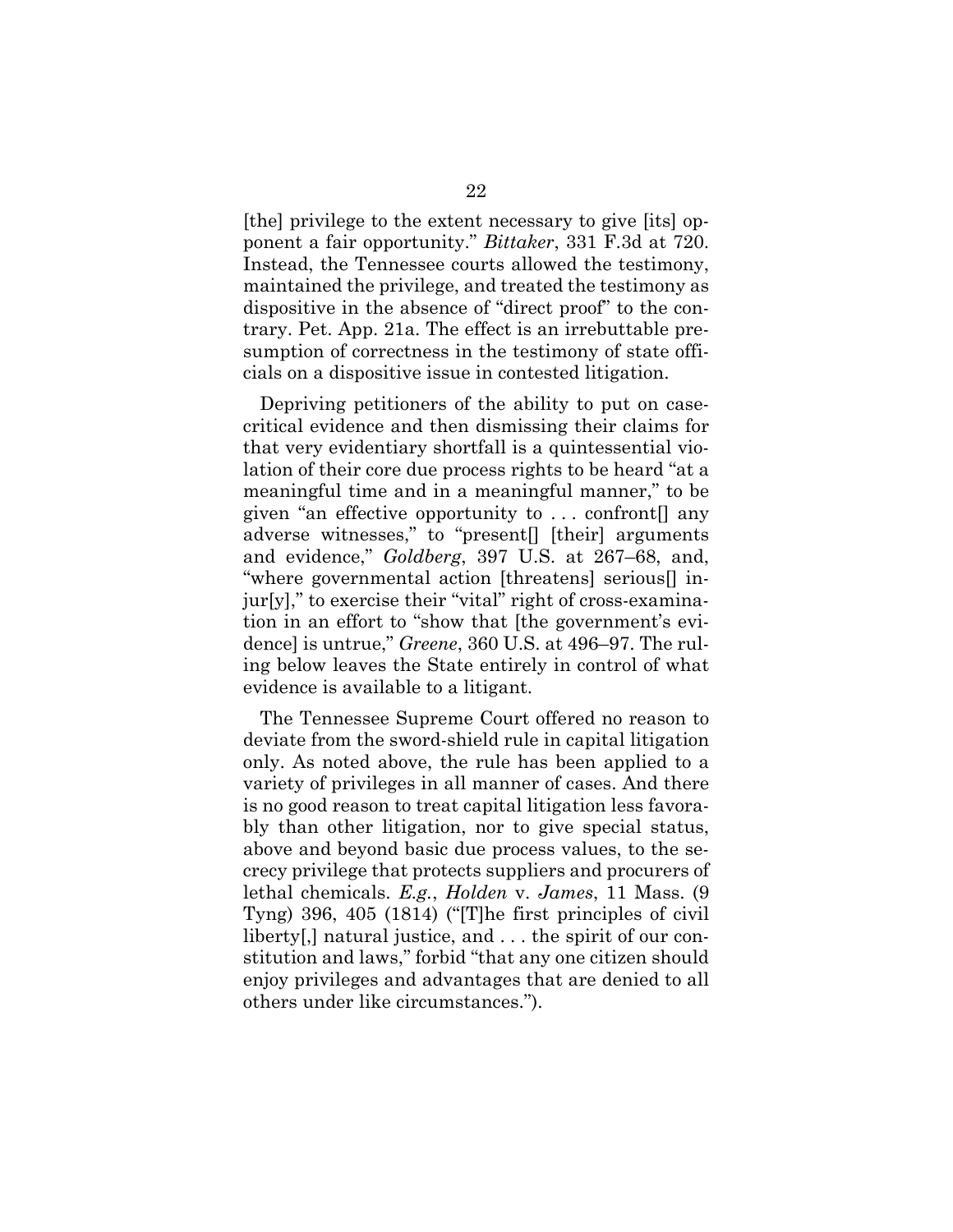To begin, applying the sword-shield rule here would not necessarily undermine the state's interest in concealing the information at issue from the public. Sensitive information is shared in litigation routinely, and made subject to protective orders that both restrict public access and place litigants at risk of contempt sanctions for publicly disclosing it. See, *e.g.*, *Seattle Times Co.* v. *Rhinehart*, 467 U.S. 20, 34–35 (1984) (observing that protective orders facilitate "[l]iberal discovery" to "assist[] in the preparation and trial . . . of litigated disputes" by safeguarding against public disclosure of sensitive information that would lead to "annoyance, embarrassment, [or] oppression"); *Mikron Indus. Inc.* v. *Tomkins Indus., Inc.*, 178 F.3d 1310, 1310 (Fed. Cir. 1998) (noting that purpose of protective order is to "facilitate discovery between competitors without compromising the integrity of proprietary information"). There is no reason why, as a condition of using this protected information as a sword to establish that pentobarbital is unavailable, the State should not be required to provide petitioners' counsel access to the relevant witnesses, *subject to an appropriate protective order*, as a matter of fundamental fairness.

Beyond that, the privilege at issue here protects the business interests of drug suppliers from consumer response to their participation in the controversial practice of executions. In so doing, the privilege seeks to maintain the state's ability to procure lethal chemicals for executions. See Pet. App. 128a–129a. There is no reason why those public interests should be deemed to trump basic due process values. *Clark*, 289 U.S. at 13 ("The social policy that will prevail in many situations may run foul in others of a different social policy, competing for supremacy."). Indeed, those public interests are not entitled to greater weight than the public in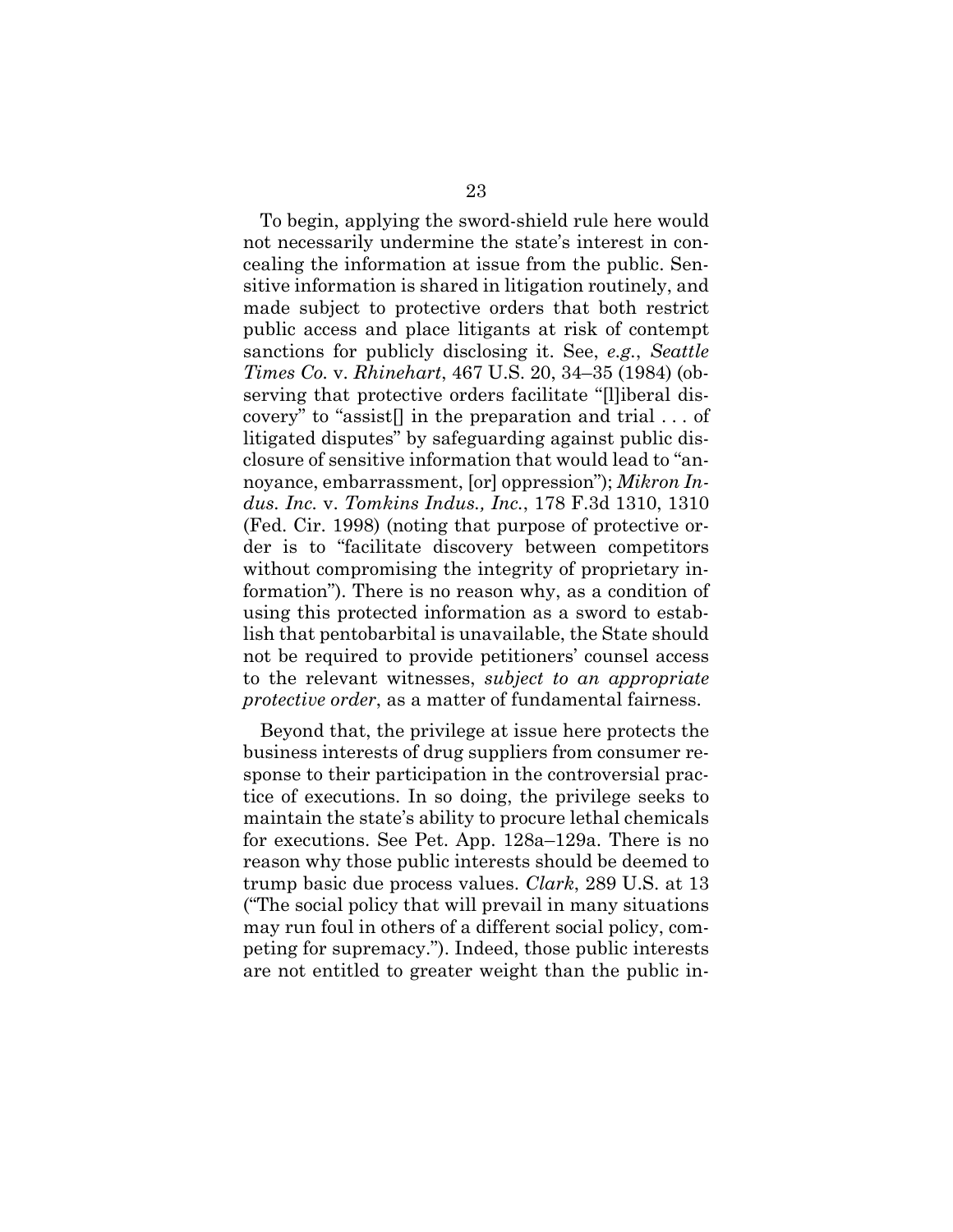terests in full and frank communication between doctor and patient, or lawyer and client. *E.g.*, *Upjohn Co.*  v. *United States*, 449 U.S. 383, 389 (1981) ("The attorney–client privilege is the oldest of the privileges . . . . Its purpose is to encourage full and frank communication between attorneys and their clients and thereby promote broader public interests in the observance of law and administration of justice."); *Ariz. & N.M. Ry. Co.* v. *Clark*, 235 U.S. 669, 677 (1915) (observing, in weighing issues of waiver, that the patient-physician privilege is meant "to encourage full and frank disclosures to the medical adviser, by relieving the patient from the fear of embarrassing consequences"). Yet those are the effects of singling out this privilege as not subject to the sword-shield rule.

Moreover, as the American Bar Association has noted, even if a drug supplier faced criticism for providing products for use in an execution, such consumer-led, market-based feedback is "part and parcel of the American economic system. It is difficult to imagine other scenarios in which a business's concerns about the public's response to their activities would lead U.S. elected officials to conceal that business's identity from the public." Virginia E. Sloan et al., Am. Bar Ass'n, *Death Penalty Due Process Review Project: Report to the House of Delegates* 12 (2015).

Some courts have reasoned that nondisclosure cannot be surrendered because suppliers would face threats. *E.g.*, *West* v. *Schofield*, 460 S.W.3d 113, 128 (Tenn. 2015) (per curiam) ("Revealing the identities of the Participants, even subject to a protective order, creates a risk that the Participants would be deterred from performing their lawful duties."); *In re Ohio Execution Protocol Litig.*, 845 F.3d 231, 237 (6th Cir. 2016) ("[D]isclosures would cause an undue burden on and prejudice Defendants by subjecting them to the risk of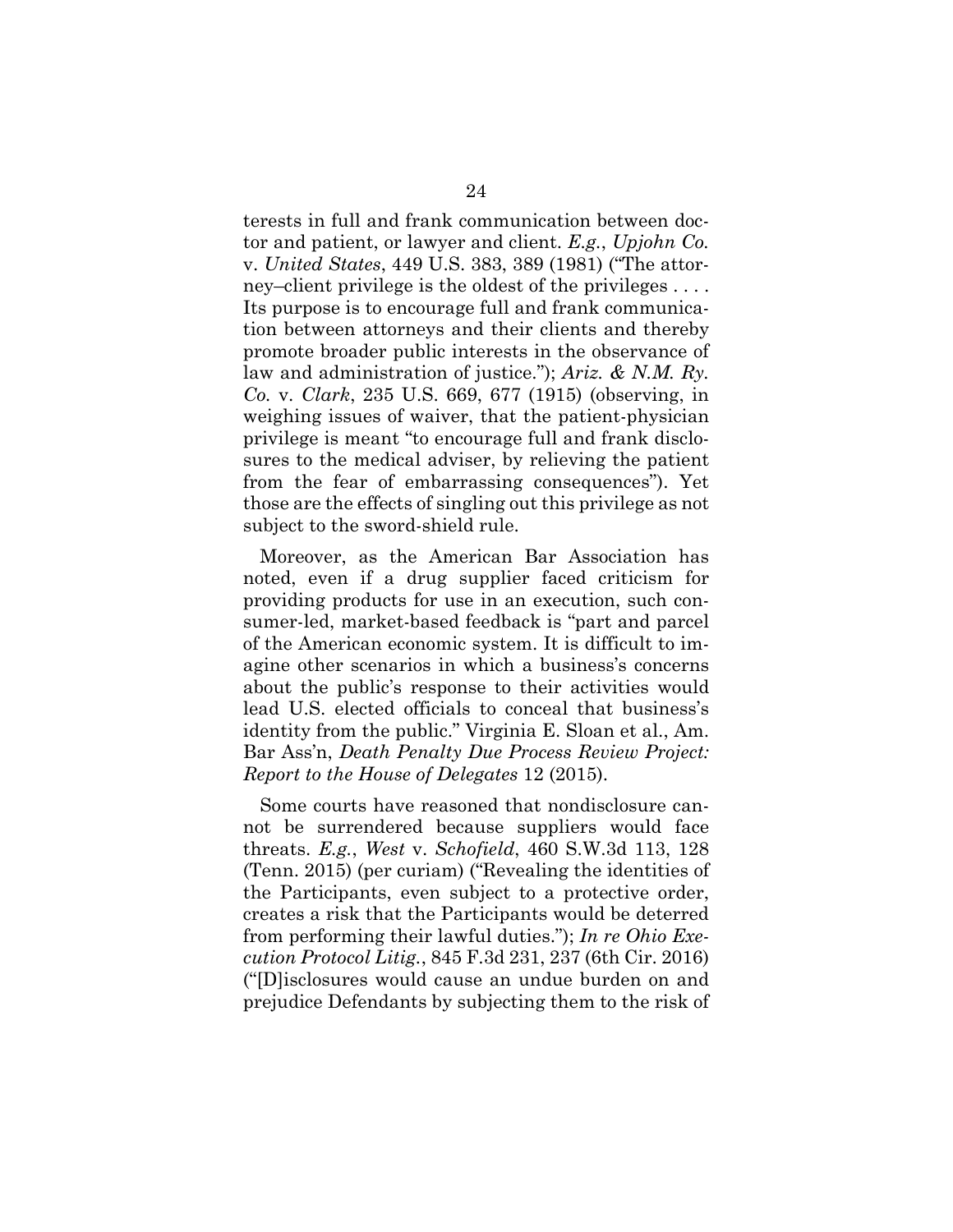harm, violence, and harassment and by making it difficult for them to obtain lethal-injection drugs."), *cert. denied sub nom. Fears* v. *Kasich*, 138 S. Ct. 191 (2017); *In re Mo. Dep't of Corr.*, 839 F.3d 732, 737 (8th Cir. 2016) (per curiam) ("[E]ven if M7's fears are unfounded, that does not change the fact that M7 has already declared a clear intention to cease supplying if M7's identity is disclosed"); *McGehee* v. *Tex. Dep't of Crim. Justice*, No. MC H-18-1546, 2018 WL 3996956, at \*12 (S.D. Tex. Aug. 21, 2018) (refusing to permit discovery of supplier information "[b]ecause disclosure of the requested information would cause Texas' supplier to stop providing compounded pentobarbital, and real concerns exist about the possibility of inadvertent disclosure."); *Jordan* v. *Hall*, No. 3:15cv295, 2018 WL 1546632, at \*11 (S.D. Miss. Mar. 29, 2018) ("[T]he inherent danger and hardship that would follow even an inadvertent disclosure convince the Court that it must protect the information at issue from discovery. For these reasons, the Defendants are entitled to withhold from discovery any material that would identify suppliers of lethal injection drugs or persons involved in the execution process."); *Guardian News & Media LLC* v. *Ryan*, No. CV-14-02363-PHX-GMS, 2017 WL 4180324, at \*12 (D. Ariz. Sept. 21, 2017) (Arizona corrections official "testified of being shown an anonymous threat to a potential compounding pharmacy, threatening to ruin that pharmacy's business if the pharmacy did business with ADC"), *appeal docketed*, No. 17-17083 (9th Cir. Oct. 17, 2017). But studies reveal that fear to be unfounded even when the identities are widely disseminated, let alone in the context of discovery pursuant to a protective order. See, *e.g.*, Sloan, *supra*, at 12 (finding that no credible threats to drug manufacturers' safety have ever been verified).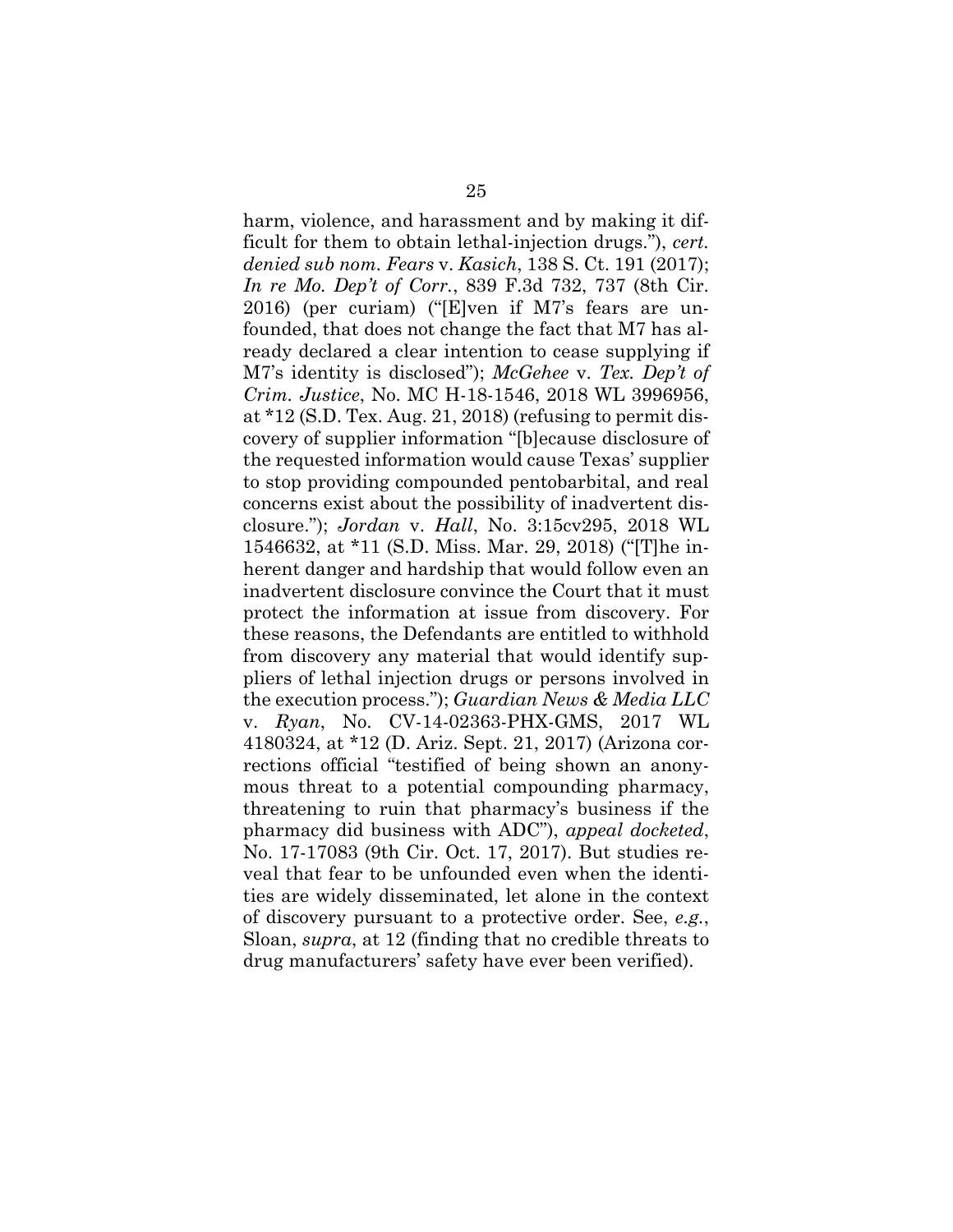Even more importantly, petitioners are not demanding public disclosure of the names of suppliers. They seek only the right to discovery from those suppliers and state procurement officials, subject to an appropriate protective order, *if* state officials choose to assert as a matter of fact that they have learned from suppliers or other officials that a lethal chemical is not available.

After all, the stakes in this litigation could not be higher. Cf. *United States* v. *Raddatz,* 447 U.S. 667, 696 (1980) (Marshall, J., dissenting) ("[A]s a matter of basic fairness, a person facing the prospect of grievous loss is entitled to relate his version of the fact to the official entrusted with judging its accuracy."). Unlike the prosaic insurance and patent disputes in which the sword-shield doctrine is routinely applied, capital plaintiffs like petitioners here contend that their impending executions will constitute cruel and unusual punishment under the Eighth Amendment. Access to the discovery and cross-examination they seek can make the difference between a lawful and a torturous death. Cf. *Arthur* v. *Dunn*, 137 S. Ct. 725, 729 (2017) (Sotomayor, J., dissenting from denial of certiorari) (observing that the law should not "bar a death-row inmate from vindicating a right guaranteed by the Eighth Amendment . . . if [he] can prove that the State plans to kill him in an intolerably cruel manner."). But the ruling below leaves the constitutionality of a method of execution resting entirely on an official's untested (and untestable) assertion that a given alternative is or is not available. That should not be the law. Accord *Yick Wo* v. *Hopkins*, 118 U.S. 356, 369–70, (1886) ("When we consider the nature and the theory of our institutions of government, . . . they do not mean to leave room for the play and action of purely personal and arbitrary power.").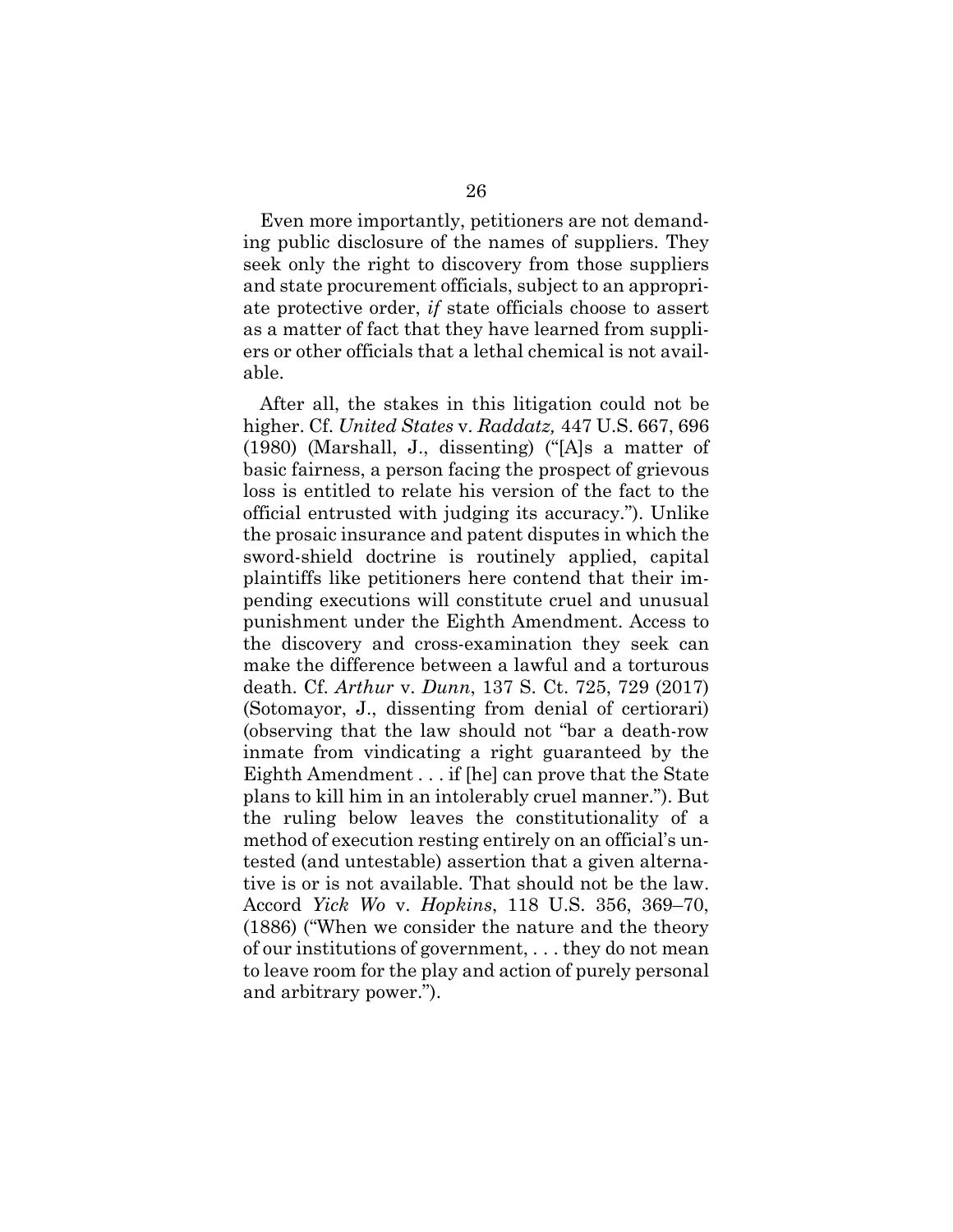3. The issue presented is as urgent as it is important. There is growing evidence that the three-drug midazolam protocol—like the one currently implemented in Tennessee—is unconstitutionally painful. See *In re Ohio Execution Protocol Litig.*, 2:11-cv-1016- EAS-MRM, 2019 WL 244488, at \*71 (S.D. Ohio Jan. 14, 2019) (denying preliminary injunction but observing that "[t]he case against midazolam is now much stronger [than it was in 2017]. We now know on the best expert testimony available that it does not have any analgesic effect. Moreover, we have good evidence that midazolam will cause the 'waterboarding' effects of pulmonary edema,"); Andrew Welsh-Huggins, *Gary Otte's Reaction to Death Drugs Wasn't Enough to Stop Execution, Judge Says*, Cleveland.com (Sept. 20, 2017), https://bit.ly/2sBdYgW (describing reports that Gary Otte was "conscious, crying, clenching . . . [his] hands, [and] heaving at the stomach" during his execution); Frank Green, *Pathologist Says Ricky Gray's Autopsy Suggests Problems with Virginia's Execution Procedure*, Rich. Times-Dispatch (July 7, 2017), https://bit.ly/2Hophh7 (describing autopsy results from Ricky Gray's execution as, according to a pathologist, "more often seen in the aftermath of a sarin gas attack than in a routine hospital autopsy," and indicating possibly a "severe" and "unbearable" experience of "panic and terror"); Ed Pilkington & Jacob Rosenberg, *Fourth and Final Arkansas Inmate Kenneth Williams Executed*, Guardian (Apr. 28, 2017), https://bit.ly/2Jwrmwr ("Eyewitnesses . . . reported that his whole body shook with 15 or 20 convulsions," in which "his body was described as 'shaking[,'] he lurched forwards quickly multiple times, and he moaned and groaned.").

On this point, it is notable that at the time of *Glossip*, only four states—Oklahoma, Arizona, Florida, and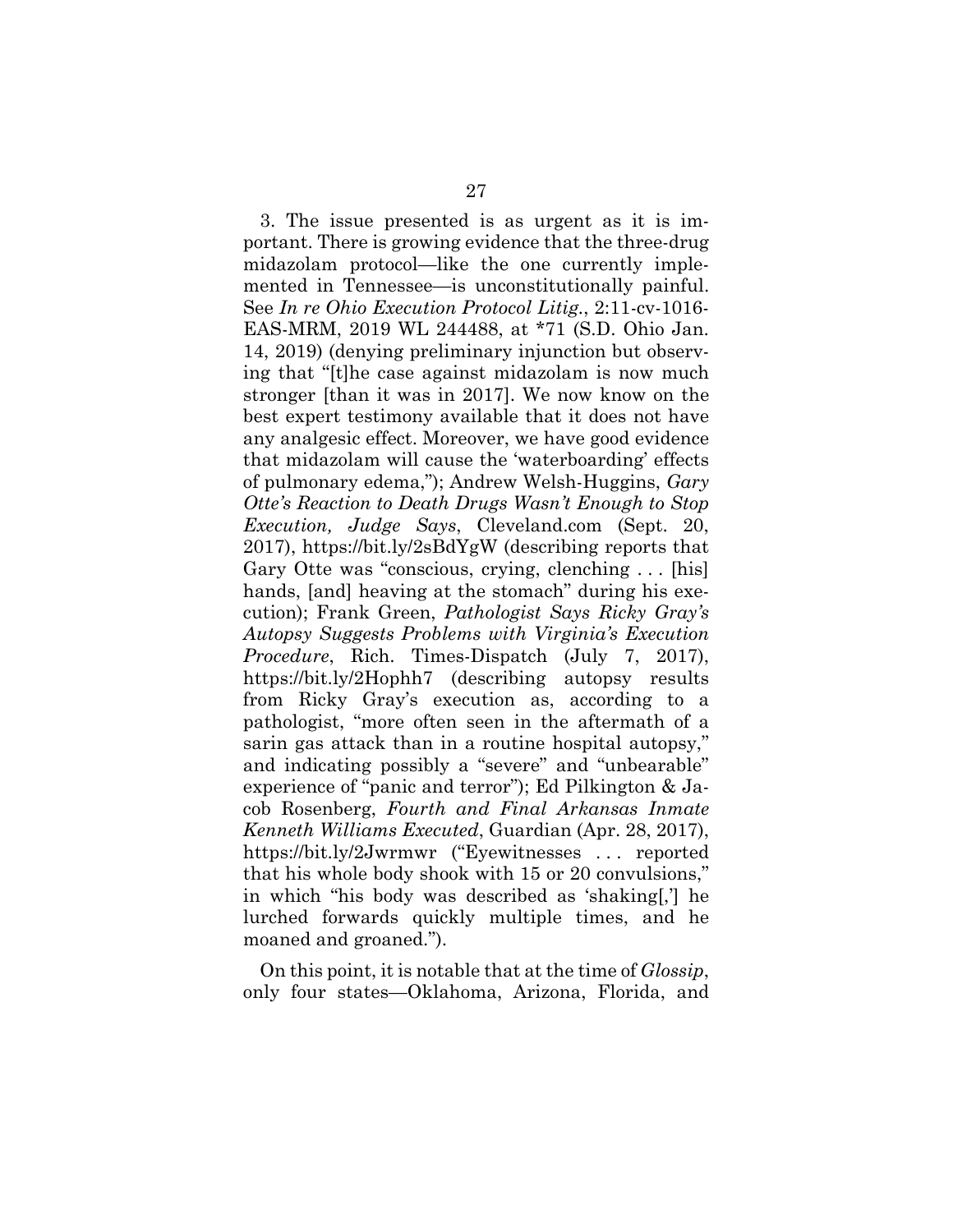Ohio—had ever used midazolam in an execution. 135 S. Ct. at 2745. Now, though a few other states have started experimenting with midazolam, all of the initial adopters have ceased using the drug. Oklahoma has not carried out an execution since *Glossip* after a moratorium was imposed because of systemic misconduct, and Arizona, Florida, and Ohio have affirmatively abandoned midazolam.5 See, *e.g.*, Laura A. Bischoff, *Ohio Gov. Mike DeWine Stops Executions, Wants New Protocol*, Dayton Daily News (Feb. 19, 2019), https://goo.gl/uDYNcY (reporting that Ohio's governor, concerned that the midazolam protocol constitutes "cruel and unusual punishment," has halted all executions until a new method can be devised).

At the same time that midazolam's deficiencies are becoming more apparent, numerous states are invoking—and courts are enforcing—secrecy statues to prevent basic discovery and cross-examination in methodof-execution cases in the way Tennessee did here.6 *E.g.*, *Ohio Execution Protocol Litig.*, 845 F.3d at 239–

l

<sup>5</sup> Arizona has further abandoned use of a paralytic, *see* Stipulated Settlement Agreement at 4, *First Amendment Coal. of Ariz., Inc.* v. *Ryan*, No. 2:14-cv-01447-NVW (D. Ariz. June 21, 2017), ECF No. 186.

<sup>6</sup> At least 20 states have enacted such secrecy statutes. *See* Ark. Code Ann. § 5-4-617 (2015); Ariz. Rev. Stat. Ann. § 13-757 (2009); Fla. Stat. § 945.10 (2000); Ga. Code Ann. § 42-5-36 (2013); Idaho Admin. Code r. 06.01.01.135 (2011); Ind. Code § 35-38-6-1 (2017); La. Stat. Ann. § 15:570 (2012); Miss. Code Ann. § 99-19-51 (2016); Mo. Rev. Stat. § 546.720 (2007); Neb. Rev. Stat. § 83-967 (2009); N.C. Gen. Stat. §15-190 (2015); Ohio Rev. Code Ann. § 2949.221 (2015); Okla. Stat. tit. 22, § 1015 (2011); 61 Pa. Cons. Stat. § 4305(c) (2009); S.C. Code Ann. § 24-3-580 (2010); S.D. Codified Laws § 23A-27A-31.2 (2013); Tenn. Code Ann. § 10-7-504 (2013); Tex. Code Crim. Proc. Ann. art. 43-14 (2015); Va. Code. Ann. § 53.1-234 (2016); Wyo. Stat. Ann. § 7-13-916 (2015).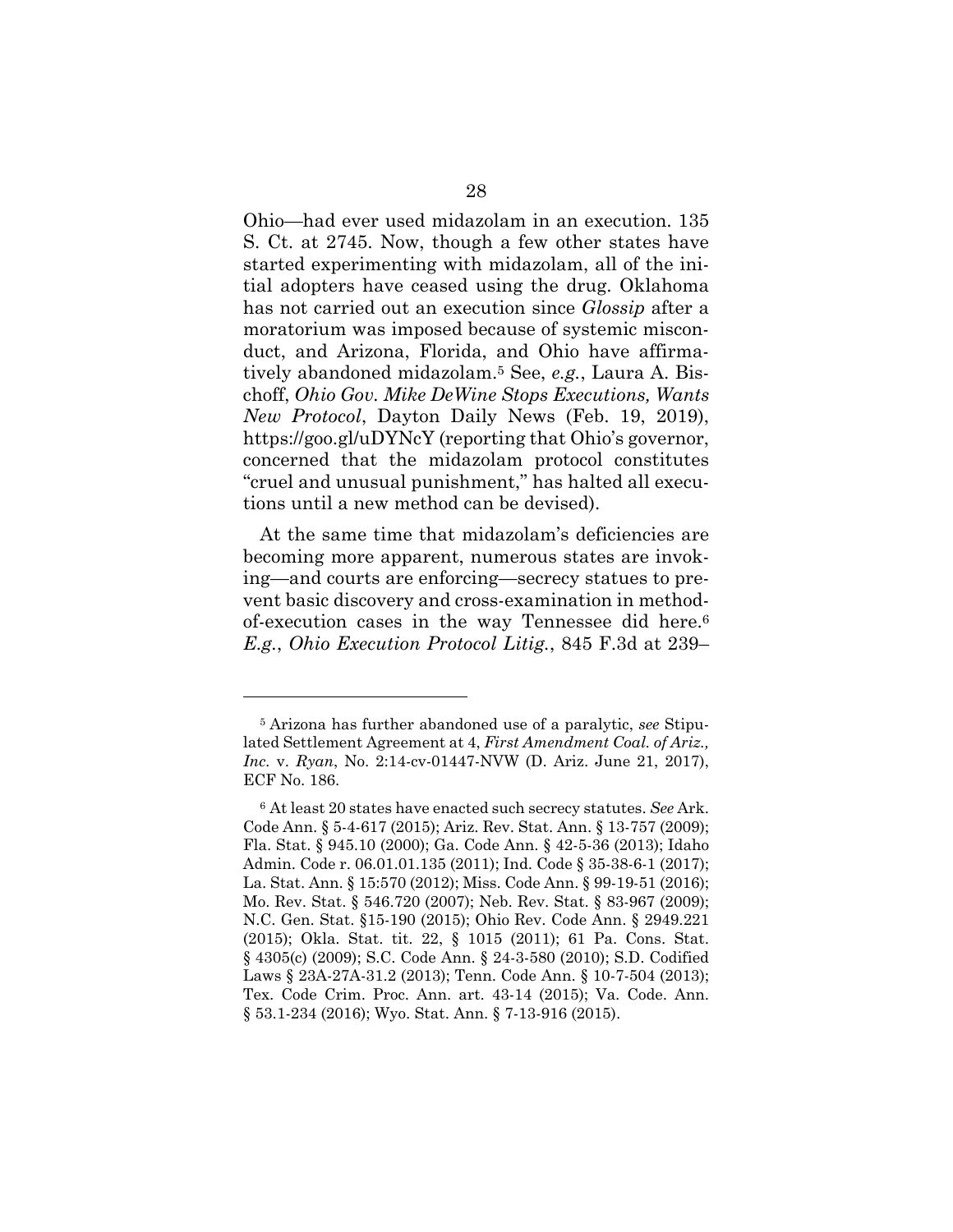40 (upholding protective order to conceal from plaintiffs "the identity of drug sources" while acknowledging "due-process concern" of potentially "prevent[ing] Plaintiffs from knowing . . . the means by which Ohio obtained the lethal-injection drugs, and whether Ohio has complied with the manufacturing process (among other information)"); *Mo. Dep't of Corr.*, 839 F.3d at 737 (refusing to require disclosure under a protective order because "it is likely that active investigation of the physician, pharmacy, and laboratory will lead to further disclosure of the identities"); *Arthur* v. *Comm'r, Ala. Dep't of Corr.*, 840 F.3d 1268, 1304-05 (11th Cir. 2016) (limiting discovery by requiring the State to produce only a "general description" of its efforts to obtain pentobarbital, identifying whether it had been successful in obtaining the drug, and, if not, why not).

The growing evidence of severe pain from a threedrug protocol including midazolam, taken together with the ubiquity of secrecy statutes, make it critical that this Court establish the fundamental ground rules of fair litigation concerning potential alternatives. Given the great importance to the public of the question presented, the prevalence of secrecy statutes, and the absence of a controlling opinion on the topic from this Court, review is warranted here.

Method-of-execution challenges are quintessentially matters of exceptional importance that reach "beyond the academic." See *Rice* v. *Sioux City Mem'l Park Cemetery, Inc.*, 349 U.S. 70, 74 (1955). Petitioner Donnie Johnson is scheduled to be executed on May 16, 2019. Petitioner Charles Wright is scheduled to be executed on October 6, 2019. And the other petitioners' executions will follow in due course because of this fundamentally flawed ruling unless this Court intervenes.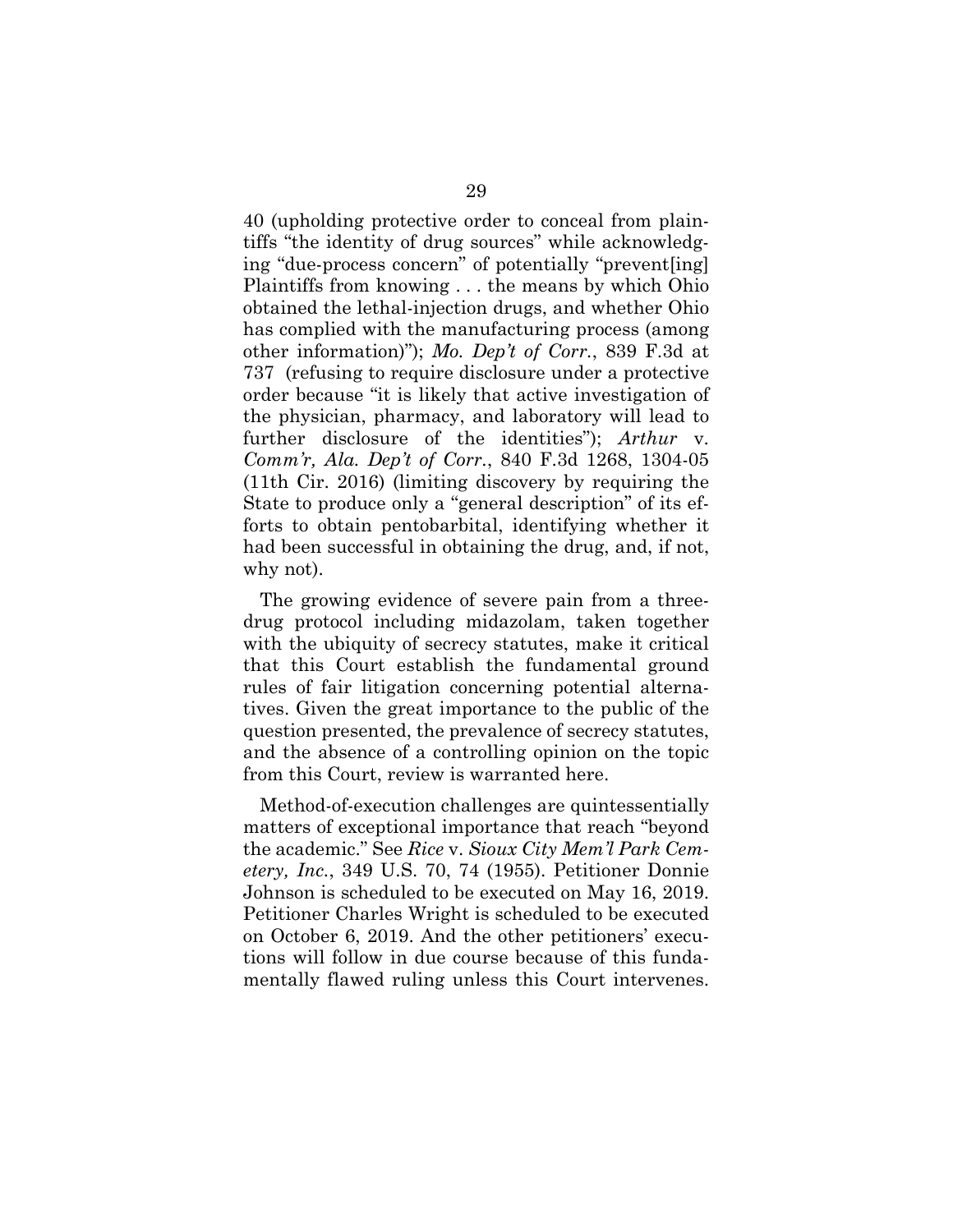Further "percolation" in other courts is unlikely to facilitate this Court's later review. And it most assuredly will provide no relief for these petitioners facing excruciating executions. Given that only this Court can resolve on a national basis, in light of fundamental constitutional commitments, how execution secrecy statutes should impact litigation about executions, this Court should accept review now. The Tennessee ruling here provides an ideal opportunity to set the rules, and ensure that the litigation process can serve its function to prevent the infliction of cruel and unusual punishment.

## **II. THIS CASE IS A STRONG VEHICLE FOR ADDRESSING THE QUESTIONS PRE-SENTED.**

The Tennessee Supreme Court's decision squarely presents the question at issue here. The dissent would have ruled in favor of petitioners on the same ground petitioners ask this Court to rule. There are no impediments to this Court reaching the issue.

Furthermore, there is especially good reason to believe that the discovery petitioners sought in this case would have been case dispositive. This is no fishing expedition. Petitioners had reason to believe that substantial offers to sell existed and wanted to follow up on specific leads to learn whether and how state officials responded. The State's PowerPoint raised substantial questions and the State officials' testimony, simply accepted by the Tennessee courts, provided far less than fully adequate answers. Rarely will the issue arise before this Court in such an obviously consequential posture.